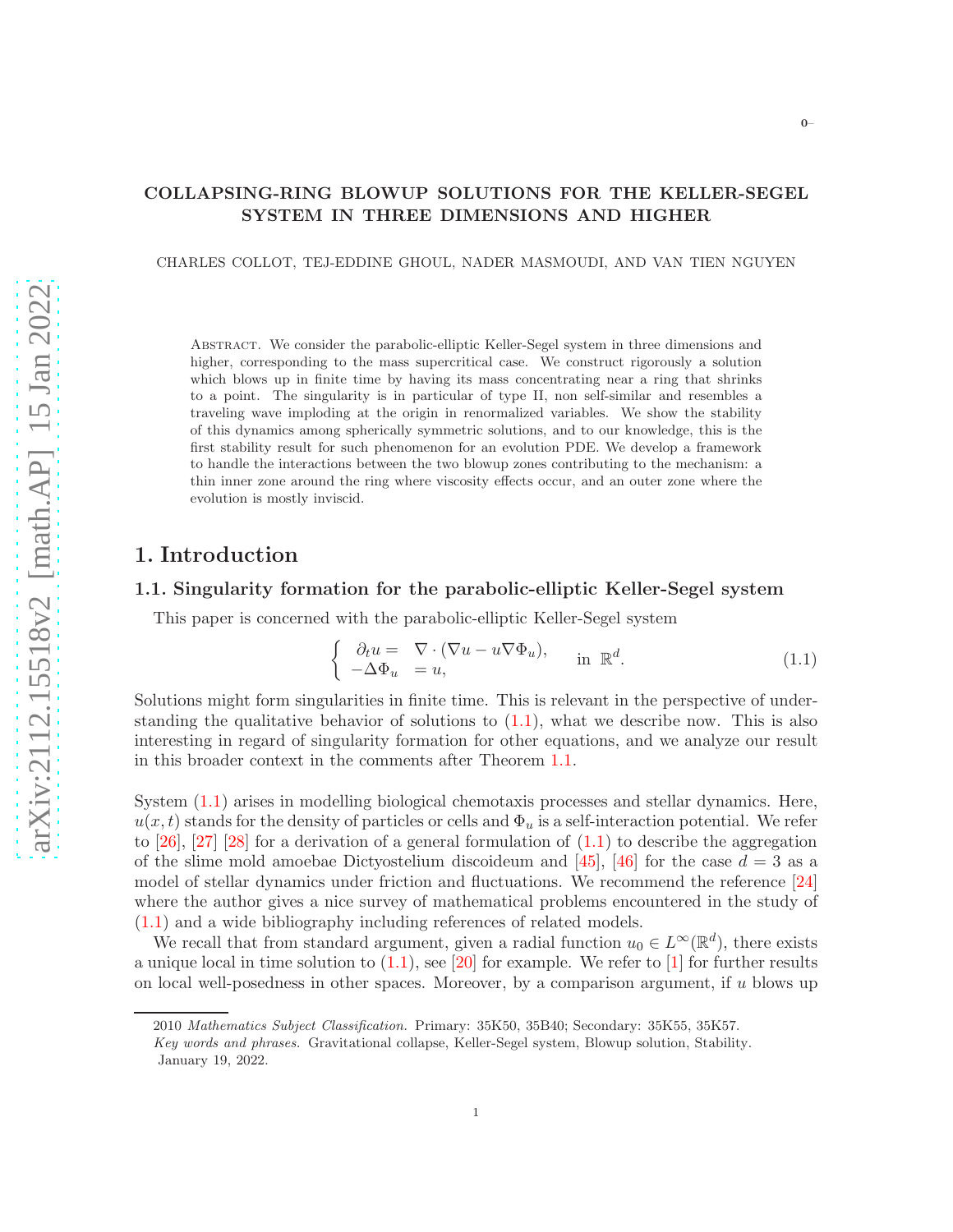in finite time  $T > 0$ , there holds the lower bound of the blowup rate

$$
||u(t)||_{L^{\infty}(\mathbb{R})} \ge (T-t)^{-1}
$$

(see [\[30\]](#page-31-1) for other lower bounds). It is well known that the solution exists globally in time for  $d=1$ , see [\[35\]](#page-31-2). The case  $d=2$  is called  $L^1$ -critical in the sense that the scale transformation

<span id="page-1-1"></span>
$$
\forall \lambda > 0, \quad u_{\lambda}(x, t) = \frac{1}{\lambda^2} u\left(\frac{x}{\lambda}, \frac{t}{\lambda^2}\right),\tag{1.2}
$$

preserves the total mass  $M = \int_{\mathbb{R}^2} u(x, t) dx = \int_{\mathbb{R}^2} u_\lambda(x, t) dx$  which is a conserved quantity for [\(1.1\)](#page-0-0). There exhibits a remarkable dichotomy:

- If  $M < 8\pi$ , Dolbeault-Perthame [\[15\]](#page-30-5) proved that the solution is global in time. This result was further completed and improved in [\[3](#page-29-1)]. The main ingredient in deriving the sharp threshold  $8\pi$  for global existence is the use of the free-energy functional

$$
\mathcal{F}[u](t) = \int_{\mathbb{R}^d} u(x,t) \left[ \log u(x,t) - \frac{1}{2} \Phi_u(x,t) \right] dx, \tag{1.3}
$$

combined with the logarithmic Hardy-Littlewood-Sobolev inequality

$$
\int f(x) \log f(x) dx + \frac{2}{M_f} \int_{\mathbb{R}^2} \int_{\mathbb{R}^2} f(x) f(y) \log |x - y| dx dy \ge -M_f (1 + \log \pi - \log M_f),
$$

where  $M_f = \int_{\mathbb{R}^2} f(x) dx$ .

- If  $M = 8\pi$  and the second moment is finite, i.e.  $\int_{\mathbb{R}^2} |x|^2 u(x, t) dx < +\infty$ , Blanchet-Carrillo-Masmoudi  $[4]$  showed the existence of infinite time blowup solutions to  $(1.1)$ . Again, the free-energy functional  $\mathcal F$  played a crucial role in the work [\[4\]](#page-29-2). Concrete examples have been constructed in [\[19\]](#page-30-6) and [\[14\]](#page-29-3) where the authors rectified the blowup law obtained in [\[43\]](#page-31-3):

 $||u(t)||_{L^{\infty}(\mathbb{R}^2)} \sim c \ln t$  as  $t \to +\infty$ .

Certain solutions with infinite second moments converge to a fixed stationary state [\[5\]](#page-29-4), with quantitative rates [\[8\]](#page-29-5).

- If  $M > 8\pi$ , any positive solution blows up in finite time. Indeed, the equation for the second moment

$$
\frac{d}{dt} \int_{\mathbb{R}^2} |x|^2 u(x, t) dx = 4M \left( 1 - \frac{M}{8\pi} \right),
$$

cannot be satisfied for all times as the right-hand side is strictly negative and the differentiated quantity is positive. Finite time blowup solutions had been predicted in [\[36\]](#page-31-4), [\[9](#page-29-6)], [\[25](#page-30-7)]. Rigorous constructions were later done by Herrero-Velázquez,  $[21]$ ,  $[44]$ , Raphaël-Schweyer [\[39](#page-31-6)] and the present authors [\[11](#page-29-7)] where the following blowup dynamics was confirmed:

<span id="page-1-0"></span>
$$
u(t) \approx \frac{1}{\lambda^2(t)} U\left(\frac{x}{\lambda(t)}\right) \quad \text{with} \quad \lambda(t) = 2e^{-\frac{2+\gamma}{2}} \sqrt{T-t} e^{-\sqrt{\frac{|\log(T-t)|}{2}}} (1+o_{t\uparrow T}(1)),\tag{1.4}
$$

where  $U(x) = 8(1+|x|^2)^{-2}$  is stationary and satisfies  $\int_{\mathbb{R}^2} U(x) dx = 8\pi$ . This blowup dynamics is stable and is believed to be generic thanks to the partial classification result of Mizoguchi  $[34]$  who proved that  $(1.4)$  is the only blowup mechanism that occurs among radial nonnegative solutions. Other blowup rates corresponding to unstable blowup dynamics were also obtained in [\[11\]](#page-29-7) as a consequence of a detailed spectral analysis obtained in [\[10\]](#page-29-8).

The case  $d \geq 3$  is quite different from  $d = 2$ . The system is called mass-supercritical, and the scaling transformation [\(1.2\)](#page-1-1) preserves the  $L^{d/2}$ -norm:  $||u_{\lambda}(0)||_{L^{d/2}(\mathbb{R}^d)} = ||u(0)||_{L^{d/2}(\mathbb{R}^d)}$ . There is a critical threshold on  $||u(0)||_{L^{d/2}}$  that distinguishes between the global existence and finite time blowup. In particular, the authors of  $\langle 7 \rangle$  showed that for initial data  $\|u(0)\|_{L^{d/2}}$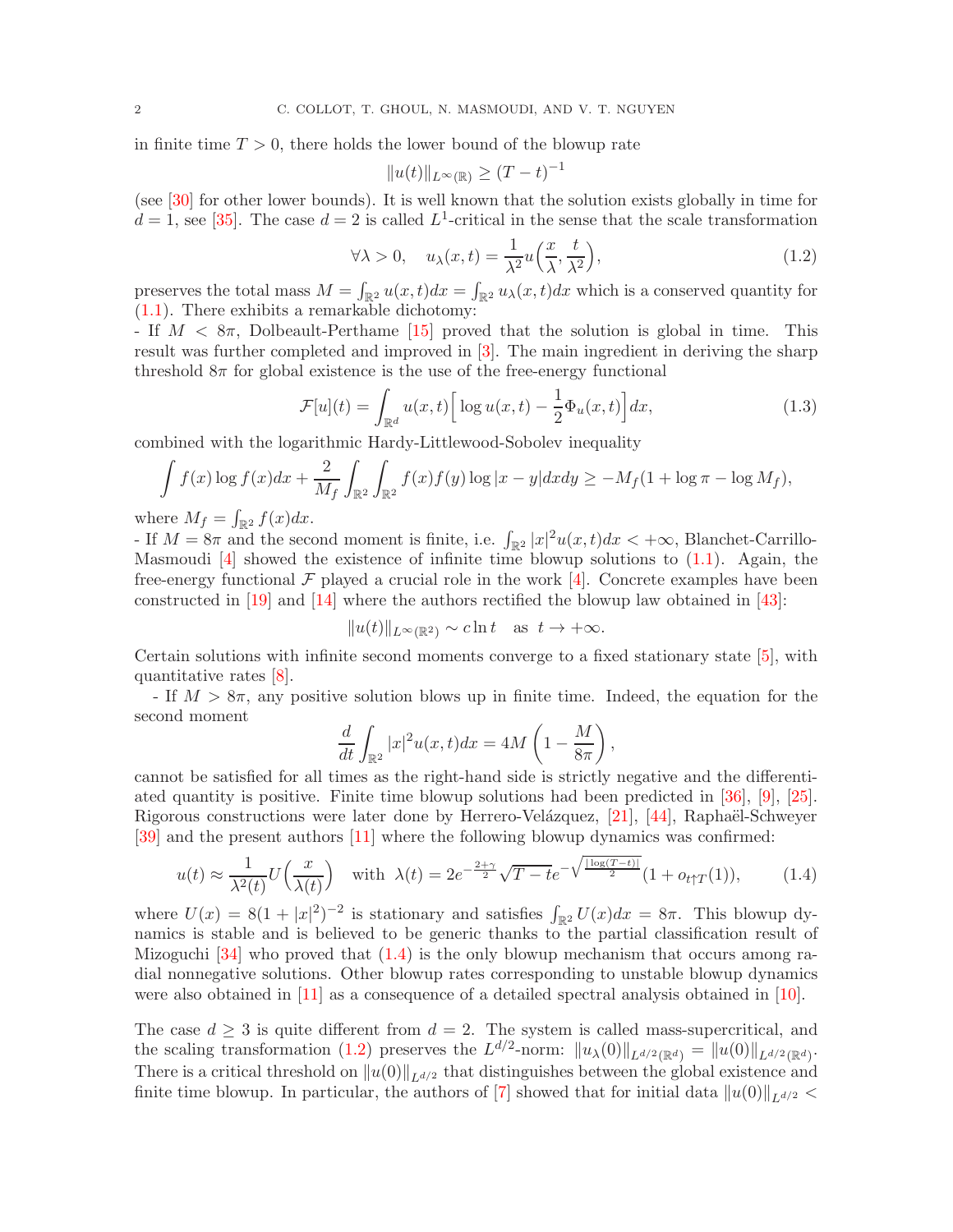$C(d)$ , where  $C(d)$  is related to the Gagliardo-Nirenberg inequality<sup>[1](#page-2-1)</sup>, the (weak) solution is global in time. See also [\[12\]](#page-29-10) and references therein for earlier results concerning the global existence for  $(1.1)$ . It is known that there exist finite-time blowup solutions to  $(1.1)$ , depending on the initial size of the solution, see for example  $[2]$ ,  $[12]$ . Since the total mass is conserved for the solution of  $(1.1)$ , note then that in contrast with the two-dimensional case, solutions can blow up with any arbitrary mass thanks to the relation  $M(u_\lambda(0)) = \lambda^{d-2} M(u(0)).$ 

We say that u exhibits Type I blowup if there is a constant  $C > 0$  such that

$$
\limsup_{t \to T} (T-t) ||u(t)||_{L^{\infty}(\mathbb{R}^d)} < C,
$$

otherwise, the blowup is said to be of Type II. This notion is motivated by the ODE  $u_t = u^2$ obtained by discarding diffusion and transport in the equivalent equation  $u_t = \Delta u + u^2 \nabla \Phi_u$ .  $\nabla u$  to the first one in [\(1.1\)](#page-0-0).

The trace at blowup time  $u(T, x) = \lim_{t \uparrow T} u(t, x)$  of Type I blowup solutions is proved to be asymptotically self-similar near the origin by Giga-Mizoguchi-Senba [\[20](#page-30-4)], for a class of radial nonnegative solutions. A countable family of type I self-similar blowup solutions was obtained in [\[23\]](#page-30-9) (see also [\[42](#page-31-8)]). Type II blowup solutions were formally constructed by Herrero-Medina-Velázquez [\[22](#page-30-10)] in the radially symmetric setting for  $d = 3$ . We recommend [\[6\]](#page-29-12) for a nice survey and numerical observations for singularity formation in three dimensions. No rigorous detailed construction and stability analysis of blowup solutions have been known, prior to the present work, for the case  $d \geq 3$ .

In this paper, we construct type II finite-time blowup solutions to  $(1.1)$  making rigorous the formal argument of  $[22]$ . A part of the mass of the solution is concentrated around a ring that collapses to the origin. Our result is for spherically symmetric solutions for which we show the stability of the dynamics. We introduce the profile

$$
W(\xi) = \frac{1}{8} \cosh^{-2} \left(\frac{\xi}{4}\right).
$$

<span id="page-2-0"></span>**Theorem 1.1** (Existence and stability of a collapsing-ring blowup solution to  $(1.1)$ ). For any  $d \geq 3$ , there exists an open set of spherically symmetric functions  $\mathcal{O} \subset L^{\infty}(\mathbb{R}^d)$  such that for any  $u_0 \in \mathcal{O}$ , the solution u to [\(1.1\)](#page-0-0) with initial data  $u(0) = u_0$  blows up with type II at time  $T(u_0) > 0$  and can be decomposed as

<span id="page-2-3"></span>
$$
u(x,t) = \frac{M(t)}{R^{d-1}(t)\lambda(t)} \left[ W\left(\frac{|x| - R(t)}{\lambda(t)}\right) + \tilde{u}(x,t) \right],
$$
\n(1.5)

where

<span id="page-2-4"></span>
$$
\lambda(t) = \frac{R(t)^{d-1}}{M(t)}, \quad M(t) = M_{\infty} \left(1 + o_{t \uparrow T}(1)\right), \quad R(t) = c_d M_{\infty}^{\frac{1}{d}} (T - t)^{\frac{1}{d}} \left(1 + o_{t \uparrow T}(1)\right), \quad (1.6)
$$

with  $c_d = \left(\frac{d}{2}\right)^{\frac{1}{d}}$  and  $M_\infty(u_0) > 0$ , and

<span id="page-2-2"></span>
$$
\|\tilde{u}(t)\|_{L^{\infty}(\mathbb{R}^d)} \to 0 \quad \text{as } t \to T. \tag{1.7}
$$

Moreover, the functions  $T: u_0 \mapsto T(u_0)$  and  $M_\infty: u_0 \mapsto M_\infty(u_0)$  are continuous on  $\mathcal{O}$ .

<span id="page-2-1"></span><sup>&</sup>lt;sup>1</sup>Namely,  $C(d) = \frac{8}{d}C_{GN}^{-2(1+2/d)}(\frac{d}{2},d)$  where  $C_{GN}$  is the Gagliardo-Nirenberg inequality's constant  $||v||_{L^{\frac{2(p+1)}{p}}} \leq C_{GN}(p,d)||\nabla v||_{L^{2}}^{\frac{d}{2(p+1)}} ||v||_{L^{2}}^{1-\frac{d}{2(p+1)}}.$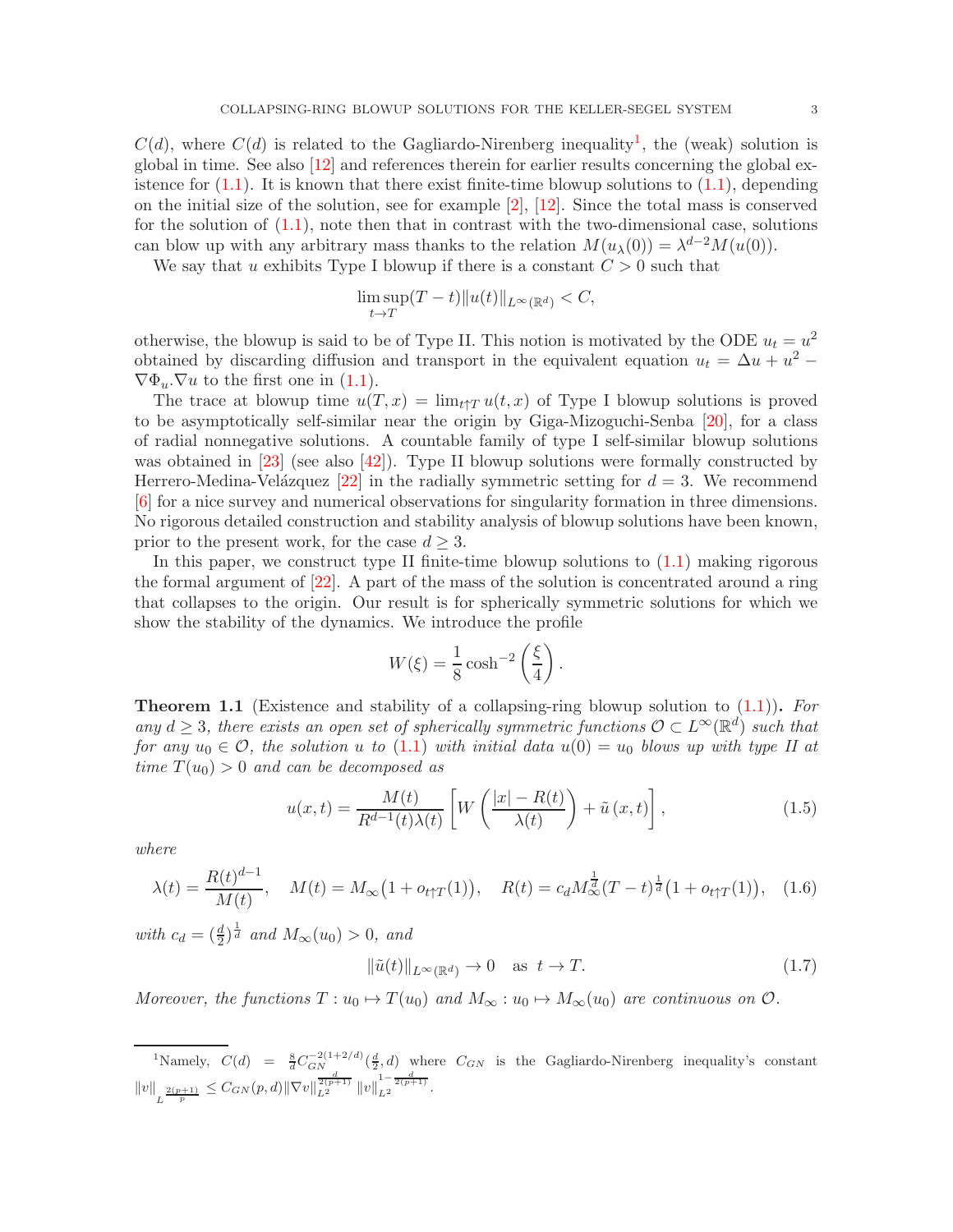**Remark 1.2.** The collapsing ring is located at the distance  $R(t)$  from the origin and has the width  $\lambda(t)$ . The total mass carried around the ring is  $\mathcal{S}^{d-1}|M(t)$ , where  $\mathcal{S}^{d-1}|$  is the surface measure of the unit sphere in  $\mathbb{R}^d$ .

**Remark 1.3.** A detailed description of the open set  $\mathcal{O}$  is given in Section [2.4.](#page-11-0) We suspect the solution to be unstable by nonradial perturbations.

Comments: (i) Ring blowups among type II blowups and their stability. For a general evolution equation, during a self-similar blowup all terms in the equation contribute with equal strength to the singularity. In contrast, during type II blowup as defined for most parabolic equations, a norm of the solution does not diverge according to the self-similar rate, which formally means that  $\partial_t u$  is subleading as  $t \uparrow T$ . In the two-dimensional blowup for the Keller-Segel equation,  $\partial_t u$  is fully subleading [\[21,](#page-30-8) [39,](#page-31-6) [11\]](#page-29-7), so that the profile is a stationary state. This is the most studied situation among type II blowup for evolution PDEs, see e.g. [\[31](#page-31-9), [38,](#page-31-10) [40](#page-31-11), [13](#page-29-13)].

The only known type II blowups where  $\partial_t$  is subleading, but only after a space translation, in which case the blowup profile is a traveling wave, are the following. The seminal work [\[32](#page-31-12)] concerned the critical gKdV equation. A one-dimensional traveling wave was embedded in higher dimensions to produce a ring blowup for NLS in [\[33](#page-31-13)] (observed numerically in [\[18](#page-30-11), [17](#page-30-12)]). However, the construction was based on a compactness argument specific to time-reversible equations, that bypasses the stability analysis and cannot be used here.

The present work gives then for the first time a stability result for a ring-blowup solution involving a traveling wave. Note that any type II blowup involves two blowup zones contributing to the singularity: an *inner zone* close to the blowup profile in which  $\partial_t$  is negligible, and an *outer zone* where  $\partial_t$  is not negligible anymore, close to the tail of the profile. The new challenges, in comparison with the most studied situation of type II blowups involving stationary states, are the following. As the profile is a traveling wave, both equations in the inner and outer zones involve transport terms, they not only change each equations separately, but also the way the two zones interact. In addition, since the original equation is only approximately one-dimensional near the ring, this generates error terms in the inner zone, while the outer zone is truly  $d$ -dimensional. Finally, a particularity of the present situation is that the dynamics in the outer zone is inviscid to leading order. The novelties of our analysis to deal with these issues are explained in the strategy of the proof below.

(ii) Link with the Burgers equation. In the renormalized partial mass variables for the inner zone around the ring (see  $(1.9)$  and  $(1.12)$ ), the profile is Q given by  $(1.10)$  which is the traveling wave of the Burgers equation

<span id="page-3-0"></span>
$$
\partial_s f = \partial_{\xi}^2 f + \frac{1}{2} \partial_{\xi} (f^2). \tag{1.8}
$$

The stability of  $Q$  for  $(1.8)$  was studied in [\[16](#page-30-13), [41](#page-31-14), [37](#page-31-15), [29\]](#page-31-16). The Cole-Hopf transform of [\[37](#page-31-15)] however cannot be applied here, and the spectral method developed in [\[41](#page-31-14)] can only handle exponentially localised perturbations (in  $L^2(\omega_0 d\xi)$  with  $\omega_0 \approx e^{|\xi|/2}$ ), which is not sufficient here as typical errors are only in  $L^{\infty}$ , such as the instability direction corresponding to the ring's mass variation  $M_sQ$ . To control the solution in the inner blowup zone, we thus develop here a method that extends the analysis of [\[41](#page-31-14)] (via the use of modulation and gluing techniques) to a broader class of perturbations.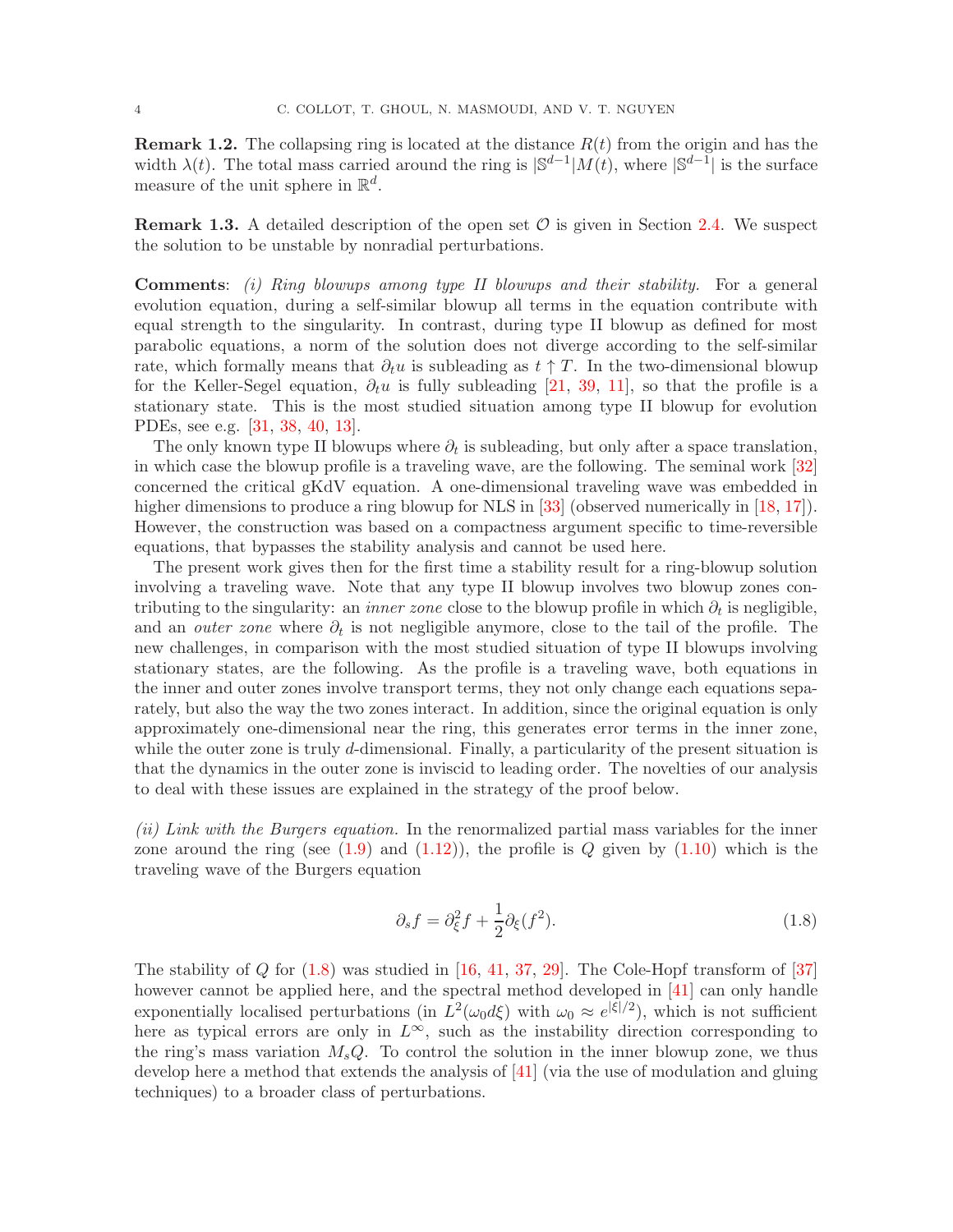### 1.2. Ideas of the proof

Ansatz: In the partial mass variables (where  $|\mathbb{S}^{d-1}|$  is the surface of the unit sphere in  $\mathbb{R}^d$ )

<span id="page-4-0"></span>
$$
m_u(r,t) = \frac{1}{|\mathbb{S}^{d-1}|} \int_{|x| \le r} u(x,t) dx, \qquad r = |x|,
$$
\n(1.9)

the Keller-Segel system [\(1.1\)](#page-0-0) for spherically symmetric solutions becomes

<span id="page-4-2"></span>
$$
\partial_t m_u = \partial_r^2 m_u - \frac{d-1}{r} \partial_r m_u + \frac{m_u \partial_r m_u}{r^{d-1}}, \qquad r \in \mathbb{R}_+.
$$
 (1.10)

The solutions of Theorem [1.1](#page-2-0) correspond to solutions of the form

<span id="page-4-3"></span>
$$
m_u(r,t) = M(t)Q\left(\frac{r - R(t)}{\lambda(t)}\right) + \tilde{m}_u(r,t), \qquad Q(\xi) = \frac{e^{\xi/2}}{1 + e^{\xi/2}},\tag{1.11}
$$

with Q the traveling wave of the viscous Burgers equation  $\partial_s f = \partial_{\xi\xi} f + f \partial_{\xi} f$ , and  $\lambda =$  $M^{-1}R^{d-1}$ . Our aim is to construct a solution to  $(1.10)$  of the form  $(1.11)$  with  $M(t) \to M_{\infty}$ ,  $R(t) \sim c_d M_{\infty}^{1/d} (T-t)^{1/d}$  and  $\tilde{m}_u(t) \to 0$  as  $t \uparrow T$ .

Inner blowup zone: We define the inner blowup variables as

<span id="page-4-1"></span>
$$
\xi = \frac{r - R}{\lambda}, \qquad s = s_0 + \int_0^t \frac{d\tilde{t}}{\lambda}, \qquad m_u(r, t) = M(t) [Q(\xi) + m_q(s, \xi)].
$$
\n(1.12)

We call the *inner blowup zone* the set  $\{\xi_{A,-} \leq \xi \leq \xi_{A,+}\}\$  for  $\xi_{A,+} = -\xi_{A,-} \gg 1$  to be fixed suitably below, and introduce  $m_q^{\text{in}} = \chi^{\text{in}} m_q$  for some cut-off  $\chi^{\text{in}}$  localising in the inner blowup zone. It solves (see  $(2.17)$ ):

<span id="page-4-5"></span>
$$
\partial_s m_q^{\text{in}} = \mathcal{L}_0(m_q^{\text{in}}) + \left(\frac{R_\tau}{R} + \frac{1}{2}\right)\partial_\xi Q - \frac{M_s}{M}(Q + \xi \partial_\xi Q) + \tilde{\Psi} + [\partial_s - \mathcal{L}_0, \chi^{\text{in}}]m_q + h.o.t,\tag{1.13}
$$

where  $\mathscr{L}_0 = \partial_{\xi}^2 - (1/2 - Q)\partial_{\xi} + \partial_{\xi}Q$ ,  $\Psi$  is the error term generated by  $Q$ ,  $[\cdot, \cdot]$  is the commutator and  $[\dot{\partial}_s - \mathcal{L}_0, \chi^{\text{in}}] m_q$  are the boundary terms, and h.o.t denotes higher order linear terms and nonlinear terms.

In Proposition [2.4,](#page-9-0) we recall that the operator  $\mathscr{L}_0$  is self-adjoint in  $L^2(\omega_0 d\xi)$  where  $\omega_0(\xi) = Q^{-1}e^{\xi/2}$ . It has a spectral gap on functions such that  $\int_{\mathbb{R}} m_q^{\text{in}} \partial_{\xi} Q \omega_0 d\xi = 0$  resulting in exponential decay for the linear evolution:

<span id="page-4-7"></span>
$$
||e^{s\mathcal{L}_0}(m_q^{\text{in}})||_{L^2(\omega_0 d\xi)} \le e^{-\kappa's} ||m_q^{\text{in}}||_{L^2(\omega_0 d\xi)}.
$$
\n(1.14)

Outer blowup zone: We define the outer blowup variables

$$
\zeta = \frac{r}{R} = 1 + \nu \xi, \qquad \nu = \frac{R^{d-1}}{M}, \qquad \tau = \tau_0 + \int_0^t \frac{M}{R^d} d\tilde{t}, \qquad m_\varepsilon(\tau, \zeta) = m_q(s, \xi),
$$

so that the concentrating ring is located at  $\zeta = 1$ , and the *outer blowup zone* as the set  $\{\zeta < \zeta_-\}\cup \{\zeta > \zeta_+\}\$ for  $|\zeta_{\pm} - 1| \gg \nu$  to be fixed suitably below. Then  $m_{\varepsilon}$  solves<sup>[2](#page-4-4)</sup> (see [\(3.40\)](#page-19-0)) the equation

<span id="page-4-6"></span>
$$
\partial_{\tau} m_{\varepsilon} = \mathscr{A} m_{\varepsilon} - \frac{M_{\tau}}{M} Q_{\nu} + \bar{\Psi} + h.o.t, \qquad \text{for} \quad \zeta \ge \zeta_{+}, \tag{1.15}
$$

<span id="page-4-4"></span><sup>&</sup>lt;sup>2</sup>Note that, comparing with [\(1.13\)](#page-4-5), the term corresponding to  $(\frac{R_{\tau}}{R}+\frac{1}{2})\partial_{\xi}Q$  has been incorporated in the *h.o.t.* in [\(1.15\)](#page-4-6) due to the decay  $|\partial_{\xi} Q| \lesssim e^{-|\xi|/2}$ .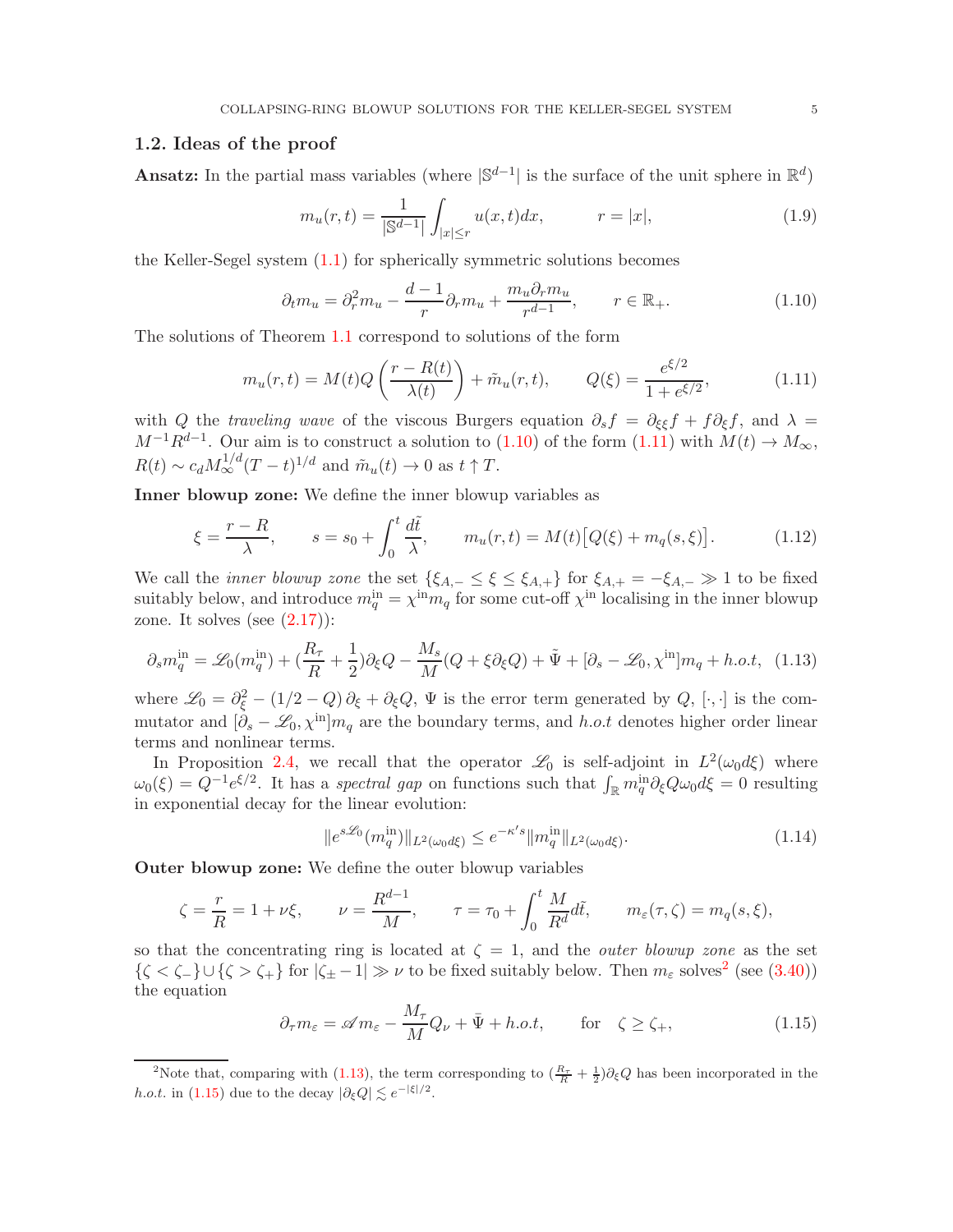where  $\mathscr{A} = (\zeta^{1-d} - \zeta/2) \partial_{\zeta} + \nu \partial_{\zeta}^2$  and  $Q_{\nu}(\zeta) = Q(\xi)$ . There holds a similar equation for  $\zeta \leq \zeta$ . Equation [\(1.15\)](#page-4-6) dampens derivatives, as  $\partial_{\zeta} Q_{\nu} \approx 0$  for  $\zeta \geq \zeta_{+}$  and  $\partial_{\zeta} m_{\varepsilon}$  solves (see  $(3.44)$ 

$$
\partial_{\tau}(\partial_{\zeta}m_{\varepsilon}) = \mathscr{A}_{1}(\partial_{\zeta}m_{\varepsilon}) + \partial_{\zeta}\bar{\Psi} + h.o.t. \quad \text{for} \quad \zeta \ge \zeta_{+}, \tag{1.16}
$$

where  $\mathscr{A}_1 = -((d-1)\zeta^{-d} + 1/2) + \mathscr{A}$  displays exponential decay

<span id="page-5-0"></span>
$$
||e^{\tau \mathscr{A}_1}(\partial_{\zeta} m_{\varepsilon}^{\text{in}})||_{L^{\infty}} \le e^{-\kappa \tau} ||\partial_{\zeta} m_{\varepsilon}^{\text{in}}||_{L^{\infty}}.
$$
\n(1.17)

Gluing inner and outer zones: Choosing  $\zeta_{\pm}$ . The two time scales are such that  $\tau \ll s$ , and the slowest linear decay between [\(1.14\)](#page-4-7) and [\(1.17\)](#page-5-0) is  $\max(e^{-\kappa' s}, e^{-\kappa \tau}) = e^{-\kappa \tau}$ . As the outer zone with the slower a priori decay [\(1.17\)](#page-5-0) interacts with the inner zone via the boundary terms in  $(1.13)$ , we thus relax  $(1.14)$  and actually show in Lemma [3.4](#page-17-0) that the solution to [\(1.13\)](#page-4-5) satisfies the energy estimate

<span id="page-5-1"></span>
$$
||m_q(s)||_{\text{in}} \le Ke^{-\kappa \tau},\tag{1.18}
$$

where  $\|m_q\|_{\text{in}} = -\int m_q^{\text{in}} \mathcal{L}_0 m_q^{\text{in}} \omega_0 d\xi$  is a coercive functional, see Lemma [2.5.](#page-11-1) Since  $\omega_0(\xi) \approx$  $e^{|\xi|/2}$ , after applying parabolic regularization (Lemma [3.6\)](#page-21-0), we prove that the weighted  $L^2$ bound [\(1.18\)](#page-5-1) implies the pointwise bound for the derivative  $|\partial_{\xi} m_q| \lesssim K e^{-|\xi|/4} e^{-\kappa \tau}$ , so that  $|\partial_\zeta m_\varepsilon| \lesssim K \nu^{-1} e^{-|\xi|/4} e^{-\kappa \tau}$  as  $\partial_\xi = \nu \partial_\zeta$ . This later estimate matches with [\(1.17\)](#page-5-0) precisely for  $\nu^{-1}e^{-|\xi|/4} = 1$  corresponding to the choice

$$
\zeta_{\pm} = 1 \pm 4\nu |\log \nu|.
$$

Choosing  $\xi_{A,\pm}$ . The transport field  $(\zeta^{1-d} - \zeta/2) \partial_{\zeta}$  in [\(1.15\)](#page-4-6) pushes from the outer blowup zone toward the inner zone. Thus, the farther from the inner zone, the smaller the effects of boundary terms should be. This is made rigorous in Lemma [3.7](#page-22-0) where we prove

<span id="page-5-2"></span>
$$
|\partial_{\zeta} m_{\varepsilon}| \le K^{5/4} \phi_1 + \phi_2 \qquad \zeta \ge \zeta_+, \qquad \text{with } \phi_1 = e^{-\kappa \tau} e^{\frac{3}{8} \frac{\zeta - \zeta_+}{\nu}} \text{ and } \phi_2 = e^{-\kappa \tau} \zeta^{d-1} \tag{1.19}
$$

by parabolic comparison principle, and a similar estimate for  $\zeta \leq \zeta$  holds. The supersolution  $\phi_1$  takes care of the boundary condition  $\partial_\zeta m_\zeta(\zeta_+)$  imposed by the inner zone including the viscosity effect. By choosing

$$
\xi_{A,\pm} = \pm (4|\log \nu| + A),
$$

where  $A \gg 1$  is such that  $e^{3A/10} \le K \le e^{A/2}$ , we show in the proof of Lemma [3.4](#page-17-0) that [\(1.19\)](#page-5-2) implies

$$
\|[\partial_s - \mathcal{L}_0, \chi^{\text{in}}] m_q \|_{L^2(\omega_0 d\xi)} \lesssim (K^{1/4} e^{-A/8}) K e^{-\kappa \tau} \ll K e^{-\kappa \tau},
$$

for the boundary terms in  $(1.13)$ , which is compatible with  $(1.18)$ .

Note that the inner and outer blowup zones *overlap* in  $\{\xi_{A,-} \leq \xi \leq \xi_{-}\}\cup \{\xi_{+} \leq \xi \leq \xi_{A,+}\},\$ where we obtain a delay-type estimate for the associated parabolic tranport equations.

Nonlinear analysis: To handle nonlinear effects, the solution is controlled in a bootstrap regime, see Definition [2.6.](#page-12-0) The parameters  $R$  and  $M$ , that are related to instability directions around the approximate solution, are determined dynamically from [\(1.13\)](#page-4-5) by requiring the orthogonality  $\int_{\mathbb{R}} m_q^{\text{in}} \partial_{\xi} Q \omega_0 d\xi = 0$  and the cancellation  $\int_{\xi_{A,+}}^{\xi_{A,+}+1} m_q^{\text{in}} d\xi = 0$  respectively. This yields the dynamical system  $(3.5)-(3.6)$  $(3.5)-(3.6)$  driving the blowup. The other nonlinear terms are treated perturbatively using Sobolev-type estimates.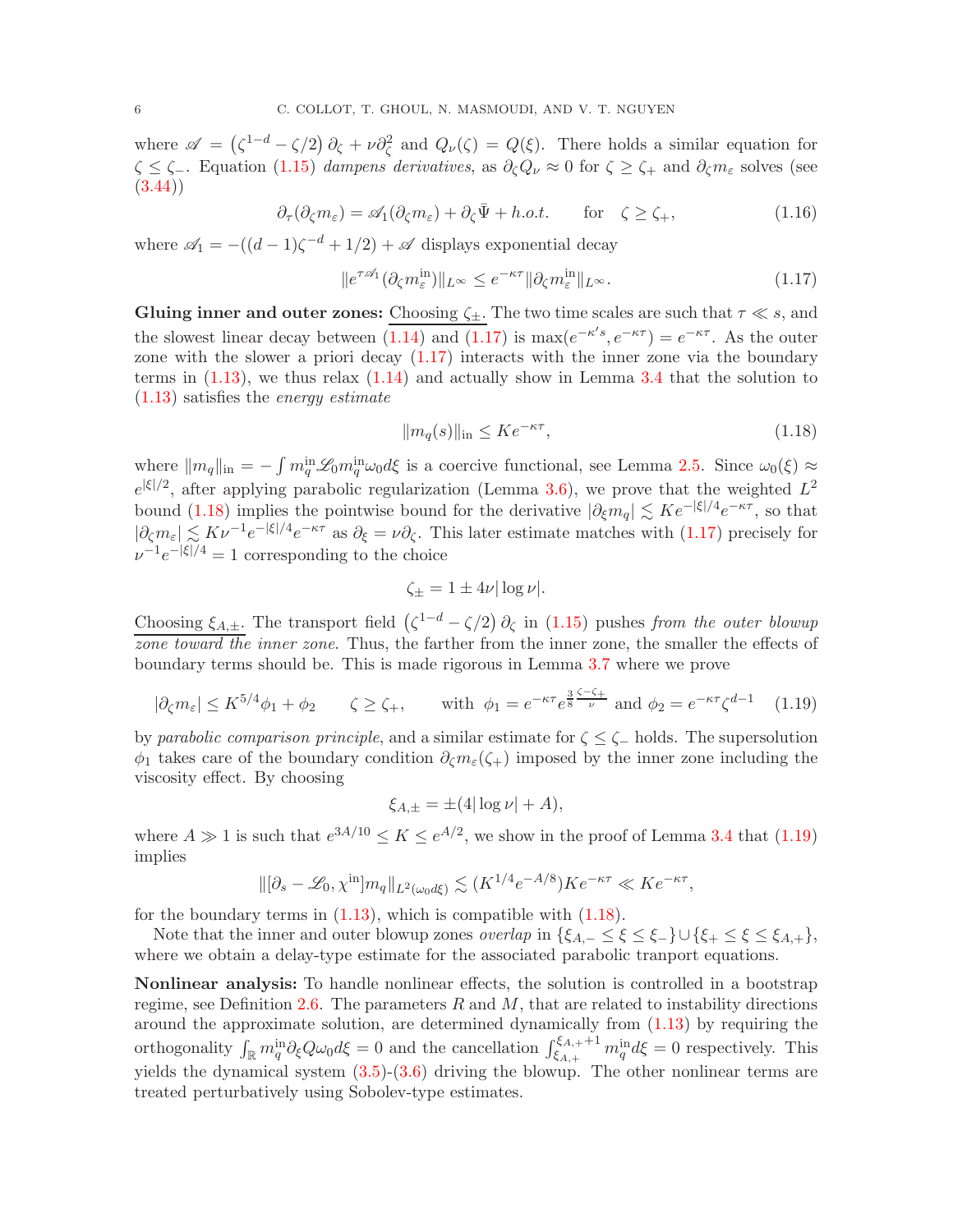### 1.3. Aknowledgments

The work of C. Collot was funded by CY Initiative of Excellence (Grant "Investissements d'Avenir" ANR-16-IDEX-0008). T. E. Ghoul, N. Masmoudi and V.T. Nguyen are supported by Tamkeen under the NYU Abu Dhabi Research Institute grant of the center SITE. N. Masmoudi is supported by NSF grant DMS-1716466.

# 2. Formulation of the problem

We will work in the partial mass variables (with  $|\mathbb{S}^{d-1}|$  the surface of the unit sphere in  $\mathbb{R}^d$ )

<span id="page-6-4"></span>
$$
m_u(r,t) = \frac{1}{|\mathbb{S}^{d-1}|} \int_{|x| \le r} u(x,t) dx, \qquad r = |x|,
$$
\n(2.1)

in which the Keller-Segel system  $(1.1)$  for spherically symmetric solutions becomes:

<span id="page-6-6"></span>
$$
\partial_t m_u = \partial_r^2 m_u - \frac{d-1}{r} \partial_r m_u + \frac{m_u \partial_r m_u}{r^{d-1}}, \qquad r \in \mathbb{R}_+.
$$
 (2.2)

## 2.1. Renormalised variables

#### 2.1.1. Hyperbolic inviscid variables

These variables describe the solution away from the ring  $|r-R(t)| \gg \lambda(t)$ , where nonlinear transport is dominant and viscosity effects are negligible. For  $R(t)$  and  $M(t)$  two positive  $C<sup>1</sup>$ functions we define the parameters

<span id="page-6-5"></span><span id="page-6-0"></span>
$$
\nu = \frac{R^{d-2}}{M}, \qquad \lambda = R\nu,
$$
\n(2.3)

so that

$$
\nu_{\tau} = -\frac{d-2}{2}\nu + (d-2)\left(\frac{R_{\tau}}{R} + \frac{1}{2}\right)\nu - \frac{M_{\tau}}{M}\nu,
$$

and the renormalization

<span id="page-6-1"></span>
$$
m(r,t) = M(t)m_w(\zeta,\tau), \qquad \zeta = \frac{r}{R}, \qquad \tau = \tau_0 + \int_0^t \frac{M(\tilde{t})}{R^d(\tilde{t})} d\tilde{t}.
$$
 (2.4)

The new unknown  $m_w(\zeta, \tau)$  satisfies for  $\zeta > 0$  and  $\tau \geq \tau_0$ ,

$$
\partial_{\tau} m_w = \left(\frac{m_w}{\zeta^{d-1}} - \frac{1}{2}\zeta\right) \partial_{\zeta} m_w + \nu \zeta^{d-1} \partial_{\zeta} \left(\frac{\partial_{\zeta} m_w}{\zeta^{d-1}}\right) + \left(\frac{R_{\tau}}{R} + \frac{1}{2}\right) \zeta \partial_{\zeta} m_w - \frac{M_{\tau}}{M} m_w. \tag{2.5}
$$

<span id="page-6-2"></span>**Remark 2.1.** We shall prove that  $\nu$  goes to zero as  $\tau \to \infty$ . Then, we notice that with the special choice

$$
m_w = \mathbf{1}_{\{\zeta \ge 1\}}, \quad \frac{R_\tau}{R} = -\frac{1}{2}, \quad M_\tau = 0,
$$

the inviscid equation [\(2.5\)](#page-6-0), i.e. with  $\nu = 0$ , is solved both sides of the discontinuous point  $\zeta = 1$ . The Rankine-Hugoniot condition

<span id="page-6-3"></span>
$$
\frac{1}{2} \left[ \lim_{\zeta \to 1^+} \left( \frac{\mathbf{1}_{\{\zeta \ge 1\}}}{\zeta^{d-1}} - \frac{1}{2} \zeta \right) + \lim_{\zeta \to 1^-} \left( \frac{\mathbf{1}_{\{\zeta \ge 1\}}}{\zeta^{d-1}} - \frac{1}{2} \zeta \right) \right] = 0, \tag{2.6}
$$

asserts that the discontinuous point  $\zeta = 1$  is steady so that  $1_{\{\zeta > 1\}}$  defines a stationary solution for the limiting inviscid equation. The function  $\mathbf{1}_{\{\zeta\geq 1\}}$  will be the blow-up profile in the hyperbolic inviscid variables [\(2.4\)](#page-6-1).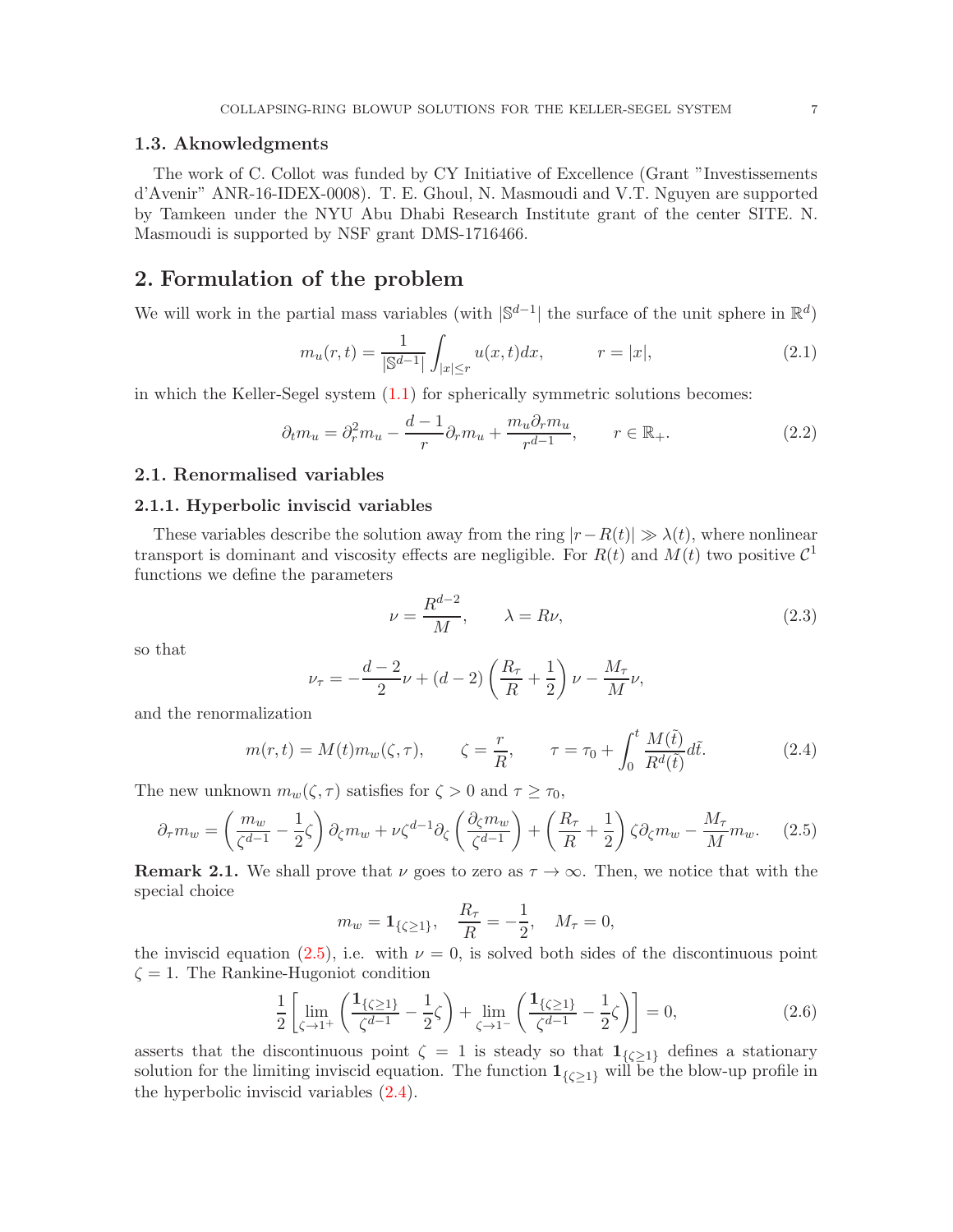### 2.1.2. Blowup variables inside the ring

To have a better description near the shock location  $\zeta = 1$  (the appearance of a shock being explained in Remark  $(2.1)$  we change variables

<span id="page-7-1"></span>
$$
m_w(\zeta, \tau) = m_v(\xi, s), \qquad \xi = \frac{\zeta - 1}{\nu} = \frac{r - R}{R\nu}, \qquad s = s_0 + \int_{\tau_0}^{\tau} \frac{d\tau}{\nu}.
$$
 (2.7)

Then  $m_v$  solves the following equation for  $\xi > -1/\nu$  and  $s \geq s_0$ :

$$
\partial_s m_v = \partial_{\xi}^2 m_v + m_v \partial_{\xi} m_v - \frac{1}{2} \partial_{\xi} m_v + \left(\frac{R_{\tau}}{R} + \frac{1}{2}\right) \partial_{\xi} m_v - \frac{M_s}{M} m_v
$$
  
+ 
$$
\left(\frac{1}{(1 + \xi \nu)^{d-1}} - 1\right) m_v \partial_{\xi} m_v - \nu \frac{d-1}{1 + \nu \xi} \partial_{\xi} m_v.
$$
(2.8)  
+ 
$$
\left((d-1)\nu \left(\frac{R_{\tau}}{R} + \frac{1}{2}\right) - \frac{d-1}{2} \nu - \frac{M_s}{M}\right) \xi \partial_{\xi} m_v
$$

As we expect  $R_{\tau} \sim -R/2$ ,  $M_s \approx 0$  and  $\nu \to 0$ , we introduce the blowup profile Q near the shock that cancels out the leading part in [\(2.8\)](#page-7-0), namely Q solves the ODE

<span id="page-7-2"></span><span id="page-7-0"></span>
$$
\partial_{\xi}^{2}Q - \frac{1}{2}\partial_{\xi}Q + Q\partial_{\xi}Q = 0, \quad \lim_{y \to -\infty} Q(\xi) = 0,
$$
\n(2.9)

whose exact solution is given by

<span id="page-7-3"></span>
$$
Q(\xi) = e^{\frac{\xi}{2}} \left( 1 + e^{\frac{\xi}{2}} \right)^{-1}, \quad \partial_{\xi} Q(\xi) = \frac{1}{8} \cosh^{-2} \left( \frac{\xi}{4} \right). \tag{2.10}
$$

Remark 2.2. Keeping only the leading order terms in [\(2.8\)](#page-7-0) gives the Burgers equation  $\partial_s f = \partial_{\xi}^2 f + f \partial_{\xi} f - \frac{1}{2}$  $\frac{1}{2}\partial_{\xi}f$ , for which Q is a traveling wave, since  $f(\tau,\xi) = Q(\xi + \tau/2)$  is an exact solution. It travels at speed  $-1/2$  which equals the speed of the shock determined from the Rankine-Hugoniot condition [\(2.6\)](#page-6-3).

#### 2.2. Linearized problems

## 2.2.1. The profile

For a fixed  $0 < \zeta_0 \ll 1$ , we introduce  $\overline{\chi}$  a smooth nonnegative cut-off function with

$$
\bar{\chi}(\zeta) = \begin{cases}\n0 & \text{if } \zeta \in [0, \zeta_0], \\
1 & \text{if } \zeta \in [2\zeta_0, \infty).\n\end{cases}
$$
\n(2.11)

We introduce the notation for the rescaled and localised profiles:

<span id="page-7-5"></span>
$$
Q_{\nu}(\zeta) = Q(\xi), \qquad \bar{Q}_{\nu}(\zeta) = Q_{\nu}(\zeta)\bar{\chi}(\zeta) \quad \text{and} \quad \bar{Q}(\xi) = \bar{Q}_{\nu}(\zeta). \tag{2.12}
$$

The introduction of the localised profile  $\overline{Q}_{\nu}$  is technical, to deal with the singular nonlinear term at the origin. By the definition of  $\bar{\chi}$ , we note that

$$
\bar{Q}(\xi) = 0
$$
 for  $\xi \in \left[ -\frac{1}{\nu}, -\frac{(1-\zeta_0)}{\nu} \right]$ ,  $\bar{Q}(\xi) = Q(\xi)$  for  $\xi \ge -\frac{(1-2\zeta_0)}{\nu}$ .

#### 2.2.2. Linearized equation in the partial mass setting

We introduce the decomposition in hyperbolic inviscid variables [\(2.4\)](#page-6-1)

<span id="page-7-4"></span>
$$
m_w(\zeta) = \bar{Q}_\nu(\zeta) + m_\varepsilon(\zeta, \tau). \tag{2.13}
$$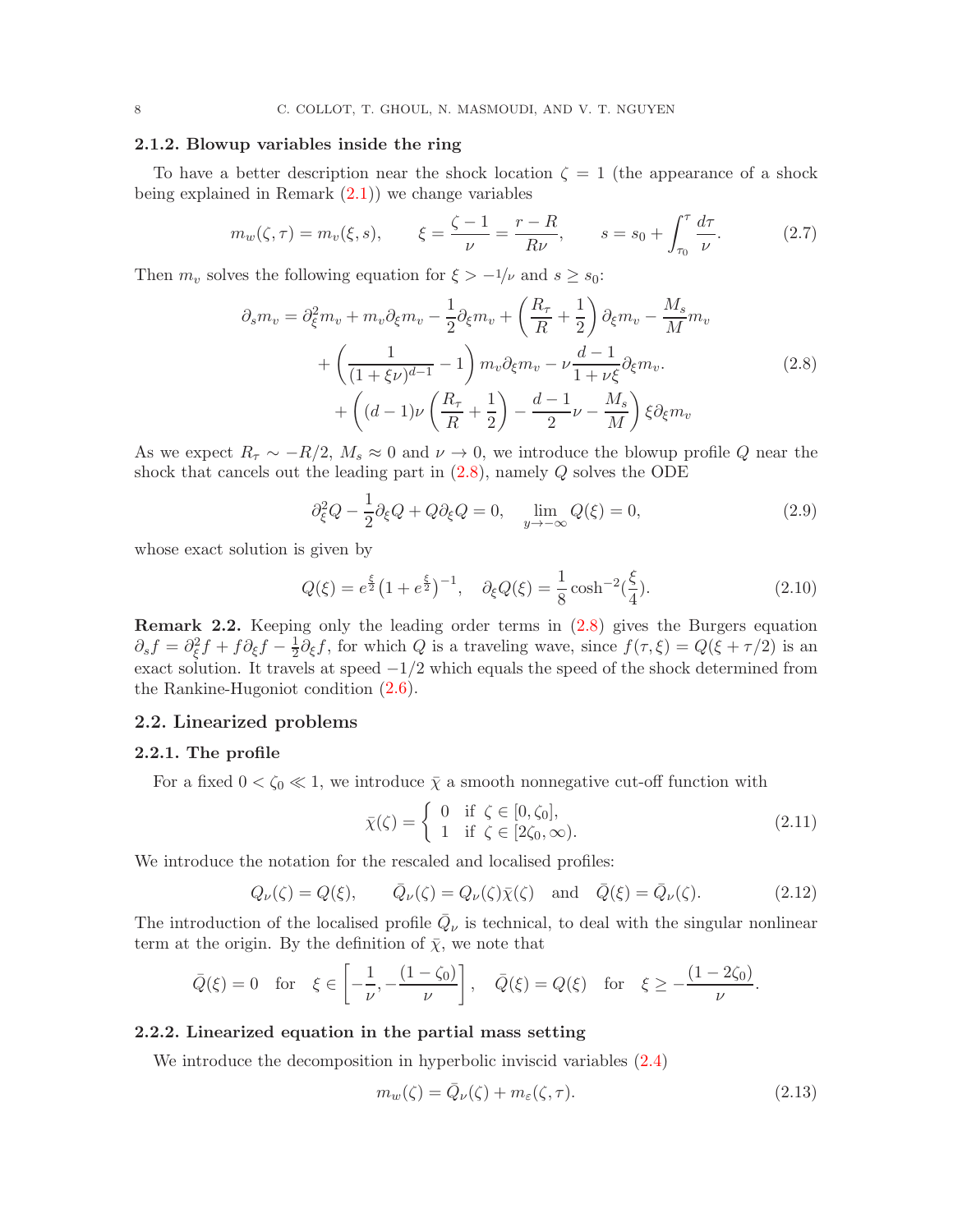The perturbation  $m_{\varepsilon}$  then solves the equation for  $\zeta > 0$  and  $\tau \geq \tau_0$ :

$$
\partial_{\tau} m_{\varepsilon} = \frac{\partial_{\zeta} (\bar{Q}_{\nu} m_{\varepsilon})}{\zeta^{d-1}} - \frac{1}{2} \zeta \partial_{\zeta} m_{\varepsilon} + \nu \left( \partial_{\zeta}^{2} m_{\varepsilon} - \frac{d-1}{\zeta} \partial_{\zeta} m_{\varepsilon} \right) + \frac{m_{\varepsilon} \partial_{\zeta} m_{\varepsilon}}{\zeta^{d-1}} + \left( \frac{R_{\tau}}{R} + \frac{1}{2} \right) \zeta \partial_{\zeta} m_{\varepsilon} - \frac{M_{\tau}}{M} m_{\varepsilon} + m_{E}, \tag{2.14}
$$

where the generated error is

$$
m_E = -\partial_\tau \bar{Q}_\nu + \frac{\bar{Q}_\nu \partial_\zeta \bar{Q}(\zeta)}{\zeta^{d-1}} - \frac{1}{2} \zeta \partial_\zeta \bar{Q}_\nu + \nu \left( \partial_\zeta^2 \bar{Q}_\nu - \frac{d-1}{\zeta} \partial_\zeta \bar{Q}_\nu \right) + \left( \frac{R_\tau}{R} + \frac{1}{2} \right) \zeta \partial_\zeta \bar{Q}_\nu - \frac{M_\tau}{M} \bar{Q}_\nu.
$$
 (2.15)

In the ring, in the blowup variables  $(2.7)$ , we introduce the decomposition

<span id="page-8-3"></span><span id="page-8-2"></span>
$$
m_q(\xi, s) = m_v(\xi, s) - \bar{Q}(\xi),
$$
\n(2.16)

that leads to the following linearized equation for  $\xi > -1/\nu$  and  $s \geq s_0$ ,

<span id="page-8-0"></span>
$$
\partial_s m_q = \mathcal{L}_0(m_q) + L(m_q) + \frac{m_q \partial_\xi m_q}{(1 + \nu \xi)^{d-1}} + \Psi,
$$
\n(2.17)

subject to the boundary condition<sup>[3](#page-8-1)</sup>

$$
m_q(s, -1/\nu) = 0.
$$

Above, the elliptic linearized operator is defined as

<span id="page-8-4"></span>
$$
\mathcal{L}_0 = \partial_{\xi}^2 - \left(\frac{1}{2} - Q\right)\partial_{\xi} + Q',\tag{2.18}
$$

the lower order linear term is

$$
L(m_q) = -(d-1)\nu \left(\frac{1}{2}\xi + \frac{1}{1+\nu\xi}\right) \partial_{\xi} m_q + \left(\frac{R_{\tau}}{R} + \frac{1}{2}\right) (1 + (d-1)\nu\xi) \partial_{\xi} m_q - \frac{M_s}{M} (m_q + \xi \partial_{\xi} m_q) + \left(\frac{1}{(1+\xi\nu)^{d-1}} - 1\right) \bar{Q} \partial_{\xi} m_q + \left(\frac{1}{(1+\xi\nu)^{d-1}} - 1\right) m_q \partial_{\xi} \bar{Q} + \partial_{\xi} (\bar{Q} - Q) m_q + (\bar{Q} - Q) \partial_{\xi} m_q,
$$
(2.19)

and the generated error is given by

$$
\Psi(\xi, s) = \left(\frac{R_{\tau}}{R} + \frac{1}{2}\right) \left(1 + (d - 1)\nu\xi\right) \partial_{\xi}\bar{Q} - \frac{M_{s}}{M} \left(\bar{Q} + \xi\partial_{\xi}\bar{Q}\right) - (d - 1)\nu\left(\frac{1}{2}\xi + \frac{1}{1 + \nu\xi}\right) \partial_{\xi}\bar{Q} \n+ \left(\frac{1}{(1 + \xi\nu)^{d-1}} - 1\right) \bar{Q}\partial_{\xi}\bar{Q} - \nu\frac{d-1}{1 + \nu\xi} \partial_{\xi}\bar{Q} \n+ \nu\partial_{\zeta}\bar{\chi}\left(2\partial_{\xi}Q - \frac{1}{2}Q + Q^{2}\bar{\chi}\right) + \nu^{2}\partial_{\zeta}^{2}\bar{\chi}Q + Q\partial_{\xi}Q\bar{\chi}\left(\bar{\chi} - 1\right) - \nu_{s}\xi\partial_{\zeta}\bar{\chi}Q. \tag{2.20}
$$

<span id="page-8-1"></span><sup>&</sup>lt;sup>3</sup>Note that this boundary condition is propagated with time since we consider solutions u to [\(1.1\)](#page-0-0) that are in  $L^{\infty}(\mathbb{R}^d)$ , so that  $m_u(r) = O(r^d)$  as  $r \to 0$  using [\(2.1\)](#page-6-4).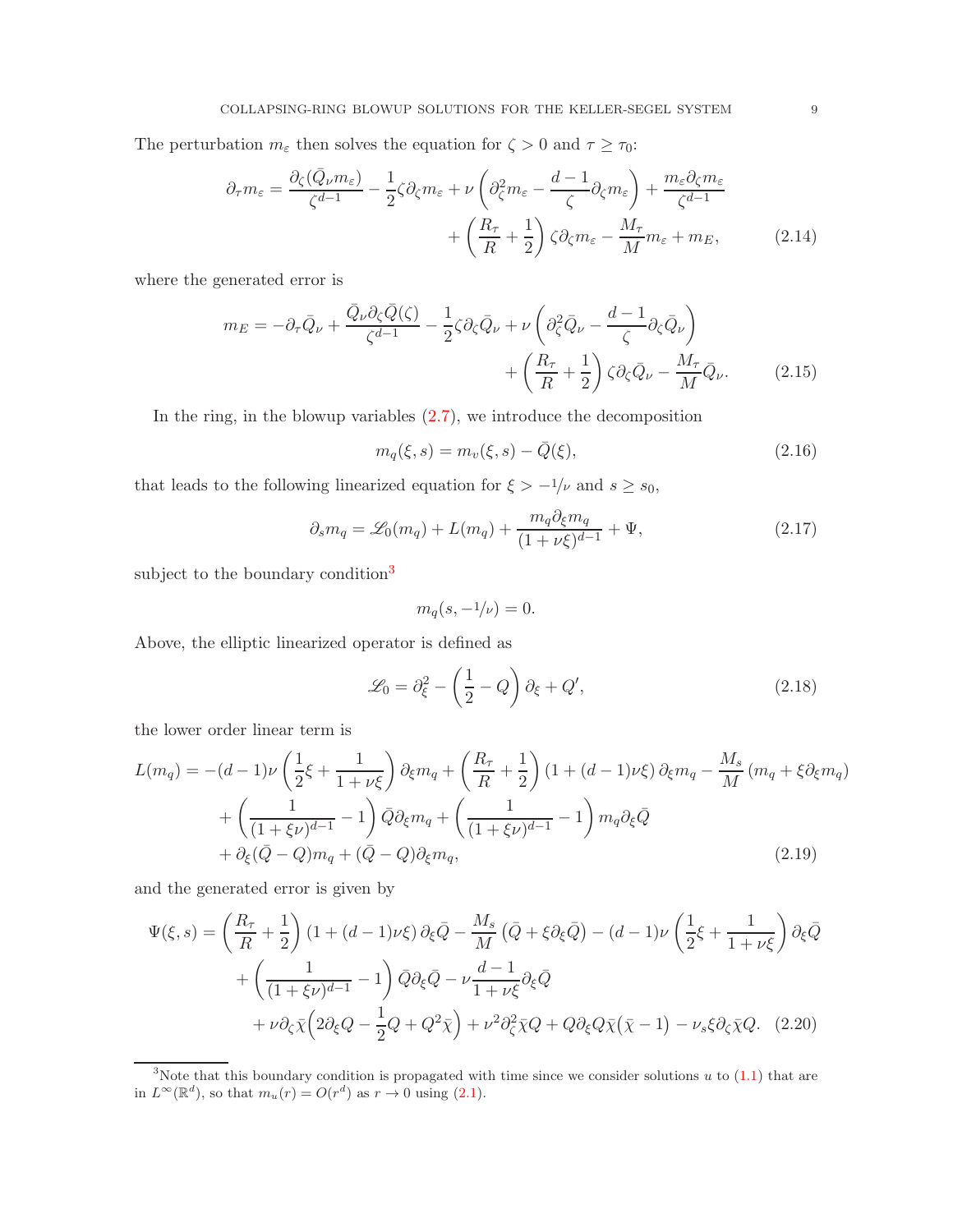### 2.2.3. Evaluation of the parameters

The parameter functions  $R$  and  $M$  are determined via the "orthogonality" conditions:

<span id="page-9-1"></span>
$$
\int_{-1/\nu}^{\infty} \chi_A(\xi) m_q(s,\xi) d\xi = 2 \int_{-1/\nu}^{\infty} \chi_A(\xi) m_q(s,\xi) \partial_{\xi} Q(\xi) \omega_0(\xi) d\xi = 0, \tag{2.21}
$$

and

<span id="page-9-2"></span>
$$
\int_{-1/\nu}^{\infty} m_q(s,\xi) \chi_{1,\xi_{A,+}}(\xi) d\xi = 0, \tag{2.22}
$$

where  $\xi_{A,+}$  is defined in [\(2.35\)](#page-11-2), and for any positive constants A and a,  $\chi_A$  and  $\chi_{A,a}$  are cut-off functions defined by

$$
\chi_{A,a}(\xi) = \chi_0\Big(\frac{x-a}{A}\Big), \quad \chi_A(\xi) = \chi_{A,0}(\xi), \tag{2.23}
$$

where  $\chi_0$  is smooth and nonnegative, and satisfies

$$
\chi_0 \in \mathcal{C}^{\infty}(\mathbb{R}), \quad \chi_0(x) = \begin{cases} 0 \text{ if } |x| \ge 2, \\ 1 \text{ if } |x| \le 1, \end{cases}
$$

and  $\omega_0$  is the weight function

<span id="page-9-4"></span>
$$
\omega_0(\xi) = \left(e^{\frac{\xi}{4}} + e^{-\frac{\xi}{4}}\right)^2 = \frac{1}{2\partial_{\xi}Q(\xi)}.
$$
\n(2.24)

Remark 2.3. The orthogonality condition [\(2.21\)](#page-9-1) ensures a coercivity estimate for the linearized operator  $\mathscr{L}_0$  as stated in Lemma [2.5.](#page-11-1) By the mean value theorem the second condition [\(2.22\)](#page-9-2) implies that there exists a point  $\xi_* \in (\xi_{A,+} - 2, \xi_{A,+} + 2)$  where  $\xi_{A,+}$  is defined in [\(2.35\)](#page-11-2) such that  $m_q(\xi_*, s) = 0$ . This allows us to write

<span id="page-9-3"></span>
$$
m_q(\xi, s) = \int_{\xi_*}^{\xi} \partial_{\xi} m_q(\xi, s) d\xi, \quad \text{hence,} \quad |m_q(\xi, s)| \le |\xi - \xi^*| \|\partial_{\xi} m_q(s)\|_{L^{\infty}(\xi_*, \xi)}.
$$
 (2.25)

### 2.3. The linearized operator around the Burgers traveling wave

The linearized operator  $\mathscr{L}_0$  appears in the study of stability of traveling wave solutions to the viscous Burger equation. Its properties are thus well-known. We define for  $k \in \mathbb{N}$  the weighted Sobolev space  $H_{\omega_0}^k$  associated to the norm

$$
||m||_{H_{\omega_0}^k}^2 = \sum_{j=0}^k \int_{\mathbb{R}} (\partial_{\xi}^j u)^2 \omega_0(\xi) d\xi.
$$

<span id="page-9-0"></span>**Proposition 2.4.** The operator  $\mathscr{L}_0$ , with domain  $H^2_{\omega_0}$ , is self-adjoint on  $L^2_{\omega_0}(\mathbb{R})$ . Its spectrum consists of an isolated eigenvalue which is 0 associated to the eigenfunction  $\partial_{\xi}Q$ , and of the interval  $(-\infty, -1/16]$ .

Proof. Proposition [2.4](#page-9-0) is obtained in [\[41](#page-31-14)], but one argument in the proof contains an error that can be corrected. We thus give a proof here for sake of completeness and mention where we correct the error using an identity of [\[37\]](#page-31-15) related to the Cole-Hopf transformation.

Equation [\(2.9\)](#page-7-2) is invariant by space translation, hence the function  $\partial_{\xi}Q$  satisfies  $\mathscr{L}_0\partial_{\xi}Q =$ 0. It belongs to  $L^2_{\omega_0}$  since  $|\partial_{\xi}Q(\xi)| \lesssim e^{-|\xi|/2}$  and  $\omega_0 \approx e^{|\xi|/2}$ . Standard ODE arguments show that any other solution to  $\mathscr{L}_0m = 0$  that is non collinear to  $\partial_{\xi}Q$  has nonzero finite limits as  $\xi \to \pm \infty$ , preventing them to belong to  $L^2_{\omega_0}$ . Hence  $\partial_{\xi} Q$  spans the kernel of  $\mathscr{L}_0$  in  $L^2_{\omega_0}$ .

The eigenfunction  $\partial_{\xi}Q$  associated to 0 is positive on R. A Sturm-Liouville argument (see [\[41](#page-31-14)]) then implies that  $\mathscr{L}_0$  has no positive eigenvalues.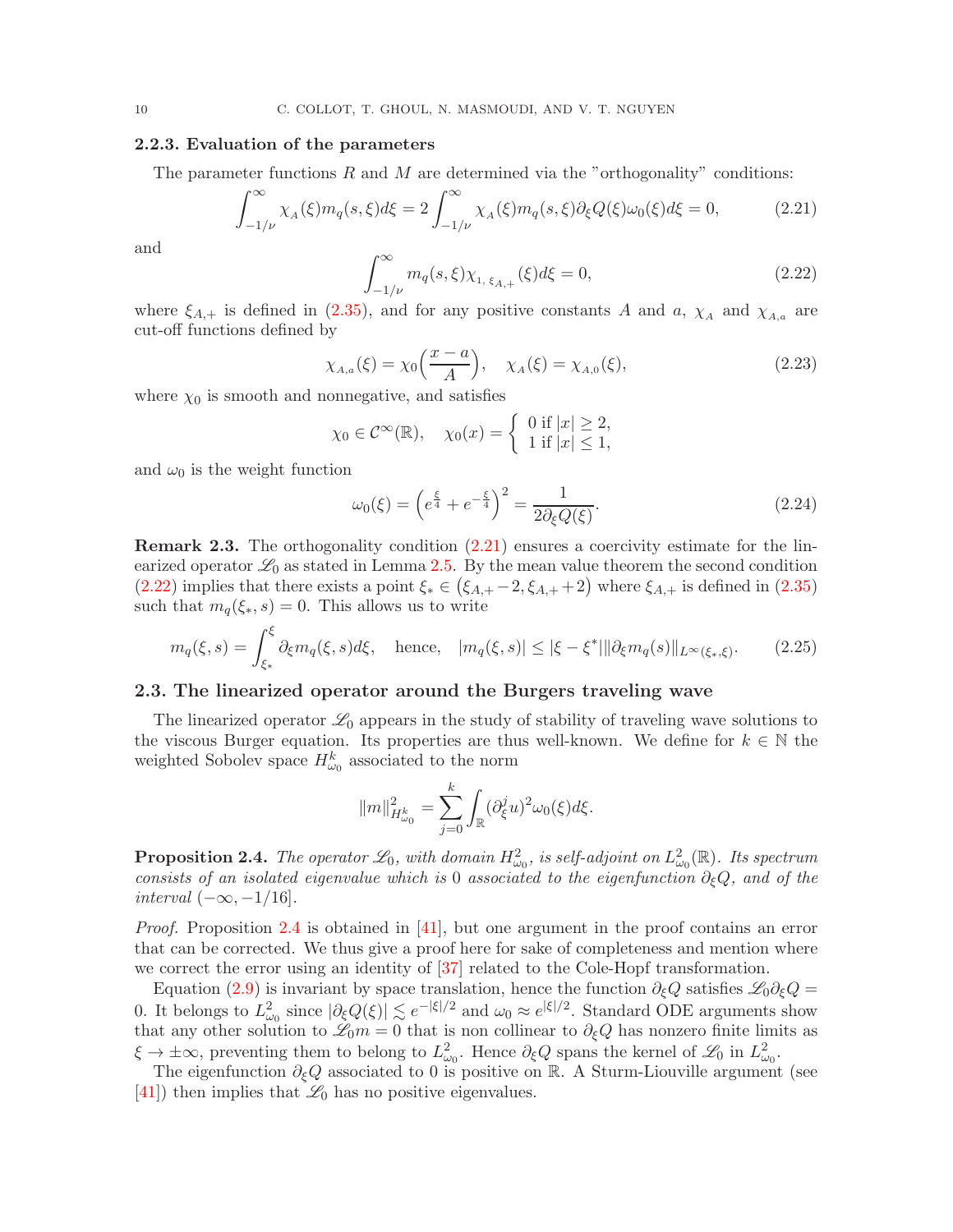To study the rest of the spectrum, it is observed in [\[41\]](#page-31-14) that  $\mathscr{L}_0$  can be written under the following conjugated form as [4](#page-10-0)

$$
\mathcal{L}_0 = e^{B_0} \mathcal{M}_0 e^{-B_0} \quad \text{with} \quad B_0(\xi) = \int_0^{\xi} b_0(\tilde{\xi}) d\tilde{\xi}, \quad b_0 = \frac{1}{4} - \frac{Q}{2}.
$$
 (2.26)

A mistake was made in  $[41]$  in the computation of  $\mathcal{M}_0$ , and the correct operator is given by

$$
\mathcal{M}_0 = \partial_{\xi}^2 + \left[ \frac{1}{2} \frac{Q}{(1 + e^{\xi/2})} - \frac{1}{16} \right].
$$
 (2.27)

The operator  $\mathcal{M}_0$  on  $L^2(\mathbb{R})$  (with domain  $H^2(\mathbb{R})$ ) has continuous spectrum in the interval  $-\infty < \lambda \le -\frac{1}{16}$ , since it is a compact perturbation of  $\partial_{\xi}^2 - \frac{1}{16}$ . Hence, we deduce that  $\mathscr{L}_0$  has the same continuous spectrum  $(-\infty, -1/16]$ . It remains to show that there are no eigenvalues in  $(-1/16, 0)$ . We give a different argument from that in [\[41](#page-31-14)] which relied on the aforementioned erroneous identity of  $\mathcal{M}_0$ . Assume by contradiction that there exists  $c \in (0, 1/16)$  and  $\psi \in H_{\omega_0}^2$  such that  $\mathscr{L}_0 \psi = -c\psi$ . Since  $\mathscr{L}_0$  is self-adjoint in  $L_{\omega_0}^2$  and  $2\partial_{\xi}Q=\omega_0^{-1}$  is another eigenfunction

<span id="page-10-1"></span>
$$
\int_{\mathbb{R}} \psi = 2 \int_{\mathbb{R}} \psi \partial_{\xi} Q \omega_0 = 0.
$$
\n(2.28)

We claim moreover that for some  $C > 0$ , there holds

<span id="page-10-2"></span>
$$
|\psi(\xi)| \le Ce^{-\mu|\xi|}, \qquad \mu = \frac{1}{4}(1 + \sqrt{1 - 16c}), \tag{2.29}
$$

whose proof is done shortly after. Letting  $\phi(\xi) = \int_0^{\xi} \psi(\eta) d\eta$ , by [\[37,](#page-31-15) Theorem 2] we have

$$
(e^{s\mathcal{L}_0}\psi)(\xi) = \int_{\mathbb{R}} \partial_{\xi} \tilde{\Gamma}(\xi, s, \eta) \phi(\eta) d\eta, \qquad \tilde{\Gamma}(\xi, s, \eta) = e^{-\frac{s}{16}} \frac{e^{-\frac{(\xi - \eta)^2}{4s}}}{\sqrt{4\pi s}} e^{\frac{1}{2} \int_{\eta}^{\xi} (\frac{1}{2} - Q(\zeta)) d\zeta}.
$$

Let  $\xi_0 \in \mathbb{R}$  such that  $\psi(\xi_0) \neq 0$ , we fix  $\psi(\xi_0) = 1$  without loss of generality. Then

<span id="page-10-3"></span>
$$
e^{-cs} = \int_{\mathbb{R}} \partial_{\xi} \tilde{\Gamma}(\xi, s, \eta) \phi(\eta) d\eta.
$$
 (2.30)

On the other hand, we estimate using  $(2.10)$ ,  $|\int_{\eta}^{\xi_0}(\frac{1}{2}-Q)| \leq C(\xi_0) + \frac{1}{2}|\eta|$ , from which and  $|\zeta e^{-\zeta}| \lesssim 1$  we obtain for  $s \geq 1$  that  $|\partial_{\xi} \tilde{\Gamma}(\xi_0, s, \eta)| \lesssim e^{-\frac{s}{16} + \frac{|\eta|}{4}}$ . Combining this, [\(2.28\)](#page-10-1) and  $(2.29)$  yields for  $s \geq 1$ ,

$$
\left| \int_{\mathbb{R}} \partial_{\xi} \tilde{\Gamma}(\xi, s, \eta) \phi(\eta) d\eta \right| \lesssim e^{-\frac{1}{16}s} \int_{\mathbb{R}} e^{(\frac{1}{4} - \mu)|\eta|} d\eta \lesssim e^{-\frac{1}{16}s}.
$$

This contradicts [\(2.30\)](#page-10-3) for s large, hence,  $\mathscr{L}_0$  has no eigenvalues in (-1/16,0).

It remains to prove  $(2.29)$ . Using  $(2.10)$  we write

<span id="page-10-4"></span>
$$
((\mathcal{L}_0 + c)\psi)(\xi) = (\mathcal{L}_\infty \psi)(\xi) + O(e^{-\frac{|\xi|}{2}}) \partial_{\xi} \psi(\xi) + O(e^{-\frac{|\xi|}{2}}) \psi(\xi) \quad \text{as } \xi \to \infty,
$$
 (2.31)

where  $\mathscr{L}_{\infty} = \partial_{\xi}^2 + \frac{1}{2}$  $\frac{1}{2}\partial_{\xi}+c$ . The solutions of  $\mathscr{L}_{\infty}f = 0$  are  $f_{\pm}(\xi) = e^{\lambda_{\pm}\xi}$  with  $\lambda_{\pm} =$ 1  $\frac{1}{4}(-1 \pm \sqrt{1-16c})$ . By standard ODE arguments, as  $(\mathscr{L}_0 + c)\psi = 0$ , [\(2.31\)](#page-10-4) implies that there exists  $\iota \in \{\pm 1\}$  and  $c_{\infty} \neq 0$  such that  $\psi(\xi) \sim c_{\infty} e^{\lambda \pm \xi}$  as  $\xi \to \infty$ . As  $\psi \in L^2_{\omega_0}$  and  $\omega_0 \approx e^{|\xi|/2}$ 

<span id="page-10-0"></span><sup>&</sup>lt;sup>4</sup>Any operator of the form  $\mathcal{L} = \partial_y^2 - 2b\partial_y + c$  can be written as  $\mathcal{L} = e^B \mathcal{M} e^{-B}$ , where  $B(y) = \int_0^y b(\xi) d\xi$  and  $\mathcal{M} = \partial_y^2 + [b'-b^2+c]$ . A similar formulation holds for the higher dimensional case, namely that  $\mathcal{L} = \Delta - 2b \cdot \nabla + c$ can be written as  $\mathcal{L} = e^B \mathcal{M} e^{-B}$  with  $\nabla B = b$  and  $\mathcal{M} = \Delta + [\Delta B - |\nabla B|^2 + c]$ .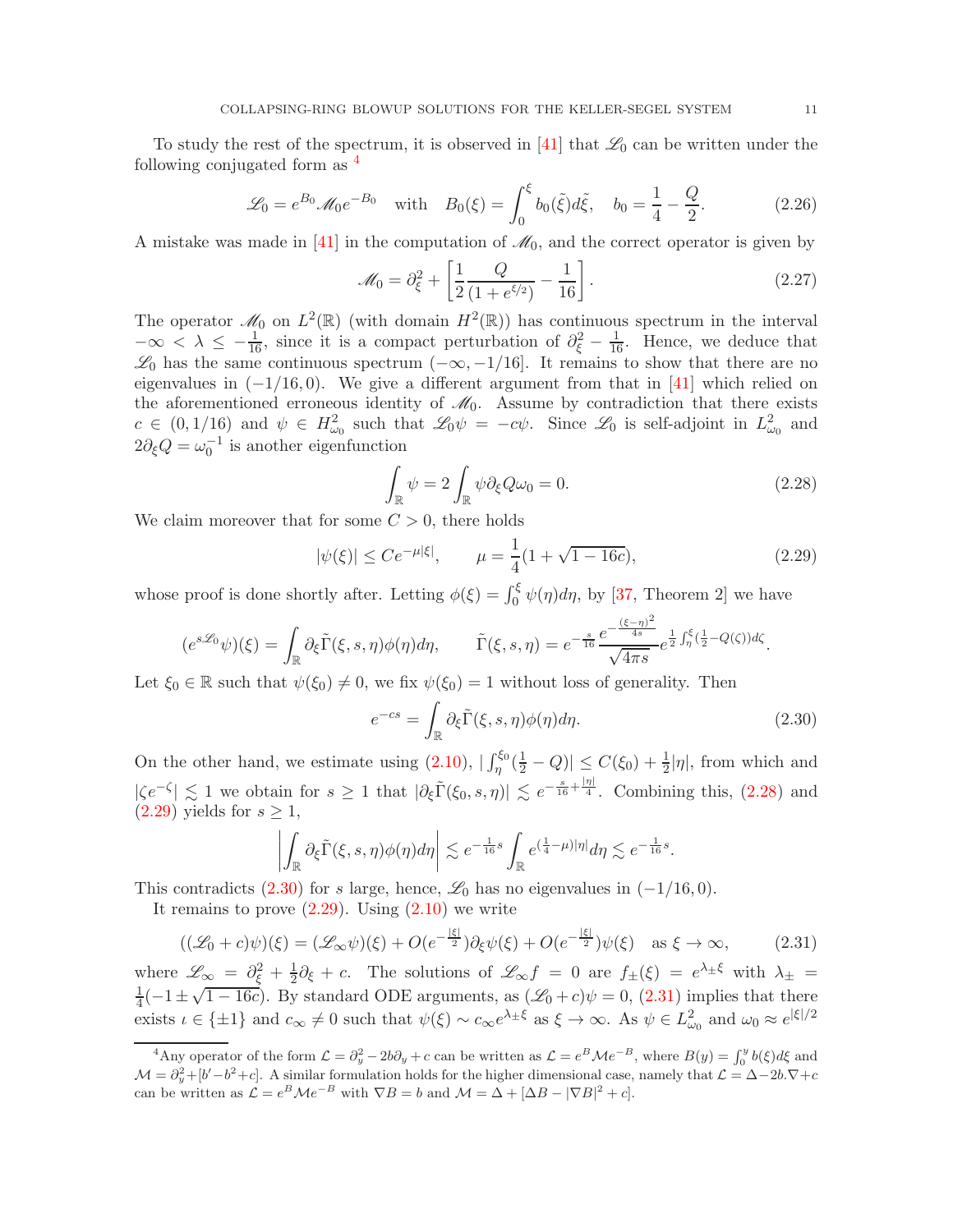necessarily  $\iota = +1$  so  $|\psi(\xi)| \lesssim e^{-\mu\xi}$  for  $\xi \ge 0$ . The proof of  $|\psi(\xi)| \lesssim e^{\mu\xi}$  for  $\xi \le 0$  is similar, yielding  $(2.29)$ .

For any  $m \in H^1_{\omega_0}$ , one obtains by integration by parts,

<span id="page-11-3"></span>
$$
\int_{\mathbb{R}} m\mathcal{L}_0 m\omega_0 d\xi = -\int_{\mathbb{R}} |\partial_{\xi} m|^2 \omega_0 d\xi + \int_{\mathbb{R}} m^2 \partial_{\xi} Q \omega_0 d\xi.
$$
\n(2.32)

The above bilinear form is coercive outside the kernel of  $\mathcal{L}_0$  as shown in the following lemma.

<span id="page-11-1"></span>**Lemma 2.5** (Coercivity of  $\mathscr{L}_0$ ). There exist  $\delta > 0$  such that for all  $m \in H^1_{\omega_0}$  we have:

<span id="page-11-4"></span>
$$
\langle \mathcal{L}_0 m, m \rangle_{L^2_{\omega_0}} \le -\delta \|m\|_{H^1_{\omega_0}}^2 + \langle m, \partial_{\xi} Q \rangle_{L^2_{\omega_0}}^2. \tag{2.33}
$$

.

<span id="page-11-2"></span> $\Box$ 

*Proof.* From Proposition [2.4](#page-9-0) and the spectral Theorem, for any  $m oldsymbol{\in} H^1_{\omega_0}$  such that  $\langle m, \partial_{\xi} Q \rangle_{L^2_{\omega_0}} =$ 0 there holds  $\langle \mathcal{L}_0 m, m \rangle_{L^2_{\omega_0}} \leq -1/16 \|m\|_{L^2_{\omega_0}}^2$ . Hence, for  $m \in H^1_{\omega_0}$ , we have

$$
\langle \mathscr{L}_0 m, m \rangle_{L^2_{\omega_0}} \leq - \frac{1}{16} \|m\|_{L^2_{\omega_0}}^2 + \frac{1}{16} \frac{\langle m, \partial_\xi Q \rangle_{L^2_{\omega_0}}^2}{\| \partial_\xi Q \|^2_{L^2_{\omega_0}}}
$$

We use the formula [\(2.32\)](#page-11-3), the above inequality and  $|\partial_{\xi}Q| \leq \frac{1}{2}$  from [\(2.10\)](#page-7-3) to write for  $\delta \in (0, 1/9)$ :

$$
\begin{aligned} \langle \mathscr{L}_0 m, m \rangle_{L^2_{\omega_0}} &= -\delta \int_\mathbb{R} |\partial_\xi m|^2 \omega_0 + \delta \int_\mathbb{R} m^2 \partial_\xi Q \omega_0 + (1-\delta) \langle \mathscr{L}_0 m, m \rangle_{L^2_{\omega_0}} \\ &\leq -\delta \int_\mathbb{R} |\partial_\xi m|^2 \omega_0 + \frac{\delta}{2} \int_\mathbb{R} m^2 \omega_0 - \frac{1-\delta}{16} ||m||^2_{L^2_{\omega_0}} + \frac{(1-\delta)}{16} \frac{\langle m, \partial_\xi Q \rangle_{L^2_{\omega_0}}^2}{||\partial_\xi Q||_{L^2_{\omega_0}}^2} \\ &\leq -\delta ||m||^2_{H^1_{\omega_0}} + \frac{\langle m, \partial_\xi Q \rangle_{L^2_{\omega_0}}^2}{||\partial_\xi Q||_{L^2_{\omega_0}}^2}, \end{aligned}
$$

<span id="page-11-0"></span>which is the desired estimate  $(2.33)$ .

### 2.4. Bootstrap regime

We introduce for a constant  $A > 0$  to be fixed later on:

$$
\zeta_{\pm} = 1 \pm 4\nu |\log \nu|, \qquad \zeta_{A,\pm} = 1 \pm \nu (4 |\log \nu| + A), \tag{2.34}
$$

$$
\xi_{\pm} = \pm 4|\log \nu|, \qquad \xi_{A,\pm} = \pm (4|\log \nu| + A), \tag{2.35}
$$

and will refer to the zone  $\zeta_{A,-} \leq \zeta \leq \zeta_{A,+}$  as the inner zone, and to the zone  $\{0 \leq \zeta \leq \zeta_{A,+}\}$  $\zeta$ -} ∪  $\zeta \geq \zeta$ +} as the outer zone. Note that these two zones overlap on  $\{\zeta_{A,-} \leq \zeta \leq \zeta\}$  $\zeta_{-}\}\cup\{\zeta_{+}\leq\zeta\leq\zeta_{A,+}\}.$ 

Let  $\chi_1$  be a smooth nonnegative cut-off, with  $\chi_1(\xi) = 1$  for  $\xi \le 0$  and  $\chi_1(\xi) = 0$  for  $\xi \ge 1$ . We define

$$
\chi^{\text{in}}(s,\xi) = \chi_1(\xi - \xi_{A,+})\chi_1(\xi_{A,-} - \xi).
$$

Note that  $\text{supp}(\partial_{\xi}\chi^{\text{in}}) \subset [\xi_{A,-} - 1, \xi_{A,-}] \cup [\xi_{A,+}, \xi_{A,+} + 1]$ . We introduce

<span id="page-11-5"></span>
$$
m_q^{\text{in}}(s,\xi) = \chi^{\text{in}}(s,\xi) m_q(s,\xi). \tag{2.36}
$$

The two main norms to control the remainder in our analysis are  $||m_q^{\text{in}}||_{L^2_{\omega_0}}$  and a weighted L<sup>∞</sup> bound for  $\partial_\zeta m_\varepsilon$  for  $\zeta \leq \zeta$ - and  $\zeta \geq \zeta_+$ , from which we are able to derive the leading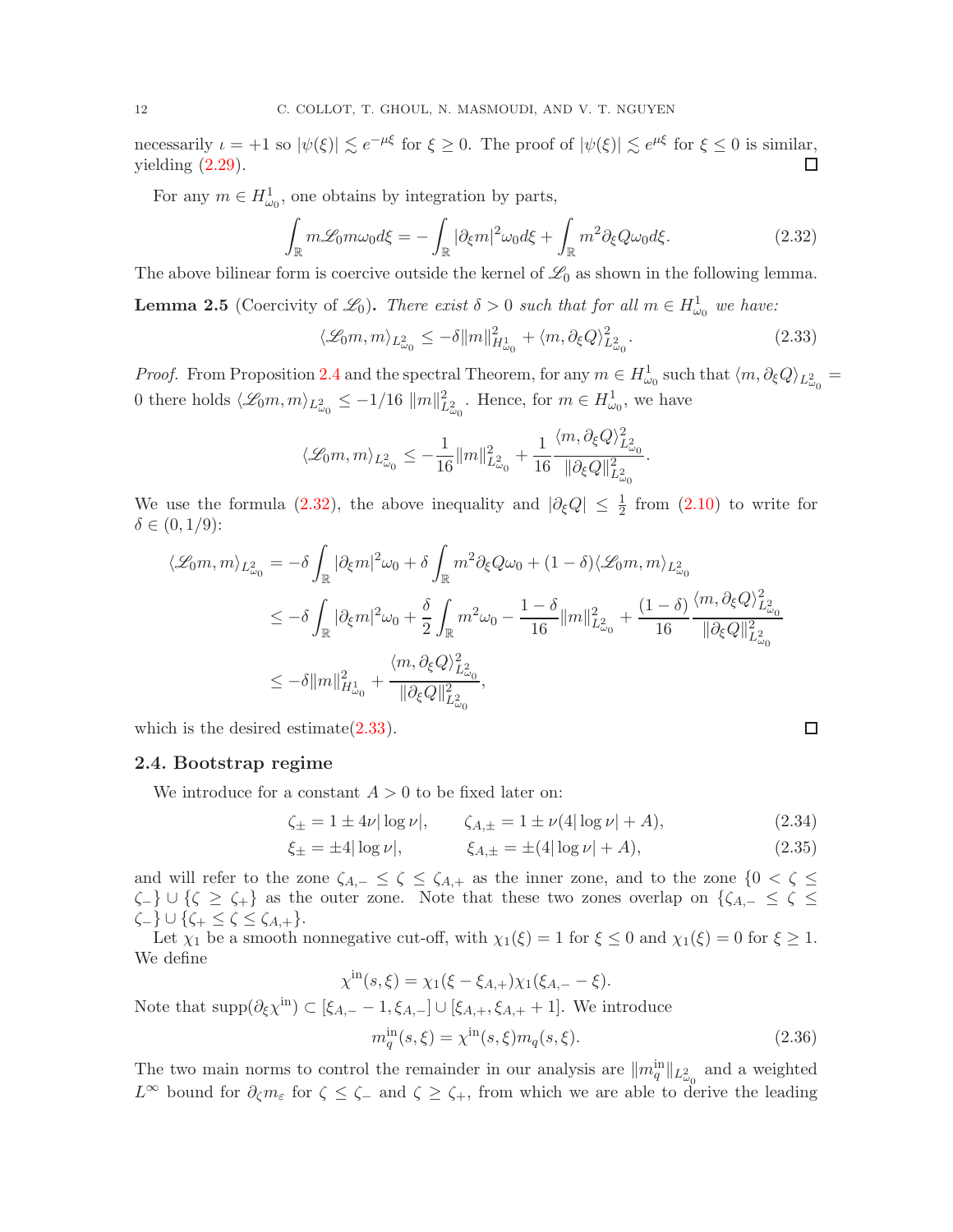dynamical system driving the law of blowup solutions as described in Theorem [1.1.](#page-2-0) The influence of the exterior zone on the interior one is measured by the quantity

$$
||m_{\varepsilon}||_{\text{bou}} = ||m_{\varepsilon}||_{L^{\infty}([\zeta_{A,-}-2\nu,\zeta_{A,-}+2\nu]\cup[\zeta_{A,+}-2\nu,\zeta_{A,+}+2\nu])}
$$
\n
$$
+ \nu ||\partial_{\zeta} m_{\varepsilon}||_{L^{\infty}([\zeta_{A,-}-2\nu,\zeta_{A,-}+2\nu]\cup[\zeta_{A,+}-2\nu,\zeta_{A,+}+2\nu])}.
$$
\n(2.37)

Since the norm  $||m_q^{\text{in}}||_{L^2_{\omega_0}}$  itself is not enough to close nonlinear estimates, we introduce the adapted higher order regularity norm

$$
||m_q||_{\text{in}}^2 = -\int_{-1/\nu}^{\infty} m_q^{\text{in}} \mathcal{L}_0 m_q^{\text{in}} \omega_0 d\xi.
$$
 (2.38)

Thanks to the coercivity of  $\mathcal{L}_0$  given by  $(A.5)$  and the orthogonality condition [\(2.21\)](#page-9-1), we have the equivalence

<span id="page-12-9"></span><span id="page-12-2"></span>
$$
||m_q||_{\text{in}} \sim ||m_q^{\text{in}}||_{H_{\omega_0}^1}.
$$
\n(2.39)

For a fixed small constant  $0 < \eta \ll 1$ , we introduce  $\hat{\chi}_{\eta}$  a smooth cut-off function defined as

<span id="page-12-5"></span>
$$
\hat{\chi}_{\eta}(\zeta) = \begin{cases} 1 & \text{for } |\zeta - 1| \le \eta, \\ 0 & \text{for } |\zeta - 1| \ge 2\eta. \end{cases} \tag{2.40}
$$

We define the following bootstrap estimates.

<span id="page-12-0"></span>**Definition 2.6** (Bootstrap regime). For  $A, K, \kappa, \eta, M_0 > 0$  and  $\tau > 0$ , we define  $\mathcal{S}(\tau) =$  $\mathcal{S}[A, K, \kappa, \eta, M_0](\tau)$  as the set of all functions  $m_u \in C^1((0,\infty),\mathbb{R})$  for which there exist  $M(\tau), R(\tau) > 0$  with

<span id="page-12-7"></span>
$$
\frac{e^{-\frac{\tau}{2}}}{4} < R(\tau) < 4e^{-\frac{\tau}{2}}, \qquad \frac{M_0}{4} < M(\tau) < 4M_0 \tag{2.41}
$$

such that  $m_{\varepsilon}$  defined as in the decomposition [\(2.13\)](#page-7-4) satisfies

$$
\left|\partial_{\zeta}m_{\varepsilon}(\zeta,\tau)\right| < e^{-\kappa\tau} \left(K^{\frac{5}{4}}e^{-\frac{3}{8}\frac{\zeta-\zeta_{+}}{\nu}}\hat{\chi}_{\eta} + \zeta^{d-1}\right), \qquad \text{for } \zeta \ge \zeta_{+},\tag{2.42}
$$

$$
\left|\partial_{\zeta}m_{\varepsilon}(\zeta,\tau)\right| < e^{-\kappa\tau} \left( K^{\frac{5}{4}} e^{-\frac{3}{8}\frac{\zeta_{-}-\zeta}{\nu}} \hat{\chi}_{\eta} + \nu \zeta^{d-1} \right) \qquad \text{for } 0 < \zeta \leq \zeta_{-}.\tag{2.43}
$$

and  $m_q$  defined as in the decomposition  $(2.16)$  satisfies the orthogonality conditions  $(2.21)$ and [\(2.22\)](#page-9-2) and

<span id="page-12-6"></span><span id="page-12-4"></span><span id="page-12-3"></span>
$$
||m_q(\tau)||_{\text{in}} < Ke^{-\kappa \tau}.\tag{2.44}
$$

**Remark 2.7.** The specific constant  $\frac{3}{8}$  is just for a sake of simplification and can be any real number in the interval  $\left(\frac{1}{4}\right)$  $\frac{1}{4}, \frac{1}{2}$  $\frac{1}{2}$ ). The two constants A and K will chosen such that  $e^{3A/10} \leq$  $K \leq e^{A/2}$  to ensure certain estimates. The points  $\zeta = 1 \pm 4\nu |\log \nu|$  are chosen so that linear estimates in the inner and exterior zones are compatible at these points.

We claim the following proposition which is central for our analysis.

<span id="page-12-1"></span>**Proposition 2.8** (Existence of solutions to [\(2.17\)](#page-8-0) trapped in  $S(\tau)$ ). There exist constants  $K, \tilde{A} \gg 1, 0 \lt \kappa, \eta \ll 1$  and a function  $\bar{M}_0 \mapsto \tau_0^*(\bar{M}_0)$ , such that for any  $\bar{M}_0 > 0$ , for any  $M_0 \geq \bar{M}_0$  and  $\tau_0 \geq \tau_0^*$ , if initially

<span id="page-12-8"></span>
$$
R(\tau_0) = e^{-\frac{\tau_0}{2}}, \qquad M(\tau_0) = M_0,
$$
\n(2.45)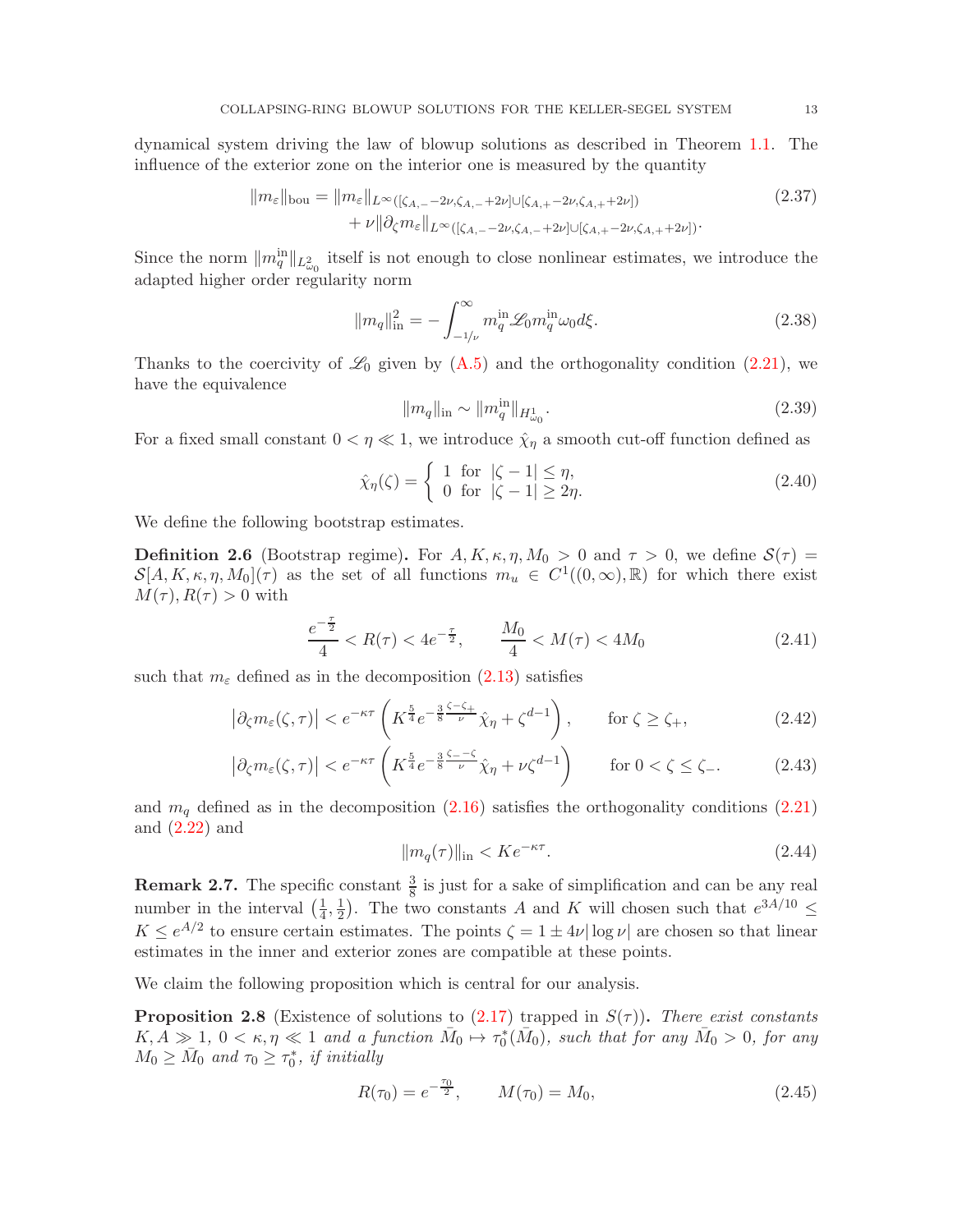and  $m_{\varepsilon}(0)$  satisfies

<span id="page-13-1"></span><span id="page-13-0"></span>
$$
m_u(0) \in \mathcal{S}[A, 1, \kappa, \eta, M_0](\tau_0), \tag{2.46}
$$

$$
|\partial_{\zeta} m_{\varepsilon}(\tau_0)| < \frac{1}{2} e^{-\kappa \tau_0} \zeta^{d-1} \qquad \text{for} \quad \zeta \ge \zeta_+(0),\tag{2.47}
$$

$$
|\partial_{\zeta} m_{\varepsilon}(\tau_0)| < \frac{1}{2}\nu_0 e^{-\kappa \tau_0} \zeta^{d-1} \qquad \text{for} \quad 0 \le \zeta \le \zeta_-(0),\tag{2.48}
$$

where  $\zeta_{\pm}(0) = 1 \pm 4\nu_0 |\log \nu_0|$  with  $\nu_0 = R^{d-2}(\tau_0)M^{-1}(\tau_0)$ . Then, the solution to [\(2.14\)](#page-8-3) with the initial datum  $m_{\varepsilon}(0)$  exists for all  $\tau \geq \tau_0$  and belongs to  $\mathcal{S}[A, K, \kappa, \eta, M_0](\tau)$  for all  $\tau \in [\tau_0, +\infty).$ 

We postpone the proof of Proposition [2.8](#page-12-1) to Section [3.5](#page-25-0) as it is a consequence of improved estimates obtained in Lemmas [3.4,](#page-17-0) [3.7](#page-22-0) and [3.9](#page-24-0) below.

# 3. Control of the solution in the bootstrap regime

We now fix  $\bar{M}_0 > 0$  and pick constants  $A, \eta, \kappa, \tau_0$  and  $K > 1$  whose values are allowed to change from one lemma to another. When proving Proposition [2.8](#page-12-1) at the end of the section, we will prove that the conclusions of all lemmas are simultaneously valid for values of  $A, K, \eta, \kappa, \tau_0$  as described in the proposition.

Throughout the section, we consider a solution  $m_{\varepsilon}$  to [\(2.14\)](#page-8-3) with data  $m_{\varepsilon}(0)$  that satisfies  $(2.46)$  and  $(2.47)$ , with  $R(\tau_0) = e^{-\tau_0/2}$  and  $M(\tau_0) = M_0$ . We assume that for some  $t_1 > 0$ , there exist  $R, M \in C^1([0, t_1], (0, \infty))$  such that, defining  $\tau$  by  $(2.4)$ , then  $m_{\varepsilon}(\tau) \in S(\tau(t))$ for all  $\tau \in [\tau_0, \tau_1]$  where  $\tau_1 = \tau(t_1)$ , and that the parameters R and M given by Definition [2.6](#page-12-0) coincide with  $R(\tau(t))$  and  $M(\tau(t))$ . We pick any  $s_0 \in \mathbb{R}$ , define s by [\(2.7\)](#page-7-1) and introduce  $s_1 = s(t_1).$ 

Note that for  $\tau_0$  large enough, there exists  $t_1 > 0$  such that this holds true and that M and R are unique, as a consequence of the continuity of the flow of  $(2.14)$  and of the implicit function Theorem to determine M and R from the orthogonality conditions  $(2.21)$  and  $(2.22)$ . We omit the proof of this standard fact.

### 3.1. A priori bounds

**Lemma 3.1.** There exists  $A^* > 0$  such that for any  $A \geq A^*$ , for any  $\kappa, \eta, \bar{M}_0 > 0$  and  $K \geq e^{3A/10}$ , if  $\tau_0$  is large enough, then for  $\tau_0 \leq \tau \leq \tau_1$ :

<span id="page-13-2"></span>
$$
|m_q(s,\xi)| \lesssim \begin{cases} K e^{-\kappa \tau} e^{-\frac{|\xi|}{4}} & \text{for } |\xi| \le 4 |\log \nu| + A, \\ \nu K^{\frac{5}{4}} e^{-\frac{3}{8}A} e^{-\kappa \tau} (1 + |\xi - \xi_{A,+}|) \zeta^{d-1} & \text{for } \xi > \xi_{A,+}, \\ \nu K^{\frac{5}{4}} e^{-\frac{3}{8}A} e^{-\kappa \tau} (\hat{\chi}_{\eta}(\zeta) + \zeta^d) & \text{for } \xi < \xi_{A,-}. \end{cases}
$$
(3.1)

<span id="page-13-4"></span>
$$
||m_{\varepsilon}||_{\text{bou}} \lesssim \nu K^{\frac{5}{4}} e^{-\frac{3}{8}A} e^{-\kappa \tau},\tag{3.2}
$$

<span id="page-13-5"></span>
$$
\frac{4^{1-d}}{M_0}e^{-\frac{d-2}{2}\tau} \le \nu \le \frac{4^{d-1}}{M_0}e^{-\frac{d-2}{2}\tau}.\tag{3.3}
$$

*Proof.* The first inequality in  $(3.1)$  is obtained from the Sobolev estimate  $(A.2)$ ,  $(2.39)$  and [\(2.44\)](#page-12-3). The second inequality in [\(3.1\)](#page-13-2) is obtained from [\(2.25\)](#page-9-3) and [\(2.42\)](#page-12-4) using that  $\partial_{\xi} = \nu \partial_{\zeta}$ and  $1 \leq K^{5/4} e^{-3A/8}$  as  $K \geq e^{3A/10}$ . Then, we estimate that for  $1 - 2\eta \leq \zeta \leq \zeta_{A,-}$ :

<span id="page-13-3"></span>
$$
K^{\frac{5}{4}} \int_0^{\zeta} e^{-\frac{3}{8} \frac{\zeta - \zeta}{\nu}} \hat{\chi}_{\eta}(\tilde{\zeta}) d\tilde{\zeta} \lesssim K^{\frac{5}{4}} \int_0^{\zeta} e^{-\frac{3}{8} \frac{\zeta - \zeta}{\nu}} d\tilde{\zeta} \lesssim K^{\frac{5}{4}} \nu e^{-\frac{3}{8} \frac{\zeta - \zeta}{\nu}} \lesssim \nu K^{\frac{5}{4}} e^{-\frac{3}{8} A} \hat{\chi}_{\eta} + \nu \zeta^d, \quad (3.4)
$$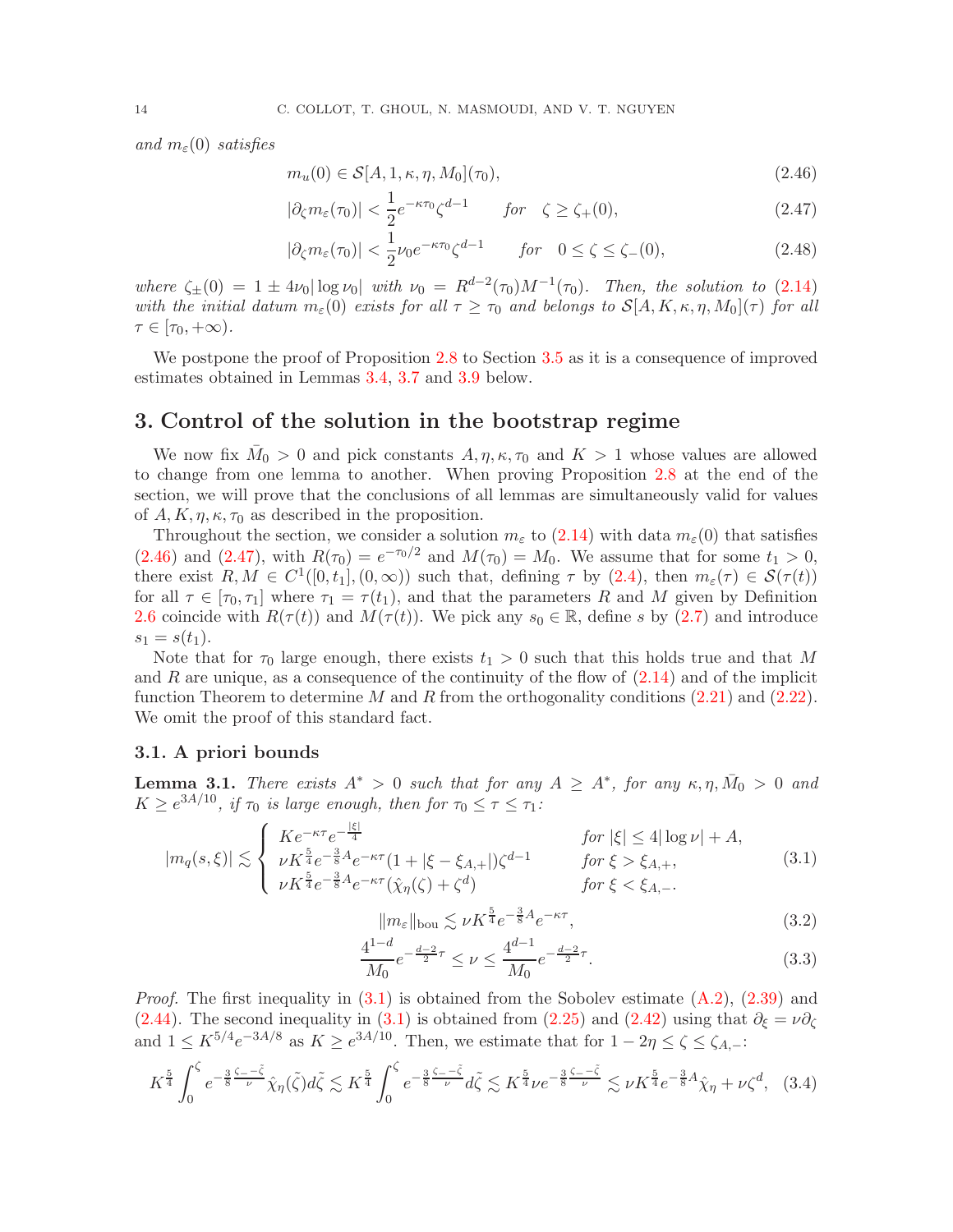where we used [\(2.40\)](#page-12-5), that  $e^{-\frac{3}{8}\frac{\zeta-\tilde{\zeta}}{\nu}} \leq e^{-\frac{3}{8}A}$  for  $1-\eta \leq \zeta \leq \zeta_{A,-}$  and  $K^{\frac{5}{4}}e^{-\frac{3}{8}\frac{\zeta-\tilde{\zeta}}{\nu}}$ <sup>ν</sup> ≤  $K^{\frac{5}{4}}e^{-\frac{\eta}{4\nu}} \lesssim 1$  for  $1-2\eta \leq \zeta \leq 1-\eta$  for  $\tau_0$  large enough depending on K. The third inequality in [\(3.1\)](#page-13-2) is then obtained from [\(2.43\)](#page-12-6) using  $m_{\varepsilon}(0) = 0$  and [\(3.4\)](#page-13-3). Then, [\(3.2\)](#page-13-4) is a direct consequence of  $(3.1)$ ,  $(2.42)$  and  $(2.43)$ . Finally,  $(3.3)$  follows from  $(2.3)$  and  $(2.41)$ .  $\Box$ 

### 3.2. Modulation equations

The evolution of the modulation parameters  $R$  and  $M$  is given in the following lemma.

<span id="page-14-2"></span>**Lemma 3.2** (Modulation equations). There exists  $A^* > 0$  such that for any  $A \geq A^*$ , for any  $\kappa, \eta, \bar{M}_0 > 0$  and  $K \geq e^{3A/10}$ , for  $\tau_0$  large enough, there holds for all  $\tau_0 \leq \tau \leq \tau_1$ ,

<span id="page-14-0"></span>
$$
\left|\frac{R_{\tau}}{R} + \frac{1}{2}\right| \lesssim \nu + e^{-\frac{A}{4}} \|m_q(\tau)\|_{\text{in}} + A \|m_{\varepsilon}\|_{\text{bou}},\tag{3.5}
$$

$$
\left| \frac{M_s}{M} \right| \lesssim \nu^3 |\log \nu| e^{-\frac{A}{2}} + \nu^2 e^{-\frac{3}{4}A} ||m_q(\tau)||_{\text{in}} + ||m_\varepsilon||_{\text{bou}}.
$$
 (3.6)

<span id="page-14-3"></span>**Corollary 3.3.** There exists  $\kappa^*(d) > 0$  such that for  $0 < \kappa \leq \kappa^*$  and under the assumptions of Lemma [3.2,](#page-14-2) for  $\tau_0$  large enough we have:

$$
\left|\nu_{\tau} + \frac{d-2}{2}\nu\right| \lesssim \nu\left(\nu + e^{-\frac{A}{4}}||m_q||_{\text{in}} + \nu^{-1}||m_{\varepsilon}||_{\text{bou}}\right),\tag{3.7}
$$

$$
\frac{1}{2}e^{-\frac{\tau}{2}} \le R(\tau) \le 2e^{-\frac{\tau}{2}}, \qquad \frac{M_0}{2} \le M(\tau) \le 2M_0.
$$
 (3.8)

Moreover, if  $m_u$  is trapped in  $S(\tau)$  for all  $\tau \in [\tau_0, +\infty)$ , there exist  $R_\infty, M_\infty > 0$  so that

<span id="page-14-5"></span><span id="page-14-4"></span><span id="page-14-1"></span>
$$
R(\tau) = \tilde{R}_{\infty} e^{-\frac{\tau}{2}} \left( 1 + \mathcal{O}(e^{-\kappa \tau}) \right),\tag{3.9}
$$

<span id="page-14-8"></span><span id="page-14-7"></span><span id="page-14-6"></span>
$$
M(\tau) = M_{\infty} \left( 1 + \mathcal{O}(e^{-\kappa \tau}) \right),\tag{3.10}
$$

$$
\nu(\tau) = \tilde{\nu}_{\infty} e^{-\frac{d-2}{2}\tau} \left( 1 + \mathcal{O}(e^{-\kappa \tau}) \right),\tag{3.11}
$$

where  $\tilde{\nu}_{\infty} = \tilde{R}_{\infty}^{d-2} M_{\infty}^{-1}$ , and where the constants in the  $\mathcal{O}(\mu)$  depend on  $K, \kappa, \bar{M}_0$ . Proof of corollary [3.3.](#page-14-3) Recall  $\nu = R^{d-2}/M$  and  $M_0 \geq \overline{M}_0$ . We obtain the inequality [\(3.7\)](#page-14-4) by combining  $(3.5)$  and  $(3.6)$ . Then, injecting  $(2.41)$ ,  $(3.3)$ ,  $(2.44)$  and  $(3.2)$  into  $(3.5)$  yields

$$
\left|\frac{d}{d\tau}(e^{\frac{\tau}{2}}R)\right| \le C(K,\bar{M}_0)(e^{-\frac{d-2}{2}\tau} + e^{-\kappa\tau} + e^{-\frac{d-2}{2}\tau}e^{-\kappa\tau}) \le C(K,\bar{M}_0)e^{-\kappa\tau},\tag{3.12}
$$

for  $\kappa \leq \frac{d-2}{2}$  $\frac{-2}{2}$ . Integrating between  $\tau_0$  and  $\tau$  using [\(2.45\)](#page-12-8):

$$
R(\tau) = e^{-\frac{\tau}{2}} \left( e^{\frac{\tau_0}{2}} R(\tau_0) + \int_{\tau_0}^{\tau} \mathcal{O}_{K, \bar{M}_0}(e^{-\kappa \tilde{\tau}}) d\tilde{\tau} \right) = e^{-\frac{\tau}{2}} (1 + \mathcal{O}_{K, \bar{M}_0, \kappa}(e^{-\kappa \tau_0})).
$$

This gives the first inequalities in [\(3.8\)](#page-14-5) upon choosing  $\tau_0$  large depending on  $\kappa$ ,  $\bar{M}_0$ , K. The second inequalities in [\(3.8\)](#page-14-5) are obtained similarly using  $M_{\tau} = \nu^{-1} M_s$ . Then, if  $m_q$  is trapped in  $S(\tau)$  for all  $\tau \in [\tau_0, +\infty)$ , we rewrite the above identity as

$$
R(\tau) = e^{-\frac{\tau}{2}} \underbrace{\left(e^{\frac{\tau_0}{2}} R(\tau_0) + \int_{\tau_0}^{\infty} \mathcal{O}_{K, \bar{M}_0}(e^{-\kappa \tilde{\tau}}) d\tilde{\tau}}_{=\tilde{R}_{\infty}} - \int_{\tau}^{\infty} \mathcal{O}_{K, \bar{M}_0}(e^{-\kappa \tilde{\tau}}) d\tilde{\tau}\right)}_{\tau} = e^{-\frac{\tau}{2}} (\tilde{R}_{\infty} + \mathcal{O}(e^{-\kappa \tau})),
$$

where the constant in the last  $\mathcal{O}()$  depends on  $\kappa, K, \bar{M}_0$ . This results in [\(3.9\)](#page-14-6). The inequality  $(3.10)$  is obtained similarly using  $(3.6)$ , and  $(3.11)$  follows from  $(3.9)$  and  $(3.10)$  as  $\nu =$  $R^{d-2}M^{-1}$ . This ends the proof of the Corollary. □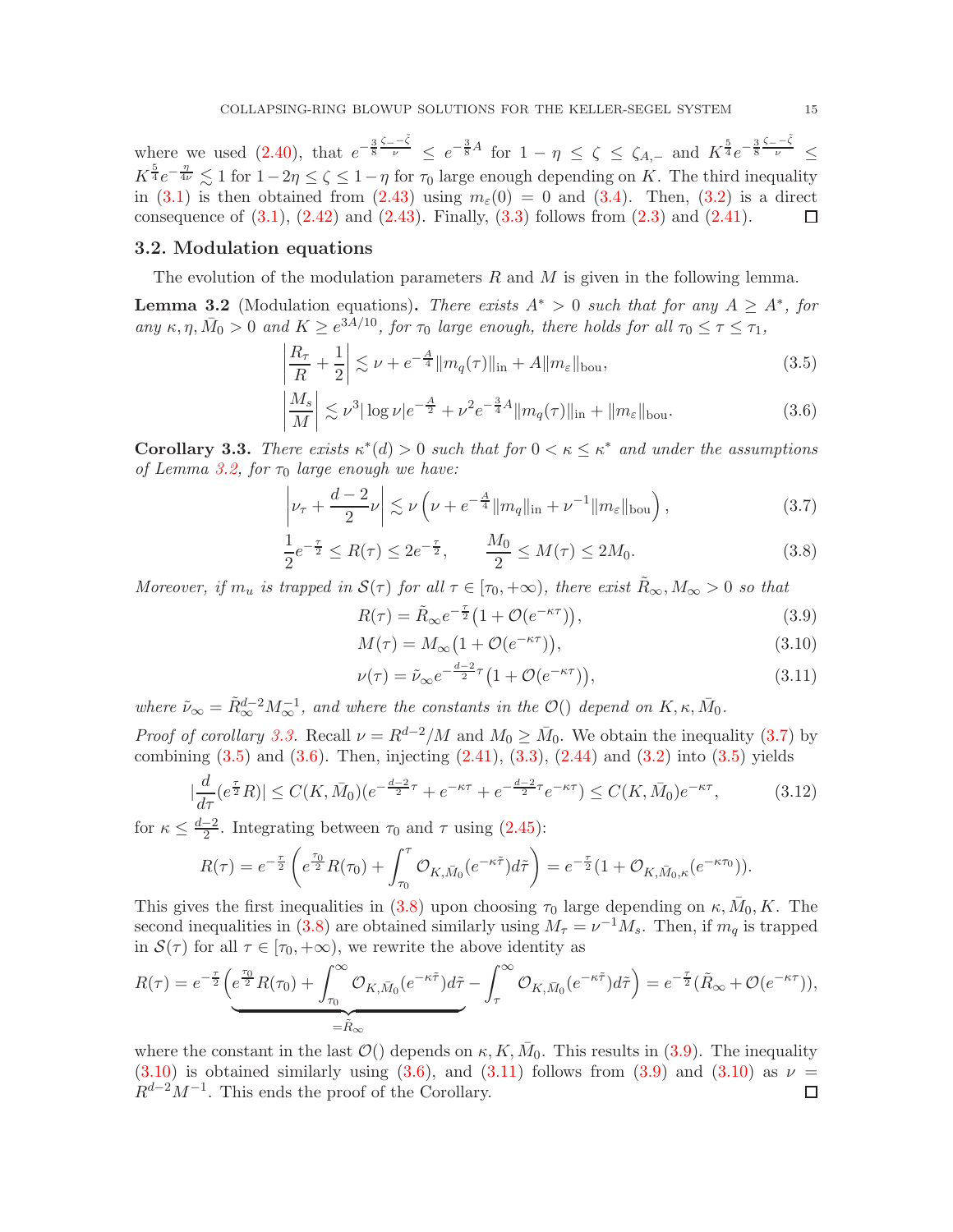*Proof of Lemma [3.2.](#page-14-2)* Step 1. Computation of R. We claim that for  $\tau$  large enough,

<span id="page-15-2"></span><span id="page-15-0"></span>
$$
\left|\frac{R_{\tau}}{R} + \frac{1}{2}\right| \lesssim e^{-\frac{A}{4}} ||m_q||_{\text{in}} + \nu + A\left|\frac{M_s}{M}\right|.
$$
\n(3.13)

To show  $(3.13)$ , we differentiate  $(2.21)$  with respect to s, use equation  $(2.17)$  and the localization of  $\chi_A$  to get

<span id="page-15-6"></span>
$$
0 = \int_{-1/\nu}^{+\infty} \left[ \mathcal{L}_0(m_q) + L(m_q) + \frac{m_q \partial_{\xi} m_q}{(1 + \nu \xi)^{d-1}} + \Psi \right] \chi_A Q' \omega_0 d\xi.
$$
 (3.14)

We now compute the contribution of all terms above. For the first one, using  $\mathcal{L}_0(Q') = 0$  we obtain  $|\mathscr{L}_0(\chi_A)Q'| \lesssim A^{-1}e^{-|\xi|/2}1_{\{A \leq |\xi| \leq 2A\}}$ , so that using that  $\mathscr{L}_0$  is self-adjoint in  $L^2_{\omega_0}$ :

$$
\left| \int_{-1/\nu}^{+\infty} \mathcal{L}_0 m_q \chi_A Q' \omega_0 d\xi \right| = \left| \int_{-1/\nu}^{+\infty} m_q \mathcal{L}_0 \left[ \chi_A Q' \right] \omega_0 d\xi \right| \lesssim A^{-1} \int_{A \le |\xi| \le 2A} |m_q| e^{-\frac{|\xi|}{2}} \omega_0 d\xi
$$
  

$$
\lesssim A^{-1} \left( \int_{A \le |\xi| \le 2A} |m_q|^2 \omega_0 d\xi \right)^{\frac{1}{2}} \left( \int_{A \le |\xi| \le 2A} e^{-|\xi|} \omega_0 d\xi \right)^{\frac{1}{2}} \lesssim A^{-1} e^{-\frac{A}{4}} ||m_q||_{\text{in}}, \quad (3.15)
$$

where we used that  $\omega_0 \lesssim e^{|\xi|/2}$  and  $(2.39)$  (valid for A large enough). For the second, since  $\overline{Q} = Q$  for  $|\xi| \leq 4|\log \nu| + A + 1$ , one has

$$
L(m_q) = -(d-1)\nu \left(\frac{1}{2}\xi + \frac{1}{1+\nu\xi}\right)\partial_{\xi}m_q + \left(\frac{R_{\tau}}{R} + \frac{1}{2}\right)(1 + (d-1)\nu\xi)\partial_{\xi}m_q - \frac{M_s}{M}(m_q + \xi\partial_{\xi}m_q)
$$

$$
+ \left(\frac{1}{(1+\xi\nu)^{d-1}} - 1\right)\bar{Q}\partial_{\xi}m_q + \left(\frac{1}{(1+\xi\nu)^{d-1}} - 1\right)m_q\partial_{\xi}\bar{Q}
$$

and hence for  $|\xi| \leq \xi_{A,+} + 1$ , we have the rough estimate

<span id="page-15-1"></span>
$$
|L(m_q)| \lesssim \left( \left| \frac{R_\tau}{R} + \frac{1}{2} \right| + \nu \langle \xi \rangle + \frac{|M_s|}{M} |\xi| \right) \partial_{\xi} m_q + \left( \frac{|M_s|}{M} + \nu |\xi| e^{-\frac{|\xi|}{2}} \right) |m_q|, \tag{3.16}
$$

provided that  $\nu$  is small enough, i.e. that  $\tau_0$  is large enough depending on  $\bar{M}_0$  from [\(3.3\)](#page-13-5). Using [\(3.16\)](#page-15-1),  $|\partial_{\xi}Q| \lesssim e^{-|\xi|/2}$  and [\(2.39\)](#page-12-2) we estimate

<span id="page-15-7"></span><span id="page-15-3"></span>
$$
\left| \int_{-1/\nu}^{+\infty} L(m_q) \chi_A Q' \omega_0 d\xi \right| \lesssim \left( \left| \frac{R_\tau}{R} + \frac{1}{2} \right| + \left| \frac{M_s}{M} \right| + \nu \right) \|m_q\|_{\text{in}}.
$$
 (3.17)

The nonlinear term is estimated by Cauchy-Schwarz and [\(2.39\)](#page-12-2),

<span id="page-15-4"></span>
$$
\left| \int_{-1/\nu}^{+\infty} \frac{m_q \partial_{\xi} m_q}{(1+\nu \xi)^{d-1}} \chi_A Q' \omega_0 d\xi \right| \lesssim \left| \int m_q^2 \chi_A \omega_0 \right|^{\frac{1}{2}} \left| \int |\partial_{\xi} m_q|^2 \chi_A \omega_0 \right|^{\frac{1}{2}} \lesssim \|m_q\|_{\text{in}}^2. \tag{3.18}
$$

Finally, for the error term, as  $\bar{\chi} = 1$  for  $|\xi| \leq \xi_{A,+} + 1$  we compute that there:

$$
\Psi(\xi, s) = \left(\frac{R_{\tau}}{R} + \frac{1}{2}\right) \left(1 + (d - 1)\nu\xi\right) \partial_{\xi} Q - \frac{M_s}{M} \left(Q + \xi\partial_{\xi}Q\right) - (d - 1)\nu\left(\frac{1}{2}\xi + \frac{1}{1 + \nu\xi}\right) \partial_{\xi} Q
$$

$$
+ \left(\frac{1}{\left(1 + \xi\nu\right)^{d-1}} - 1\right) Q \partial_{\xi} Q - \nu \frac{d-1}{1 + \nu\xi} \partial_{\xi} Q \tag{3.19}
$$

so that using  $Q \leq 1$  and  $|\partial_{\xi} Q| \lesssim e^{-|\xi|/2}$ , we obtain

<span id="page-15-5"></span>
$$
\int_{-1/\nu}^{+\infty} \Psi \chi_A Q' \omega_0 d\xi = \left(\frac{R_\tau}{R} + \frac{1}{2}\right) \left(\int_{-1/\nu}^{+\infty} [Q']^2 \chi_A \omega_0 d\xi + O(\nu)\right) + \mathcal{O}\left(A\left|\frac{M_s}{M}\right| + \nu\right). \tag{3.20}
$$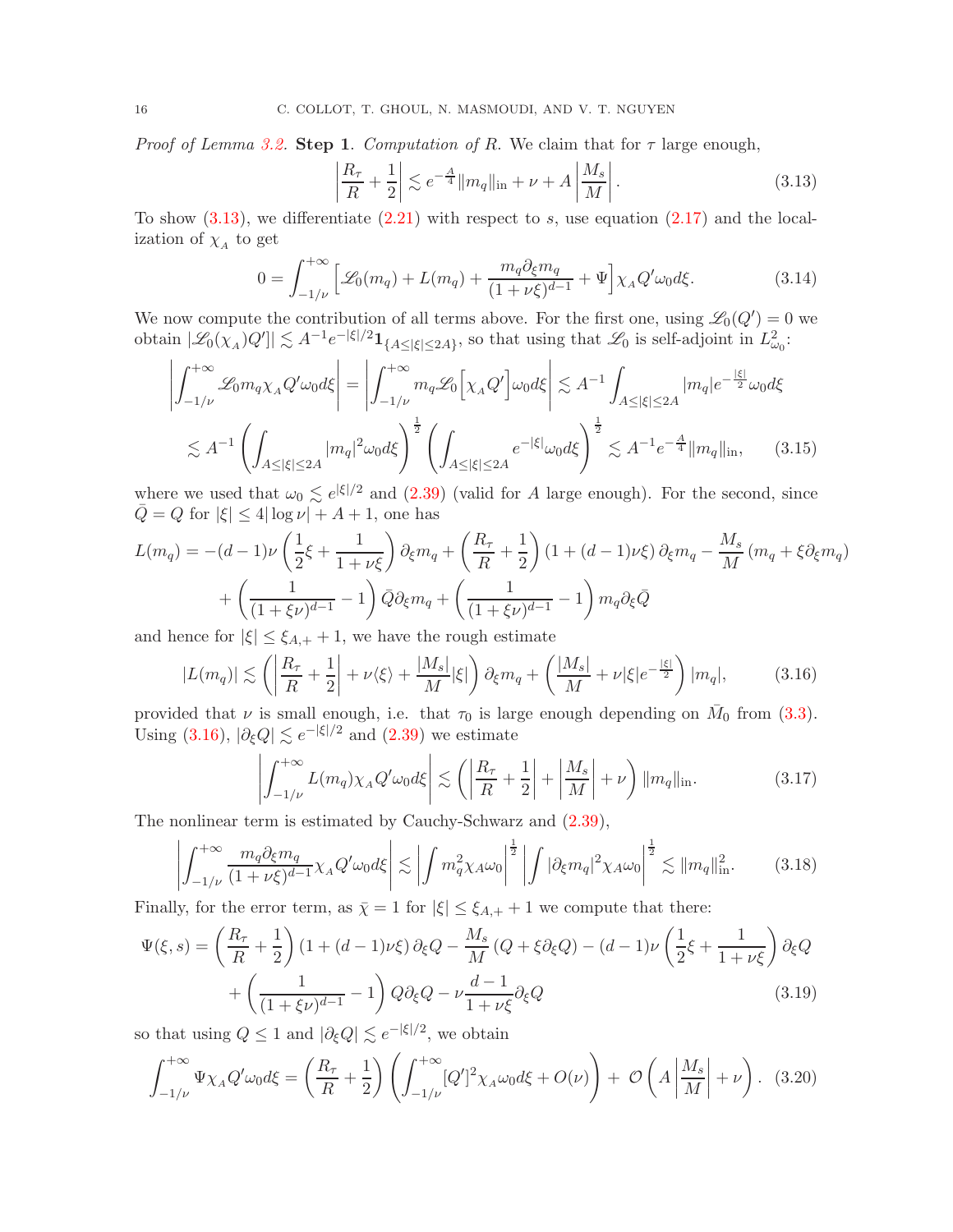Injecting  $(3.15), (3.17), (3.18), (3.20)$  $(3.15), (3.17), (3.18), (3.20)$  $(3.15), (3.17), (3.18), (3.20)$  $(3.15), (3.17), (3.18), (3.20)$  $(3.15), (3.17), (3.18), (3.20)$  $(3.15), (3.17), (3.18), (3.20)$  in  $(3.14),$  using  $(2.44)$  shows  $(3.13)$  for  $\tau_0$  large enough.

Step 2. Computation of M. We claim the following:

<span id="page-16-6"></span>
$$
\left| \frac{M_s}{M} \right| \lesssim \nu \| \partial_\zeta m_\varepsilon \|_{\text{bou}} + \left| \frac{R_\tau}{R} + \frac{1}{2} \right| \left( \nu \| \partial_\zeta m_\varepsilon \|_{\text{bou}} + \nu^2 e^{-A/2} \right) + \nu^3 |\log \nu| e^{-A/2}.
$$
 (3.21)

To show it, we differentiate in time the orthogonality condition [\(2.22\)](#page-9-2) and use the equation  $(2.17)$  to write

<span id="page-16-5"></span>
$$
0 = \int_{-1/\nu}^{+\infty} \left[ \mathcal{L}_0 m_q + L(m_q) + \frac{m_q \partial_{\xi} m_q}{(1 + \nu \xi)^{d-1}} + \Psi(\xi, s) \right] \bar{\chi} d\xi - \int_{-1/\nu}^{+\infty} m_q \partial_s \bar{\chi} d\xi, \tag{3.22}
$$

where we write for short in this proof  $\bar{\chi} = \bar{\chi}_{1,\xi_{A,+}}(\xi)$ . Recall that  $\text{supp}(\bar{\chi}) \subset (\xi_{A,+} - 2, \xi_{A,+} + \xi)$ 2). Using [\(2.18\)](#page-8-4), integrating by parts, and then using [\(2.25\)](#page-9-3) and  $\partial_{\xi} = \nu \partial_{\zeta}$ , we estimate

$$
\left| \int_{-1/\nu}^{\infty} \mathcal{L}_0 m_q \bar{\chi} d\xi \right| \lesssim \int_{-1/\nu}^{+\infty} |\partial_{\xi} m_q| \left( |\partial_{\xi} \bar{\chi}| + \bar{\chi} \right) + |m_q| |\partial_{\xi} Q| \bar{\chi} \right) d\xi
$$
  

$$
\lesssim ||\partial_{\xi} m_q||_{L^{\infty}(\xi_{A,+} - 2, \xi_{A,+} + 2)} = ||m_{\varepsilon}||_{\text{bou}}.
$$
 (3.23)

Using [\(3.16\)](#page-15-1), [\(2.25\)](#page-9-3) and  $\text{supp}(\bar{\chi}) \subset (\xi_{A,+} - 2, \xi_{A,+} + 2)$ , we get that:

<span id="page-16-1"></span>
$$
\left| \int_{-1/\nu}^{+\infty} L(m_q) \bar{\chi} d\xi \right| \lesssim \|m_{\varepsilon}\|_{\text{bou}} \left( \left| \frac{R_{\tau}}{R} + \frac{1}{2} \right| + \nu |\log \nu| + \left| \frac{M_s}{M} \right| |\log \nu| \right). \tag{3.24}
$$

For the nonlinear term, we have by [\(2.25\)](#page-9-3),

<span id="page-16-2"></span><span id="page-16-0"></span>
$$
\left| \int_{-1/\nu}^{+\infty} \frac{m_q \partial_{\xi} m_q}{(1+\nu \xi)^{d-1}} \bar{\chi} d\xi \right| \lesssim \|m_{\varepsilon}\|_{\text{bou}}^2. \tag{3.25}
$$

As  $Q = 1 + O(e^{-|\xi|/2})$  and  $|\partial_{\xi}Q| \lesssim e^{-|\xi|/2}$ , we use  $(3.19)$  and supp $\bar{\chi}$  to write

$$
\Psi(s,\xi) = -\frac{M_s}{M} \left( 1 + O(\nu^2 |\log \nu| e^{-A/2}) \right) + O\left( |\frac{R_\tau}{R} + \frac{1}{2} |\nu^2 e^{-A/2}| \right) + O(\nu^3 |\log \nu| e^{-A/2}).
$$

From the above identity, we deduce

<span id="page-16-3"></span>
$$
\int_{-1/\nu}^{\infty} \Psi \bar{\chi} d\xi = -\frac{M_s}{M} \left( \int_{\mathbb{R}} \chi d\xi + \mathcal{O}(\nu^2 |\log \nu| e^{-\frac{A}{2}}) \right) + \mathcal{O}\left(\nu^2 e^{-\frac{A}{2}} (|\frac{R_\tau}{R} + \frac{1}{2}| + \nu |\log \nu|) \right). \tag{3.26}
$$

Using [\(2.3\)](#page-6-5) and  $|\partial_s \bar{\chi}| \leq |\nu_{\tau}| \mathbf{1}_{\xi_{A,+}-2 \leq \xi \leq \xi_{A,+}+2}$ , [\(2.25\)](#page-9-3), we estimate

<span id="page-16-4"></span>
$$
\left| \int_{-1/\nu}^{+\infty} m_q \partial_s \bar{\chi} d\xi \right| \lesssim \nu \|m_\varepsilon\|_{\text{bou}} \left( 1 + \left| \frac{R_\tau}{R} + \frac{1}{2} \right| + \left| \frac{M_s}{M} \right| \right). \tag{3.27}
$$

Injecting [\(3.23\)](#page-16-0), [\(3.24\)](#page-16-1), [\(3.25\)](#page-16-2), [\(3.26\)](#page-16-3) and [\(3.27\)](#page-16-4) in [\(3.22\)](#page-16-5), using that  $\int_{\mathbb{R}} \chi d\xi > 0$  and  $|\log \nu| || m_{\varepsilon} ||_{\text{bou}} \to 0 \text{ as } \tau_0 \to \infty \text{ from (2.42), shows (3.21).}$  $|\log \nu| || m_{\varepsilon} ||_{\text{bou}} \to 0 \text{ as } \tau_0 \to \infty \text{ from (2.42), shows (3.21).}$  $|\log \nu| || m_{\varepsilon} ||_{\text{bou}} \to 0 \text{ as } \tau_0 \to \infty \text{ from (2.42), shows (3.21).}$  $|\log \nu| || m_{\varepsilon} ||_{\text{bou}} \to 0 \text{ as } \tau_0 \to \infty \text{ from (2.42), shows (3.21).}$  $|\log \nu| || m_{\varepsilon} ||_{\text{bou}} \to 0 \text{ as } \tau_0 \to \infty \text{ from (2.42), shows (3.21).}$ 

**Step 3.** End of the proof. Combining  $(3.21)$  and  $(3.13)$  shows  $(3.5)$  and  $(3.6)$ .

 $\Box$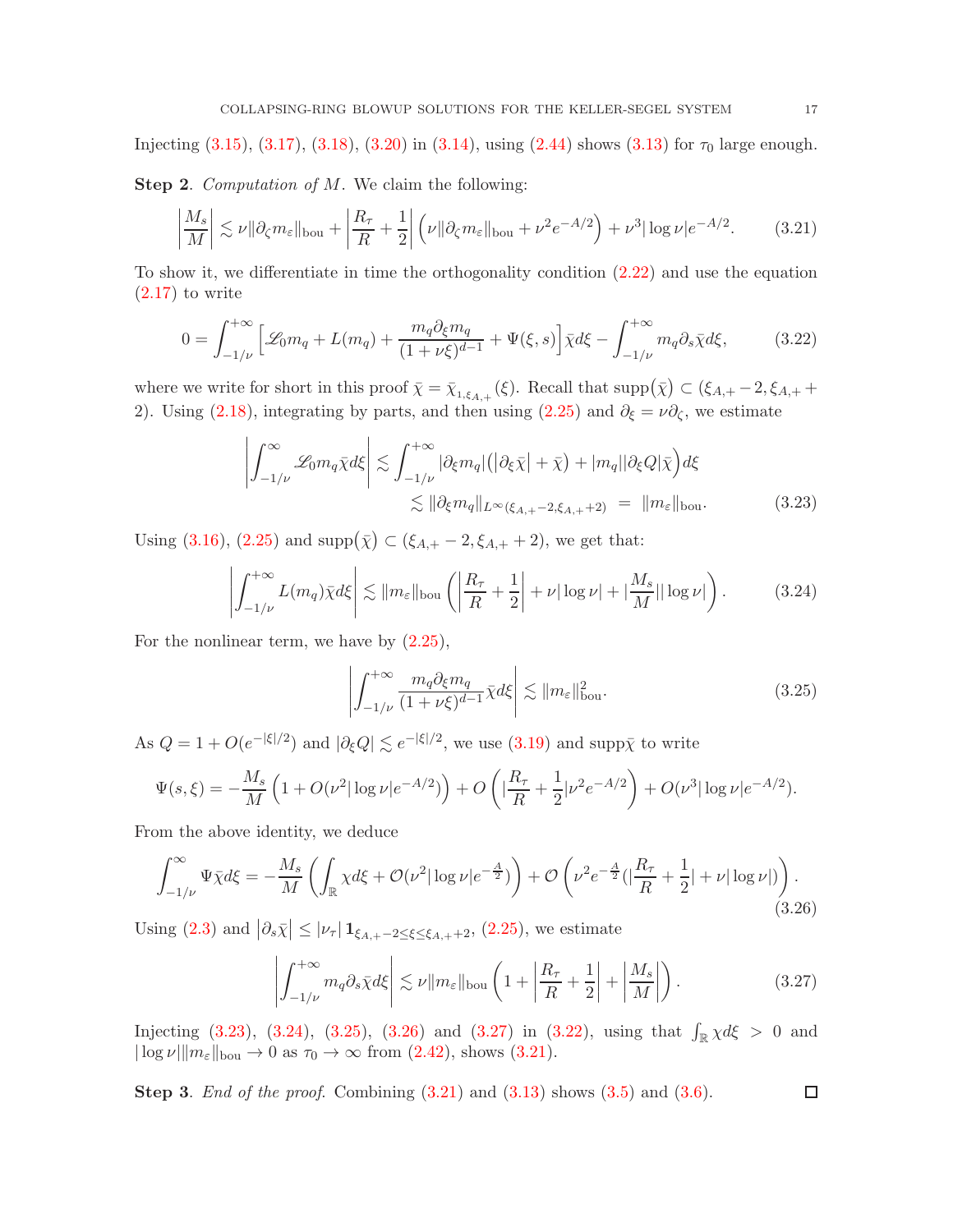## 3.3. Improved  $\|m_{q}\|_{\text{in}}$  bound

The following lemma shows that  $||m_q||_{\text{in}}$  is a Lyapunov functional in the trapped regime.

<span id="page-17-0"></span>**Lemma 3.4** (Monotonicity of  $||m_q||_{\text{in}}$ ). There exist  $\delta_2 > 0$  and  $C > 0$  such that the following holds. There exists  $A^* > 0$  such that for any  $A \geq A^*$ , for any  $\kappa, \eta, \bar{M}_0 > 0$  and  $K \geq e^{3A/10}$ , for  $\tau_0$  large enough, for all  $s_0 \leq s \leq s_1$ :

<span id="page-17-7"></span>
$$
\frac{d}{ds} \|m_q(s)\|_{\text{in}}^2 \le -\delta_2 \|m_q(s)\|_{\text{in}}^2 + Ce^{\frac{A}{2}} \nu^{-2} \|m_\varepsilon(\tau)\|_{\text{bou}}^2 + C\nu^2. \tag{3.28}
$$

*Proof.* In this part we shall write  $\chi = \chi_A^{\text{in}}$  introduced in [\(2.36\)](#page-11-5) for sake of simplicity. We obtain from [\(2.17\)](#page-8-0), from the commutator relation

<span id="page-17-6"></span>
$$
\mathcal{L}_0(\chi m_q) = \chi \mathcal{L}_0 m_q + 2\partial_{\xi} \chi \partial_{\xi} m_q + \left(\partial_{\xi}^2 \chi - (\frac{1}{2} - Q)\partial_{\xi} \chi\right) m_q,
$$

and from the self-adjointness of  $\mathcal{L}_0$  in  $L^2_{\omega_0}$ , the energy identity

$$
\frac{1}{2}\frac{d}{ds}\|m_q(s)\|_{\text{in}}^2 = -\int_{-1/\nu}^{\infty} \mathcal{L}_0 m_q^{\text{in}} \left[ \mathcal{L}_0 m_q^{\text{in}} + \left( \frac{1}{2} - Q \right) \partial_{\xi} \chi m_q - \partial_{\xi}^2 \chi m_q - 2 \partial_{\xi} m_q \partial_{\xi} \chi + \partial_s \chi m_q \right] \omega_0 d\xi
$$

$$
- \int_{-1/\nu}^{\infty} \mathcal{L}_0 m_q^{\text{in}} \left[ L(m_q) \chi + \chi \frac{m_q \partial_{\xi} m_q}{(1 + \nu \xi)^{d-1}} + \Psi \chi \right] \omega_0 d\xi. \tag{3.29}
$$

The linear term. Since  $m_q^{\text{in}}$  has compact support within  $(-\nu^{-1}, \infty)$ , we may extend  $m_q^{\text{in}}$ by 0 for  $\xi \leq -\nu^{-1}$  in order to apply Lemma [A.2.](#page-28-1) Using [\(2.21\)](#page-9-1) and [\(2.36\)](#page-11-5) we obtain  $\int_{\mathbb{R}} m_q^{\text{in}} \partial_{\xi} Q \chi_A \omega_0 d\xi = 0$ . Applying [\(A.6\)](#page-28-2) and using [\(2.18\)](#page-8-4) yield

<span id="page-17-3"></span>
$$
\int_{-1/\nu}^{\infty} |\mathcal{L}_0 m_q^{\text{in}}|^2 \omega_0 d\xi \ge \delta_1 \|m_q^{\text{in}}\|_{H^2_{\omega_0}}^2 \ge \bar{\delta} \|m_q\|_{\text{in}}^2, \quad \text{for some } \bar{\delta} > 0. \tag{3.30}
$$

**The boundary terms.** By definition of  $\chi$  and using [\(3.7\)](#page-14-4) (implying  $|\nu_{\tau}| \lesssim \nu$ ), we have

<span id="page-17-1"></span>
$$
\left|\partial_{\xi}^{k}\chi\right| \lesssim \mathbf{1}_{\left\{(\xi_{A,+} \leq |\xi| \leq \xi_{A,+}+1)\right\}}, \quad \left|\partial_{s}\chi\right| \lesssim |\nu| \mathbf{1}_{\left\{(\xi_{A,+} \leq |\xi| \leq \xi_{A,+}+1)\right\}}.
$$
\n(3.31)

Note that

<span id="page-17-4"></span><span id="page-17-2"></span>
$$
\omega_0(\xi) \approx \nu^{-2} e^{\frac{A}{2}}
$$
 for  $\xi_{A,+} \le |\xi| \le \xi_{A,+} + 1,$  (3.32)

we then estimate by using the two above inequalities,  $(2.37)$  and  $\partial_{\xi} = \nu \partial_{\zeta}$ ,

<span id="page-17-5"></span>
$$
\left| \int_{-1/\nu}^{\infty} \left[ \left( \frac{1}{2} - Q \right) \partial_{\xi} \chi m_q - \partial_{\xi}^2 \chi m_q - 2 \partial_{\xi} m_q \partial_{\xi} \chi + \partial_s \chi m_q \right]^2 \omega_0 d\xi \right| \lesssim \nu^{-2} e^{\frac{A}{2}} ||\partial_{\zeta} m_{\varepsilon}||_{\text{bou}}^2.
$$
\n(3.33)

The generated error term. We recall from  $(3.19)$  that for  $|\xi| \leq \xi_{A,+} + 1$ ,

$$
\Psi = \left(\frac{R_{\tau}}{R} + \frac{1}{2}\right)\partial_{\xi}Q - \frac{M_{s}}{M}\left(Q + \xi\partial_{\xi}Q\right) + \tilde{\Psi},\tag{3.34}
$$
\n
$$
\tilde{\Psi} = \left(\frac{R_{\tau}}{R} + \frac{1}{2}\right)(d - 1)\nu\xi\partial_{\xi}Q - (d - 1)\nu\left(\frac{1}{2}\xi + \frac{1}{1 + \nu\xi}\right)\partial_{\xi}Q
$$
\n
$$
+ \left(\frac{1}{(1 + \xi\nu)^{d - 1}} - 1\right)Q\partial_{\xi}Q - \nu\frac{d - 1}{1 + \nu\xi}\partial_{\xi}Q.\tag{3.35}
$$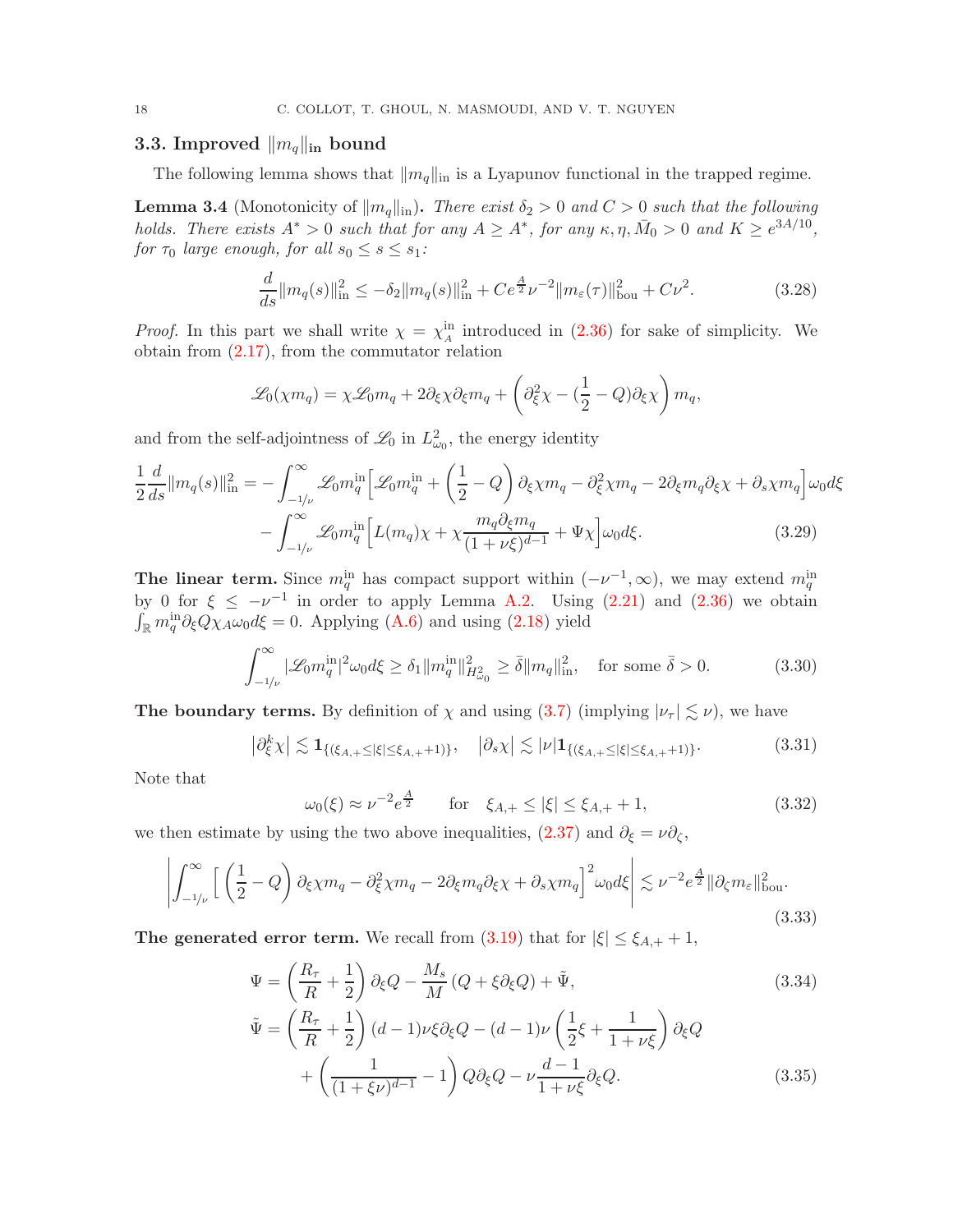For the first term, we use the fact that  $\mathcal{L}_0$  is self-adjoint in  $L^2_{\omega_0}$ ,  $\mathcal{L}_0 \partial_{\xi} Q = 0$  and  $(2.18)$ , then Cauchy-Schwarz, [\(3.31\)](#page-17-1),  $|\partial_{\xi}Q| \lesssim e^{-|\xi|/2}$ , and  $\omega_0 \approx e^{|\xi|/2}$  to write

$$
\begin{split}\n&\left| \left( \frac{R_{\tau}}{R} + \frac{1}{2} \right) \int_{-1/\nu}^{\infty} \mathcal{L}_0 m_q^{\text{in}} \partial_{\xi} Q \chi \omega_0 d\xi \right| \\
&= \left| \left( \frac{R_{\tau}}{R} + \frac{1}{2} \right) \int_{-1/\nu}^{\infty} m_q^{\text{in}} \left( (\partial_{\xi}^2 \chi - (\frac{1}{2} - Q) \partial_{\xi} \chi) \partial_{\xi} Q + 2 \partial_{\xi} \chi \partial_{\xi}^2 Q \right) \omega_0 d\xi \right| \\
&\lesssim \left| \frac{R_{\tau}}{R} + \frac{1}{2} \right| \|m_q\|_{\text{in}} \left( \int_{\xi_{A,+}}^{\xi_{A,+}+1} e^{-\frac{|\xi|}{2}} d\xi \right)^{\frac{1}{2}} \lesssim \nu e^{-\frac{A}{4}} \left| \frac{R_{\tau}}{R} + \frac{1}{2} \right| \|m_q\|_{\text{in}} \lesssim \nu \|m_q\|_{\text{in}},\n\end{split} \tag{3.36}
$$

where we used the rough estimate  $e^{-A/4} |R_{\tau}/R + 1/2| \lesssim 1$  from [\(3.5\)](#page-14-0) for the last inequality. For the second term, using the self-adjointness of  $\mathcal{L}_0$ , [\(2.18\)](#page-8-4), then Cauchy-Schwarz,  $|\mathcal{L}_0Q| \lesssim$  $e^{-|\xi|/2}$ , [\(3.31\)](#page-17-1),  $Q = 1 + O(e^{-|\xi|/2})$ ,  $|m_q^{\text{in}}| \lesssim |m_q|$  and  $\omega_0 \approx e^{|\xi|/2}$  and [\(2.25\)](#page-9-3) yields

$$
\left| \int_{-1/\nu}^{\infty} \mathcal{L}_0 m_q^{\text{in}}(Q + \xi \partial_{\xi} Q) \chi \omega_0 \right| = \left| \int_{-1/\nu}^{\infty} m_q^{\text{in}} \mathcal{L}_0(Q + \xi \partial_{\xi} Q) \chi \omega_0 d\xi \right|
$$
  
+ 
$$
\int_{-1/\nu}^{\infty} m_q^{\text{in}} \left( (\partial_{\xi}^2 \chi - (\frac{1}{2} - Q) \partial_{\xi} \chi)(Q + \xi \partial_{\xi} Q) + 2 \partial_{\xi} \chi (2 \partial_{\xi} Q + \xi \partial_{\xi}^2 Q) \right) \omega_0 d\xi \right|
$$
  

$$
\lesssim \|m_q^{\text{in}}\|_{L^2_{\omega_0}} + \int_{\xi_{A,+} \le |\xi| \le \xi_{A,+} + 1} |m_q(\xi)| e^{\frac{|\xi|}{2}} d\xi \lesssim \|m_q\|_{\text{in}} + \|m_{\varepsilon}\|_{\text{bou}} \nu^{-2} e^{\frac{A}{2}}.
$$

Using [\(3.6\)](#page-14-1), [\(2.44\)](#page-12-3) and [\(3.2\)](#page-13-4) (so that  $\nu^{-1}||m_{\varepsilon}||_{\text{bou}} \lesssim 1$ ), we get the rough bound  $|\frac{M_s}{M}| \lesssim \nu$ . Thus,

<span id="page-18-0"></span>
$$
\left|\frac{M_s}{M}\right| \|\mathbf{m}_q\|_{\text{in}} \lesssim \nu \|m_q\|_{\text{in}}.
$$

Second, using [\(3.6\)](#page-14-1) and the inequality  $xy \leq x^2/2 + y^2/2$  yields

$$
\begin{split} \|\frac{M_s}{M}\| \|\partial_\zeta m_\varepsilon\|_{\text{bou}} \nu^{-1} e^{\frac{A}{2}} &\lesssim \nu |\log \nu| \|m_\varepsilon\|_{\text{bou}} + e^{-A/4} \|m_\varepsilon\|_{\text{bou}} \|m_q\|_{\text{in}} + \nu^{-2} \|m_\varepsilon\|_{\text{bou}}^2 e^{\frac{A}{2}} \\ &\lesssim \nu^4 |\log \nu|^2 e^{-\frac{A}{2}} + e^{-A} \nu^2 \|m_q\|_{\text{in}} + \nu^{-2} \|m_\varepsilon\|_{\text{bou}}^2 e^{\frac{A}{2}} . \end{split}
$$

We conclude by using the three previous inequalities,

<span id="page-18-1"></span>
$$
\left| \frac{M_s}{M} \int_{-1/\nu}^{\infty} \mathcal{L}_0 m_q^{\text{in}} Q \chi \omega_0 \right| \lesssim \nu \|m_q\|_{\text{in}} + \nu^4 |\log \nu|^2 e^{-\frac{A}{2}} + \nu^{-2} \|m_\varepsilon\|_{\text{bou}}^2 e^{\frac{A}{2}}.
$$
 (3.37)

To estimate the remaining term, using [\(3.5\)](#page-14-0) and  $|\partial_{\xi}Q| \leq e^{-|\xi|/2}$  we obtain  $|\tilde{\Psi}(s,\xi)| \leq$  $\nu \langle \xi \rangle e^{-|\xi|/2}$ . Hence, we have by Cauchy-Schwarz and  $\omega_0 \approx e^{|\xi|/2}$ ,

$$
\left|\int_{-1/\nu}^{\infty}\mathscr{L}_0 m_q^{\text{in}}\tilde{\Psi}\chi\omega_0\right|\lesssim \|\mathscr{L}_0 m_q^{\text{in}}\|_{L^2_{\omega_0}}\|\tilde{\Psi}\chi\|_{L^2_{\omega_0}}\lesssim \nu \|\mathscr{L}_0 m_q^{\text{in}}\|_{L^2_{\omega_0}}.
$$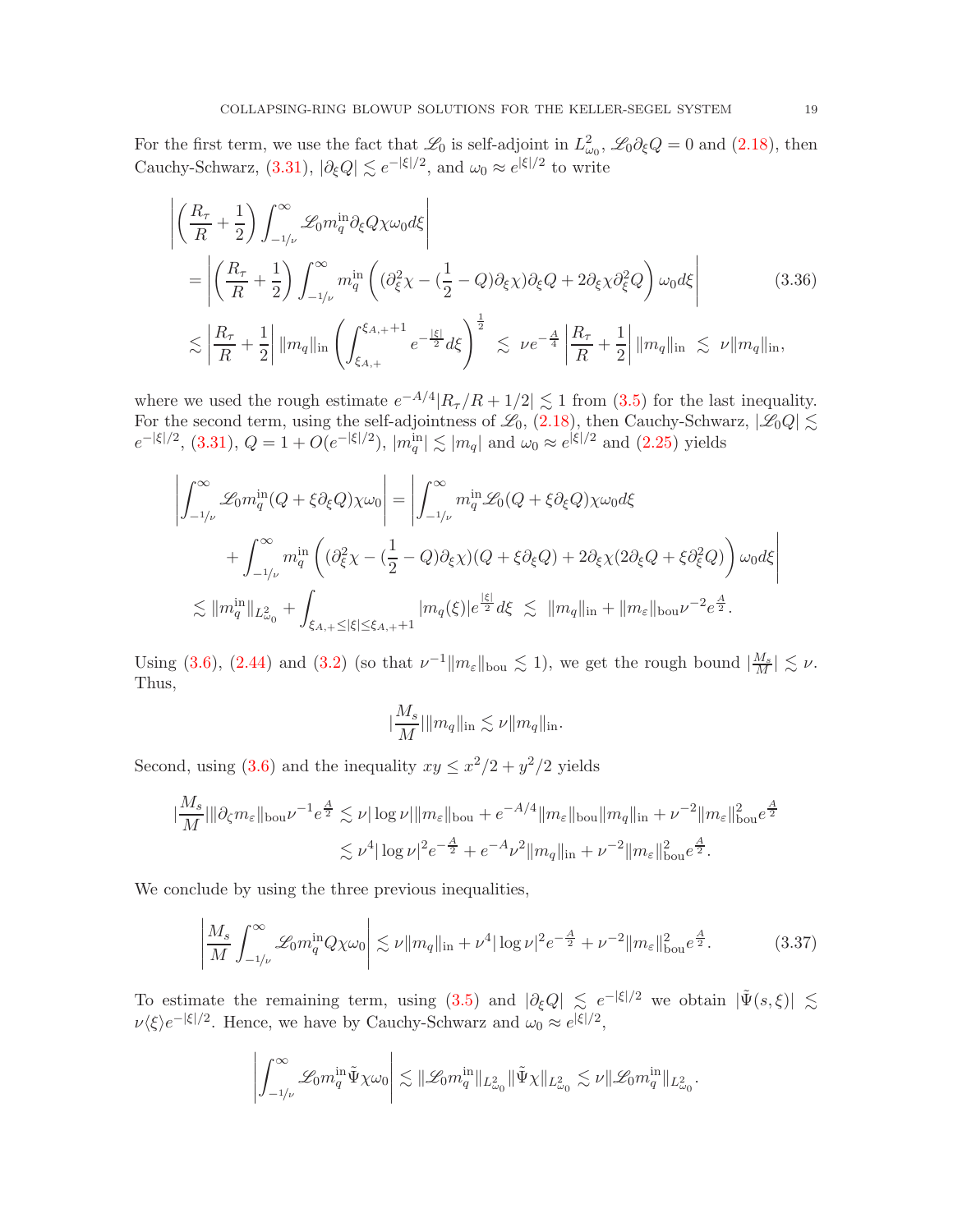Injecting [\(3.36\)](#page-18-0), [\(3.37\)](#page-18-1) and the above inequality in [\(3.34\)](#page-17-2), then using [\(3.30\)](#page-17-3) and  $xy \leq \mu x^2/2+$  $\mu^{-1}y^2/2$  shows that

$$
\left| \int_{-1/\nu}^{\infty} \mathcal{L}_0 m_q^{\text{in}} \Psi \chi \omega_0 \right| \le C \left( \nu \| \mathcal{L}_0 m_q^{\text{in}} \|_{L^2_{\omega_0}} + \nu^4 |\log \nu|^2 e^{-\frac{A}{2}} + \nu^{-2} \| m_\varepsilon \|_{\text{bou}}^2 e^{\frac{A}{2}} \right) \tag{3.38}
$$

$$
\leq C\mu\|\mathscr{L}_0m_q^{\text{in}}\|_{L^2_{\omega_0}}^2+C\mu^{-1}\nu^2+\nu^{-2}\|m_\varepsilon\|_{\text{bou}}^2e^\frac{A}{2}\ \leq\ \frac{1}{10}\|\mathscr{L}_0m_q^{\text{in}}\|_{L^2_{\omega_0}}^2+C\nu^2+\nu^{-2}\|m_\varepsilon\|_{\text{bou}}^2e^\frac{A}{2},
$$

if  $\mu > 0$  has been chosen small enough.

The small linear term and the nonlinear term: We first estimate using  $(3.16)$ ,  $(3.5)$ , [\(3.6\)](#page-14-1) and [\(3.1\)](#page-13-2) that for  $|\xi| \leq \xi_{A,+} + 1$ :

<span id="page-19-2"></span><span id="page-19-1"></span>
$$
L(m_q) + \frac{m_q \partial_{\xi} m_q}{(1 + \nu \xi)^{d-1}} = o(|\partial_{\xi} m_q|) + o(|m_q|),
$$

where the  $o()$  is as  $\tau_0 \to \infty$ , and is uniform for  $|\xi| \leq \xi_{A,+} + 1$ . Hence, using the above inequality, then the decomposition [\(2.36\)](#page-11-5), and then [\(3.32\)](#page-17-4) and  $\omega_0(\xi) \approx e^{|\xi|^2/2}$ .

$$
\int_{-1/\nu}^{\infty} \chi^2 |L(m_q) + \frac{m_q \partial_{\xi} m_q}{(1 + \nu \xi)^{d-1}}|^2 \omega_0 d\xi = \int_{|\xi| \le \xi_{A,+}}^{\infty} \dots + \int_{\xi_{A,+} \le |\xi| \le \xi_{A,+}+1}^{\infty} \dots
$$
  
=  $o(||m_q||_{\text{in}}^2) + o(\nu^{-2} || m_{\varepsilon} ||_{\text{out}}^2 e^{A/2}).$ 

We thus obtain by using Cauchy-Schwarz, the above inequality and then  $(3.30)$ ,

$$
\left| \int_{-1/\nu}^{\infty} \mathcal{L}_0 m_q^{\text{in}} \left( \chi L(m_q) + \chi \frac{m_q \partial_{\xi} m_q}{(1 + \nu \xi)^{d-1}} \right) \omega_0 d\xi \right| \tag{3.39}
$$
\n
$$
\lesssim \|\mathcal{L}_0 m_q^{\text{in}}\|_{L^2_{\omega_0}} \left( o(\|m_q\|_{\text{in}}) + o(\nu^{-1} e^{A/4} \|m_\varepsilon\|_{\text{bou}}) \right) = o\left( \|\mathcal{L}_0 m_q^{\text{in}}\|_{L^2_{\omega_0}}^2 + \nu^{-2} e^{A/2} \|m_\varepsilon\|_{\text{bou}}^2 \right).
$$

Conclusion: Injecting [\(3.30\)](#page-17-3), [\(3.33\)](#page-17-5), [\(3.38\)](#page-19-1) and [\(3.39\)](#page-19-2) in [\(3.29\)](#page-17-6) shows [\(3.28\)](#page-17-7) and concludes the proof of Lemma [3.4.](#page-17-0)  $\Box$ 

#### 3.4. Improved exterior bound

In this subsection we improve the bootstrap bounds [\(2.42\)](#page-12-4) and [\(2.43\)](#page-12-6). We first study the exterior zone  $\zeta \ge \zeta_+ = 1 + 4\nu |\log \nu|$  (or  $\xi \ge \xi_+ = 4 |\log \nu|$ ). We have from [\(2.5\)](#page-6-0)  $\overline{Q}_{\nu}(\zeta) = Q_{\nu}(\zeta) = 1 + \mathcal{O}(\nu^2)$  for  $\zeta \geq \zeta_+$ . We write the equation satisfied by  $m_{\varepsilon}$  as a linear equation:

<span id="page-19-5"></span><span id="page-19-4"></span><span id="page-19-3"></span><span id="page-19-0"></span>
$$
\partial_{\tau} m_{\varepsilon} = \mathscr{A} m_{\varepsilon} + \mathcal{P} m_{\varepsilon} + E \qquad \text{for} \quad \zeta \ge \zeta_+, \tag{3.40}
$$

where the main order operator  $\mathscr A$  and the lower order operator  $\mathcal P$  (note that  $\mathcal P$  depends on  $m_{\varepsilon}$ , i.e. we are including nonlinear transport terms in the operator  $\mathcal{P}$ ) are

$$
\mathscr{A} = \left(\frac{1}{\zeta^{d-1}} - \frac{1}{2}\zeta\right)\partial_{\zeta} + \nu \partial_{\zeta}^{2}, \qquad \mathcal{P} = P_{1}\partial_{\zeta} + P_{0}, \qquad (3.41)
$$

$$
P_1 = \frac{Q_{\nu} - 1}{\zeta^{d-1}} - \nu \frac{(d-1)}{\zeta} + \frac{m_{\varepsilon}}{\zeta^{d-1}} + \left(\frac{R_{\tau}}{R} + \frac{1}{2}\right)\zeta, \qquad P_0 = \frac{\partial_{\zeta} Q_{\nu}}{\zeta^{d-1}} - \frac{M_{\tau}}{M},\tag{3.42}
$$

and the error  $E$  is defined from  $(2.9)$ ,

$$
E = \partial_{\tau} Q_{\nu} - \frac{M_{\tau}}{M} Q_{\nu} + \left[ Q_{\nu} \left( \frac{1}{\zeta^{d-1}} - 1 \right) - \frac{\zeta - 1}{2} - \nu \frac{(d-1)}{\zeta} + \left( \frac{R_{\tau}}{R} + \frac{1}{2} \right) \zeta \right] \partial_{\zeta} Q_{\nu}.
$$
 (3.43)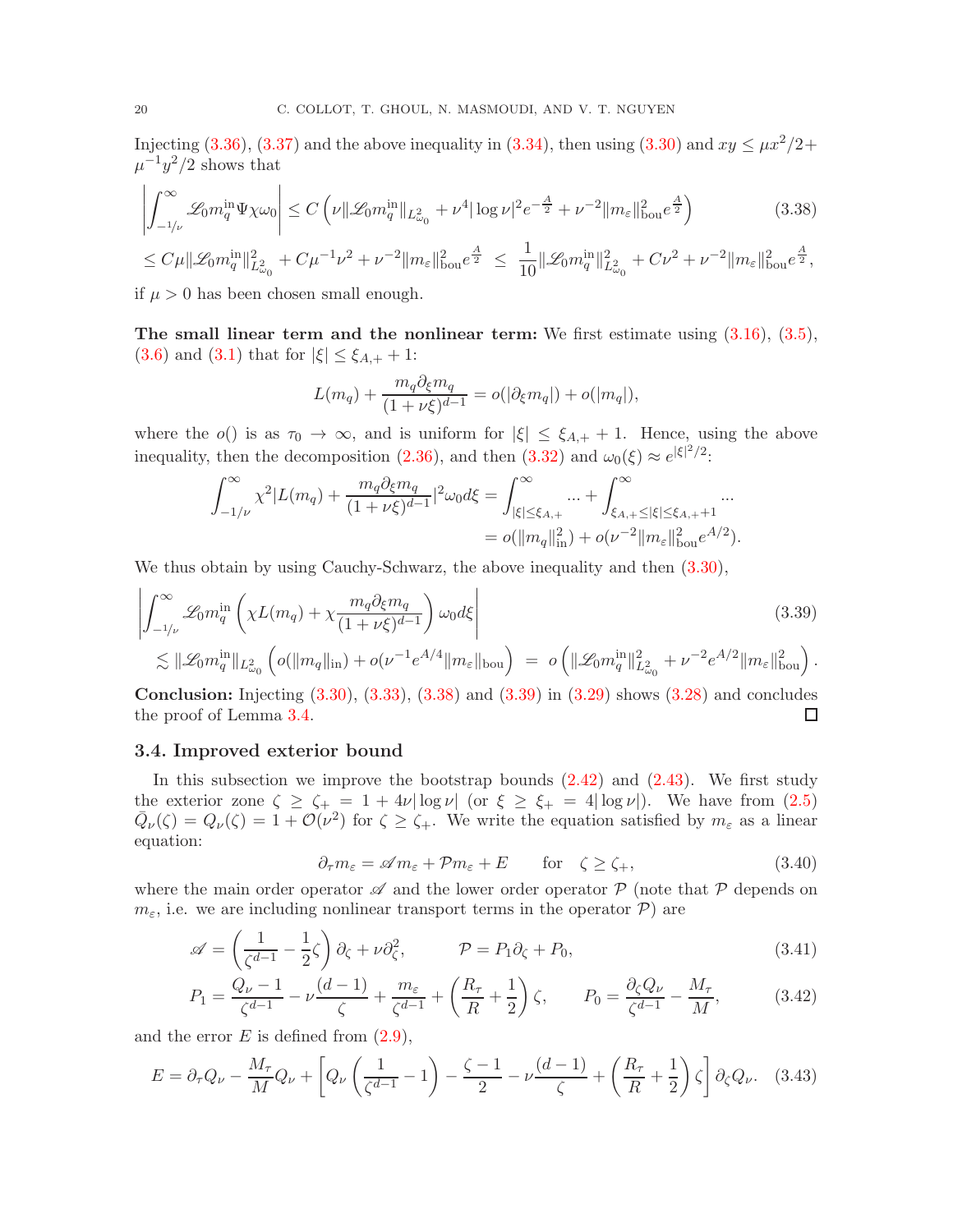Equation [\(3.40\)](#page-19-0) dampens derivatives in the sense that the equation for  $m_{\epsilon,1} = \partial_{\zeta} m_{\epsilon}$  is

<span id="page-20-2"></span><span id="page-20-0"></span>
$$
\partial_{\tau} m_{\varepsilon,1} = \mathscr{A}_1 m_{\varepsilon,1} + \mathcal{P}_1 m_{\varepsilon,1} + F \qquad \text{for} \quad \zeta \ge \zeta_+, \tag{3.44}
$$

where  $\mathscr{A}_1$ ,  $\mathcal{P}_1$  and F are given by

$$
\mathscr{A}_1 = -\left(\frac{d-1}{\zeta^d} + \frac{1}{2}\right) + \left(\frac{1}{\zeta^{d-1}} - \frac{1}{2}\zeta\right)\partial_\zeta + \nu \partial_\zeta^2, \tag{3.45}
$$

$$
\mathcal{P}_1 = P_1 \partial_{\zeta} + (\partial_{\zeta} P_1 + P_0), \qquad F = \partial_{\zeta} E + \partial_{\zeta} P_0 m_{\varepsilon}.
$$
\n(3.46)

The damping of Equation [\(3.44\)](#page-20-0) is formalized using supersolutions. We introduce

<span id="page-20-1"></span>
$$
\phi_1(\zeta, \tau) = \frac{1}{2} K^{\frac{5}{4}} e^{-\kappa \tau} e^{-\frac{3}{8} \frac{\zeta - \zeta_+}{\nu}}, \qquad \phi_2(\tau) = \frac{1}{2} e^{-\kappa \tau} \zeta^{d-1}.
$$
 (3.47)

<span id="page-20-6"></span>**Lemma 3.5.** Recall  $\hat{\chi}_{\eta}$  is defined by [\(2.40\)](#page-12-5). There exist  $\eta^*(d) > 0$  and  $\kappa^* > 0$ , such that for any  $0 < \kappa \leq \kappa^*$  and  $0 < \eta \leq \eta^*$ , for any  $K, \bar{M}_0, A > 0$ , for  $\tau_0$  large enough, one has for all  $\tau_0 \leq \tau \leq \tau_1$  and  $\zeta \geq \zeta_+$ ,

$$
\left(\partial_{\tau} - \mathscr{A}_1\right)\left(\phi_1\hat{\chi}_\eta + \phi_2\right)(\zeta, \tau) \ge \frac{1}{16\nu}\phi_1(\zeta, \tau)\hat{\chi}_\eta + \frac{3}{16}\phi_2(\tau). \tag{3.48}
$$

Proof. We first compute

$$
(\partial_{\tau} - \mathscr{A}_1)(\phi_1 \hat{\chi}_{\eta}) = \hat{\chi}_{\eta} (\partial_{\tau} \phi_1 - \mathscr{A}_1 \phi_1) - [\mathscr{A}_1, \hat{\chi}_{\eta}] \phi_1,
$$

with the commutator

$$
[\mathscr{A}_1, \hat{\chi}_{\eta}] = 2\nu \hat{\chi}'_{\eta} \partial_{\zeta} + \left[\nu \hat{\chi}''_{\eta} + \left(\frac{1}{\zeta^{d-1}} - \frac{1}{2}\zeta\right) \hat{\chi}'_{\eta}\right].
$$

Recall  $\zeta_+ = 1 + 4\nu |\log \nu|$ . We compute using [\(3.47\)](#page-20-1) and [\(3.45\)](#page-20-2):

$$
\frac{\partial_{\tau}\phi_1 - \mathscr{A}_1\phi_1}{\phi_1} = \frac{3}{8\nu} \left[ \frac{1}{\zeta^{d-1}} - \frac{1}{2}\zeta - \frac{3}{8} + \frac{\nu_{\tau}}{\nu} (\zeta - 1 - 4\nu) \right] + \frac{d-1}{\zeta^d} + \frac{1}{2} - \kappa.
$$

Since  $\frac{\nu_{\tau}}{\nu} = -\frac{d-2}{2} + o(1)$  (a consequence of [\(3.7\)](#page-14-4)) where the  $o(1)$  is as  $\tau_0 \to \infty$ , there is a constant  $0 < \eta \ll 1$  such that for  $\tau_0$  large enough

$$
\frac{1}{\zeta^{d-1}} - \frac{1}{2}\zeta - \frac{3}{8} + \frac{\nu_{\tau}}{\nu} (\zeta - 1 - 4\nu) \ge \frac{1}{16}, \text{ for } \zeta \in [1, 1 + 2\eta].
$$

We also have for  $\kappa < 1/2$ , using again  $\frac{\nu_{\tau}}{\nu} = -\frac{d-2}{2} + o(1)$ ,  $\frac{d-1}{\zeta^d} + \frac{1}{2} - \kappa > 0$  for  $\zeta > 0$ . Hence, combining the three above equality and inequalities we end up with

<span id="page-20-3"></span>
$$
\partial_{\tau}\phi_1 - \mathscr{A}_1\phi_1 \ge \frac{1}{16\nu}\phi_1 \quad \text{for } \zeta \in [1, 1+2\eta].\tag{3.49}
$$

Using that the support of  $\hat{\chi}'_{\tilde{\eta}}$  and  $\hat{\chi}''_{\tilde{\eta}}$  is  $1 + \eta \leq \zeta \leq 1 + 2\eta$ ,  $(3.47)$ ,  $\zeta_{+} = 1 + 4\nu |\log \nu|$ , and that for  $\zeta \geq 1 + \eta$  there holds  $e^{-\frac{3}{8}\frac{\zeta - \zeta_+}{\nu}} \leq \nu^{-\frac{3}{2}}e^{-\frac{3\eta}{8\nu}}$  we estimate

<span id="page-20-4"></span>
$$
\left| [\mathscr{A}_1, \hat{\chi}_\eta] \phi_1 \right| \lesssim K^{\frac{5}{4}} e^{-\kappa \tau} \nu^{-\frac{3}{2}} e^{-\frac{3\eta}{8\nu}} \leq \nu \phi_2,\tag{3.50}
$$

for  $\tau_0$  large enough depending on  $\eta$ , K. A direct computation using [\(3.47\)](#page-20-1) yields for  $\kappa < \frac{1}{4}$ :

<span id="page-20-5"></span>
$$
\partial_{\tau}\phi_2 - \mathscr{A}_1\phi_2 = \left[ -\kappa + \frac{1}{2} + \frac{d-1}{2\zeta} - \nu \frac{(d-1)(d-2)}{\zeta^2} \right] \phi_2 \ge \frac{1}{4}\phi_2 \quad \text{for } \zeta > 0. \tag{3.51}
$$

Combining  $(3.49)$ ,  $(3.50)$  and  $(3.51)$  yields the desired estimate  $(3.77)$  for  $\tau_0$  large enough.  $\Box$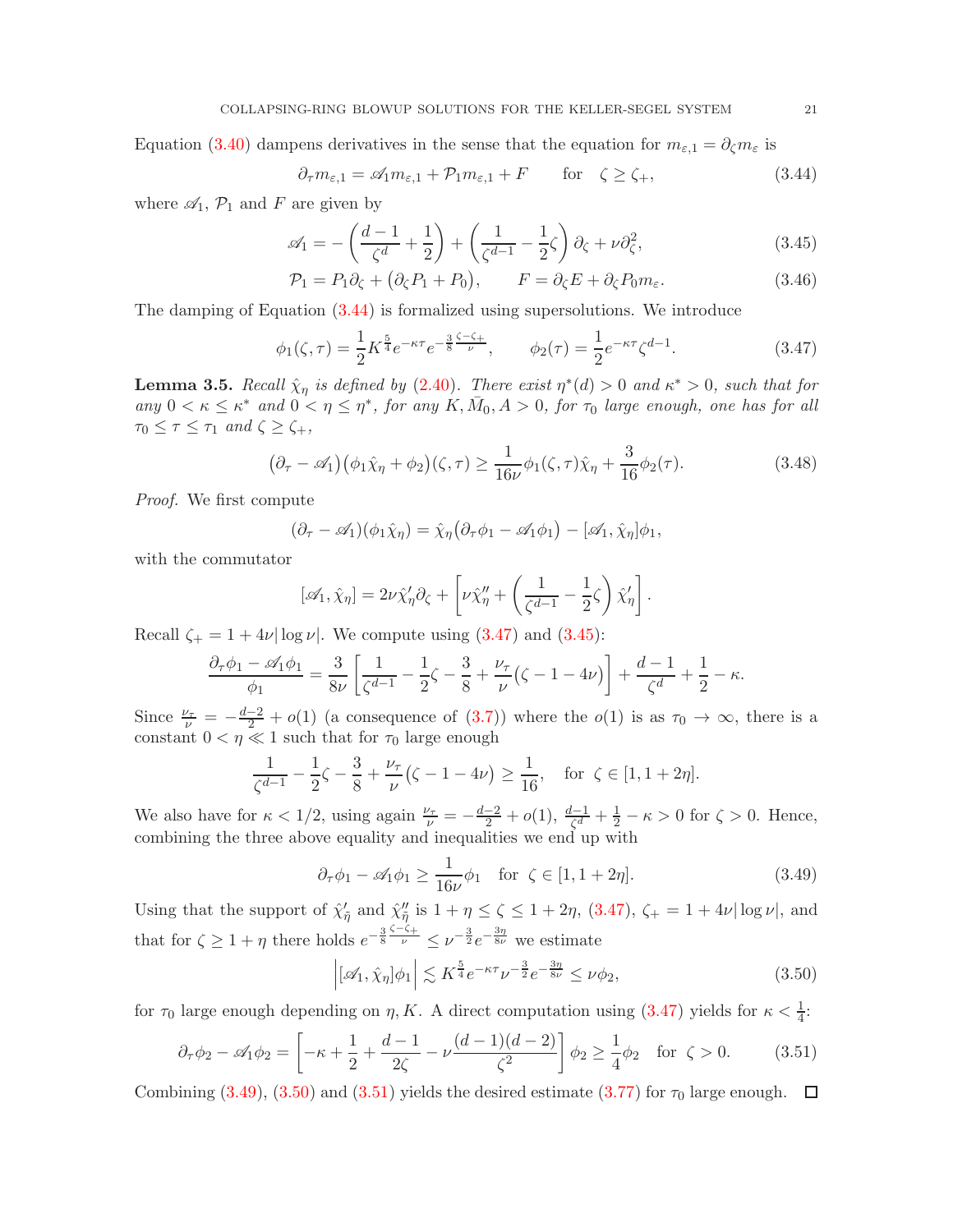<span id="page-21-0"></span>**Lemma 3.6.** There exist  $\kappa^*(d) > 0$  and  $A^* > 0$ , such that for any  $0 < \kappa \leq \kappa^*$ ,  $A \geq A^*$  and  $K > 0$  with  $e^{3A/10} \leq K \leq e^{\frac{3}{2}A}$ , for any  $\bar{M}_0, \eta > 0$ , for  $\tau_0$  large enough one has for all  $s \geq s_0$ :  $\bigg\}$ 

<span id="page-21-4"></span><span id="page-21-1"></span>
$$
\left|\partial_{\xi}m_q(s,\xi_{-})\right| + \left|\partial_{\xi}m_q(s,\xi_{+})\right| \lesssim K\nu e^{-\kappa\tau} + \nu^2. \tag{3.52}
$$

*Proof.* We only establish the estimate  $(3.52)$  at  $\xi = \xi_+$  since those estimate at  $\xi = \xi_-$  can be obtained by a very similar computation. We use a standard parabolic regularization argument. We write  $\chi = \chi_{1,\xi_+}$  to ease notations. Note  $\supp(\chi_{1,\xi_+}) \subset {\vert \xi - \xi_+ \vert \leq 2}$  and  $1_{\{|\xi-\xi_+|\leq 2\}} \lesssim \chi_{2,\xi_+}$ . We introduce  $\tilde{m}_q = \chi m_q$  which solves from [\(2.17\)](#page-8-0):

$$
\partial_s \tilde{m}_q = \partial_{\xi}^2 \tilde{m}_q + f, \qquad f = \tilde{f} + \chi \Psi,
$$
\n
$$
\tilde{f} = \chi \left( (Q - \frac{1}{2}) \partial_{\xi} m_q + \partial_{\xi} Q m_q + L(m_q) + \frac{m_q \partial_{\xi} m_q}{(1 + \nu \xi)^{d-1}} \right) + (\partial_s \chi - \partial_{\xi}^2 \chi) m_q - 2 \partial_{\xi} \chi \partial_{\xi} m_q.
$$
\n(3.53)

We now estimate f. Using [\(3.16\)](#page-15-1), [\(3.5\)](#page-14-0), [\(3.6\)](#page-14-1) and [\(3.1\)](#page-13-2), we get  $|\tilde{f}| \lesssim (|m_q| + |\partial_{\xi} m_q|) \chi_{2,\xi_+}$ . Thus, applying Cauchy-Schwarz, then using  $(2.44)$  and  $\omega_0(\xi) \approx \nu^{-2}$  on supp $(\chi_{2,\xi_+})$  yields

<span id="page-21-2"></span>
$$
\|\tilde{f}\|_{L^2(\mathbb{R})} \lesssim \|m_q\|_{\text{in}} \|\chi_{2,\xi+\sqrt{\omega_0}}^{-1}\|_{L^2} \lesssim \nu K e^{-\kappa \tau}.\tag{3.54}
$$

Next, using [\(3.6\)](#page-14-1) and [\(3.2\)](#page-13-4) and  $e^{A/10} \le K$  yields  $|M_s/M| \lesssim \nu^2 + \nu K^{5/4} e^{-3A/8} e^{-\kappa \tau}$ . Hence, we estimate from [\(3.19\)](#page-15-7),  $Q(\xi) = 1 + O(e^{-|\xi|/2})$  and  $|\partial_{\xi}Q(\xi)| \lesssim e^{-|\xi|/2}$ , for all  $|\xi - \xi_{+}| \leq 2$ :

$$
|\Psi(s,\xi)| \lesssim |\frac{M_s}{M}|Q(\xi) + \left(|\frac{R_\tau}{R} + \frac{1}{2}| + |\frac{M_s}{M}| |\log \nu| + \nu |\log \nu| \right) |\partial_{\xi} Q(\xi)| \lesssim \nu^2 + \nu K^{5/4} e^{-3A/8} e^{-\kappa \tau}
$$

and hence,

<span id="page-21-3"></span>
$$
\|\chi\Psi\|_{L^{2}(\mathbb{R})} \lesssim \nu^{2} + \nu K^{5/4} e^{-3A/8} e^{-\kappa \tau}.
$$
\n(3.55)

Injecting  $(3.54)$  and  $(3.55)$  in  $(3.53)$  yields

<span id="page-21-5"></span>
$$
||f(s)||_{L^{2}(\mathbb{R})} \lesssim \nu K e^{-\kappa \tau} (1 + K^{1/4} e^{-3A/8}) + \nu^{2}.
$$
 (3.56)

For  $s \geq s_0$ , we introduce  $\tilde{s}_0 = \max(s - 1, s_0)$  and get from  $(3.53)$  the representation formula

<span id="page-21-9"></span>
$$
\tilde{m}_q = \underbrace{K_{s-\tilde{s}_0} * \tilde{m}_q(\tilde{s}_0)}_{=\tilde{m}_q^1} + \underbrace{\int_{\tilde{s}_0}^s K_{s-s'} * f(s')ds'}_{=\tilde{m}_q^2}, \qquad K_s(\xi) = (4\pi s)^{-\frac{1}{2}} e^{-\frac{\xi^2}{4s}}.
$$
\n(3.57)

Note that  $||K_s||_{L^1} = 1$  and  $||\partial_{\xi}K_s||_{L^2} \lesssim s^{-3/4}$  by direct computations. Hence, if  $\tilde{s}_0 = s_0$  then by Young's inequality, the localization of  $\chi$ , [\(2.47\)](#page-13-1) and  $\partial_{\xi} = \nu \partial_{\zeta}$ , [\(2.46\)](#page-13-0) and [\(A.2\)](#page-27-0),

$$
\|\partial_{\xi}\tilde{m}_{q}^1\|_{L^{\infty}(\mathbb{R})} \lesssim \|K_{s-s_0}\|_{L^{1}(\mathbb{R})} \|\partial_{\xi}\tilde{m}_{q}(s_0)\|_{L^{\infty}(\mathbb{R})}
$$
  

$$
\lesssim \|\partial_{\xi}m_{q}(s_0)\|_{L^{\infty}(|\xi-\xi+(s_0)|\leq 2)} + \|m_{q}(s_0)\|_{L^{\infty}(|\xi-\xi+(s_0)|\leq 2)} \lesssim \nu e^{-\kappa \tau}, \qquad (3.58)
$$

while if  $\tilde{s}_0 = s - 1$ , then using  $(3.1)$  and the localization of  $\chi$  yields

<span id="page-21-7"></span><span id="page-21-6"></span>
$$
\|\partial_{\xi}\tilde{m}_q^1\|_{L^{\infty}(\mathbb{R})} \lesssim \|\partial_{\xi}K_1\|_{L^2(\mathbb{R})}\|\tilde{m}_q(s-1)\|_{L^2(\mathbb{R})} \lesssim \nu Ke^{-\kappa\tau}.
$$
\n(3.59)

Finally, using [\(3.56\)](#page-21-5) and  $\int_0^1 s^{-3/4} ds < \infty$  we obtain

<span id="page-21-8"></span>
$$
\|\partial_{\xi}\tilde{m}_q^2\|_{L^\infty} \lesssim \int_{\tilde{s}_0}^s \|\partial_{\xi}K_{s-s'}\|_{L^2} \|f\|_{L^2} ds' \lesssim \nu K e^{-\kappa \tau} (1 + K^{1/4} e^{-3A/8}) + \nu^2. \tag{3.60}
$$

Injecting [\(3.58\)](#page-21-6), [\(3.59\)](#page-21-7) and [\(3.60\)](#page-21-8) in [\(3.57\)](#page-21-9) and  $K \le e^{3A/2}$  yields the estimate [\(3.52\)](#page-21-1).  $\Box$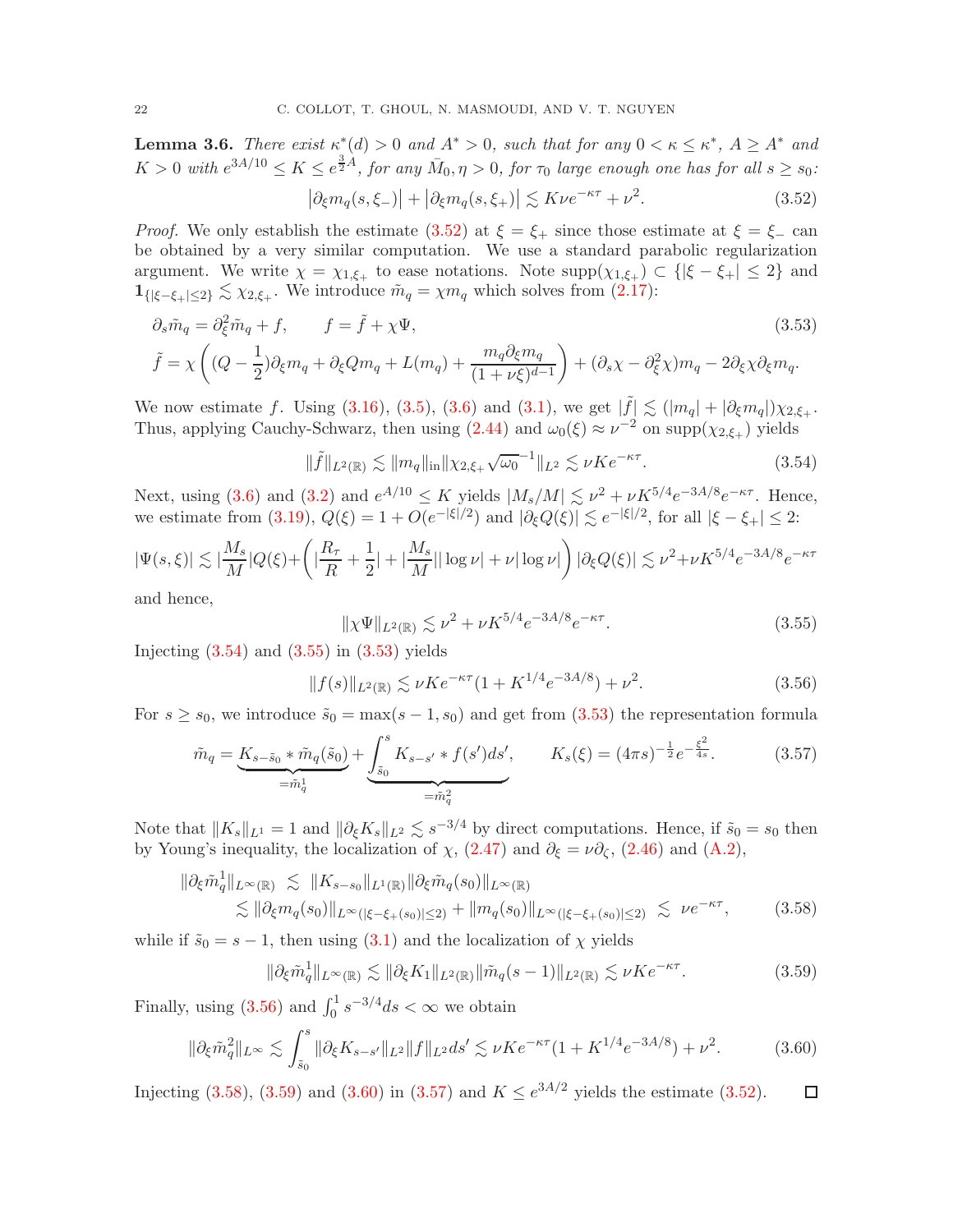<span id="page-22-0"></span>**Lemma 3.7.** There exists  $K^* \geq 1$  and  $\kappa^* > 0$  such that if  $A, K, \kappa, \eta, \bar{M}_0$  satisfy the conditions of Lemmas [3.5](#page-20-6) and [3.6,](#page-21-0) with  $K \geq K^*$  and  $0 < \kappa \leq \kappa^*$ , then for all  $\tau_0 \leq \tau \leq \tau_1$ :

<span id="page-22-1"></span>
$$
\left|\partial_{\zeta}m_{\varepsilon}(\zeta,\tau)\right| \leq \phi_1(\zeta,\tau)\hat{\chi}_{\eta} + \phi_2(\tau) \quad \text{for } \zeta \geq \zeta_+, \tag{3.61}
$$

where  $\phi_1$  and  $\phi_2$  are defined in [\(3.47\)](#page-20-1), and  $\hat{\chi}_\eta$  is introduced in [\(2.40\)](#page-12-5).

Proof. Step 1. Proof assuming a technical estimate. The proof relies on the standard parabolic comparison principle, where we shall construct a super/sub solution for the equation satisfied by  $\partial_{\zeta} m_{\varepsilon}$ . We claim the following: for  $\tau_0$  large enough, for all  $\tau \geq \tau_0$  and  $\zeta \geq \zeta_+$ ,

<span id="page-22-2"></span>
$$
\left| \mathcal{P}_1(\phi_1(\zeta,\tau)\hat{\chi}_{\eta}(\zeta) + \phi_2(\tau)) \right| + \left| F(\zeta,\tau) \right| \le \frac{1}{32\nu} \phi_1(\zeta,\tau)\hat{\chi}_{\eta} + \frac{1}{8} \phi_2(\tau). \tag{3.62}
$$

We proceed with the proof of  $(3.61)$ , establishing  $(3.62)$  later on. From  $(3.77)$  and  $(3.62)$ , we obtain that  $\phi_1\hat{\chi}_\eta + \phi_2$  is a supersolution to [\(3.44\)](#page-20-0) for  $\tau \geq \tau_0$  and  $\zeta \geq \zeta_+$  thanks to

<span id="page-22-3"></span>
$$
(\partial_{\tau} - \mathscr{A}_1 - \mathcal{P}_1) \big( \phi_1(\zeta, \tau) \hat{\chi}_{\eta} + \phi_2(\tau) \big) - F > 0. \tag{3.63}
$$

Next, at the initial time  $\tau_0$  we have because of  $(2.47)$  that for all  $\zeta \geq \zeta_+(\tau_0)$ ,

<span id="page-22-4"></span>
$$
m_{\varepsilon,1}(\tau_0,\zeta) \le \phi_2(\tau_0) \le (\phi_1\hat{\chi}_\eta + \phi_2)(\tau_0,\zeta). \tag{3.64}
$$

At the boundary, we combine [\(3.52\)](#page-21-1), [\(3.3\)](#page-13-5) and [\(3.47\)](#page-20-1) to get for all  $\tau_0 \leq \tau \leq \tau_1$ :

<span id="page-22-5"></span>
$$
m_{\varepsilon,1}(\tau,\zeta_{+}) \le \phi_1(\tau,\zeta_{+}) \le (\phi_1\hat{\chi}_{\eta} + \phi_2)(\tau,\zeta_{+}),
$$
\n(3.65)

if  $\kappa$  is small enough, K is large enough and then  $\tau_0$  is large enough. Combining [\(3.44\)](#page-20-0), [\(3.63\)](#page-22-3), [\(3.64\)](#page-22-4) and [\(3.65\)](#page-22-5), we can apply the maximum principle for  $\phi_1\hat{\chi}_n + \phi_2 - m_{\varepsilon,1}$  as a supersolution for the parabolic operator  $\partial_{\tau} - \mathscr{A}_1 - \mathcal{P}_1$  on the set  $\{\tau_0 \leq \tau \leq \tau_1, \zeta \geq \zeta_+\}$  that is nonnegative at its boundary, and we obtain  $\phi_1 \hat{\chi}_\eta + \phi_2 - m_{\varepsilon,1} \geq 0$  on this set, i.e.

<span id="page-22-6"></span>
$$
m_{\varepsilon,1}(\zeta,\tau) \leq \phi_1(\zeta,\tau)\hat{\chi}_{\eta}(\zeta) + \phi_2(\tau).
$$

The bound  $-m_{\varepsilon,1} \leq \phi_1 \hat{\chi}_n + \phi_2$  is obtained similarly. Combining these two bounds concludes the proof of  $(3.61)$ .

Step 2. Control of the lower order terms. We now prove  $(3.62)$ . Recall  $(3.42)$  and  $(3.41)$ . From [\(2.25\)](#page-9-3) and [\(2.42\)](#page-12-4), we write for  $\zeta \geq \zeta_{+}$ ,

$$
\frac{|m_{\varepsilon}(\zeta,\tau)|}{\zeta^{d-1}} \le \frac{1}{\zeta^{d-1}} \int_{1+\nu\xi^*}^{\zeta} |\partial_{\zeta}m_{\varepsilon}(\zeta')|d\zeta' \le \zeta K^{\frac{5}{4}} e^{-\kappa\tau}.
$$
\n(3.66)

Recall  $\zeta \geq \zeta_+ = 1 + 4\nu |\log \nu|$  corresponds to  $\xi \geq \xi_+ = 4 |\log \nu|$ . We use the exponential decay  $Q(\xi) = 1 + \mathcal{O}(e^{-\xi/2})$  for  $\xi \ge 0$  with  $e^{-\xi/2} \lesssim \nu^2$  for  $\zeta \ge \zeta_+$ , [\(3.66\)](#page-22-6), and [\(3.5\)](#page-14-0) to estimate for  $\zeta \geq \zeta_{+}$ ,

$$
|P_1(\zeta,\tau)| \lesssim |Q_{\nu} - 1| + \frac{\nu}{\zeta} + \frac{|m_{\varepsilon}(\zeta,\tau)|}{\zeta^{d-1}} + \left| \frac{R_{\tau}}{R} + \frac{1}{2} \right| \zeta
$$
  

$$
\lesssim e^{-\frac{\xi}{2}} + \nu + ||\partial_{\zeta} m_{\varepsilon}(\tau)||_{L^{\infty}(\zeta \geq \zeta_{+})} + \left( \nu + e^{-\frac{A}{4}} ||m_{q}(\tau)||_{\text{in}} + A ||m_{\varepsilon}||_{\text{bou}} \right) \zeta \lesssim K^{\frac{5}{4}} e^{-\kappa \tau} \zeta,
$$

where we used [\(2.44\)](#page-12-3) and [\(3.2\)](#page-13-4) for the last inequality and took  $\kappa$  small enough  $\tau_0$  large enough, and similarly

$$
|\partial_{\zeta}P_1(\zeta,\tau)| \lesssim |\partial_{\zeta}Q_{\nu}(\zeta)| + |Q_{\nu}-1| + \nu + \frac{|m_{\varepsilon}(\zeta,\tau)|}{\zeta^d} + \frac{|\partial_{\zeta}m_{\varepsilon}(\zeta,\tau)|}{\zeta^{d-1}} + \left|\frac{R_{\tau}}{R} + \frac{1}{2}\right| \lesssim K^{\frac{5}{4}}e^{-\kappa\tau},
$$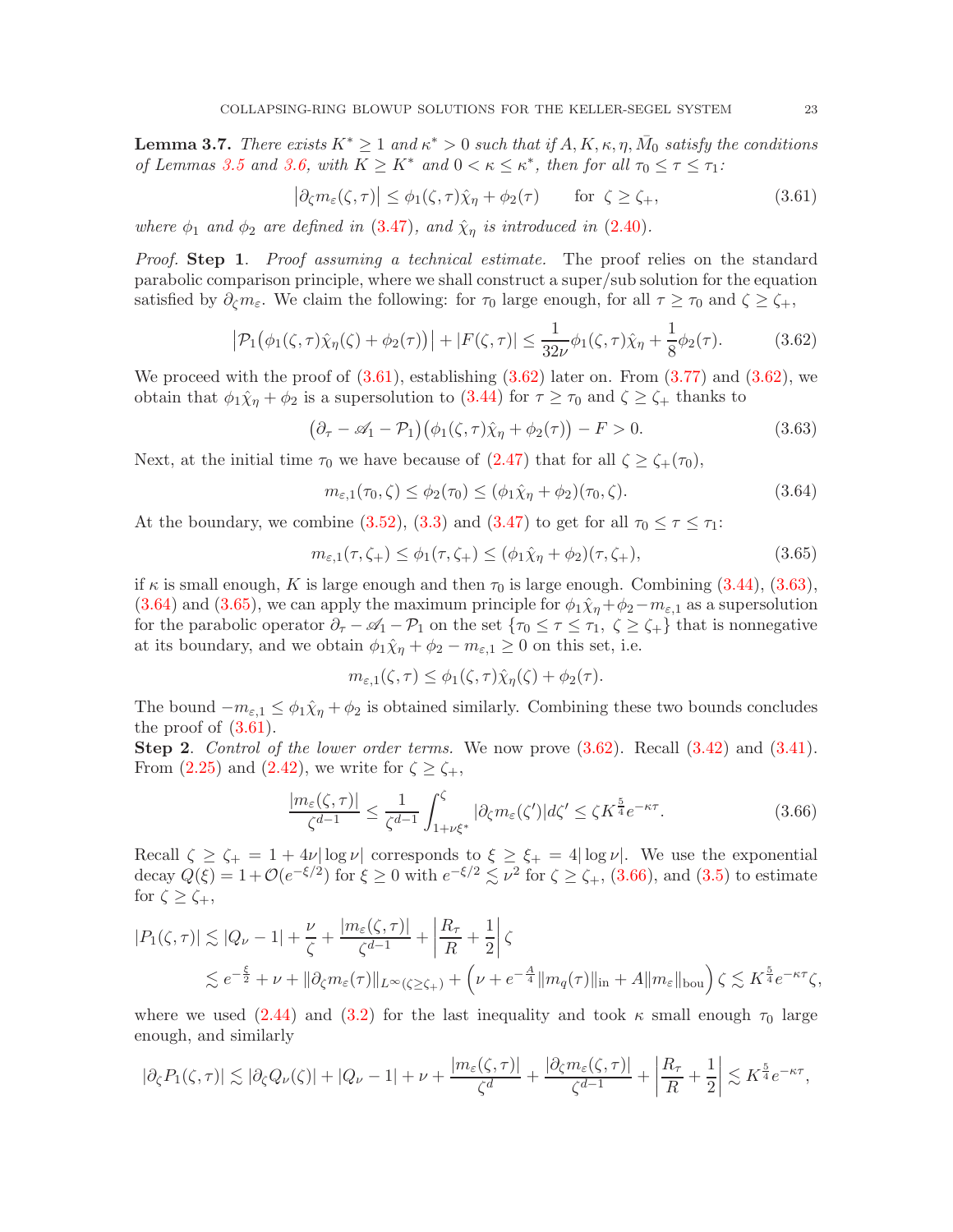and, using in addition [\(3.6\)](#page-14-1) and  $M_{\tau} = \nu^{-1} M_s$ ,

$$
|P_0(\zeta,\tau)| \lesssim |\partial_{\zeta} Q_{\nu}(\zeta)| + \left|\frac{M_{\tau}}{M}\right| \lesssim \nu + \|m_q(\tau)\|_{\text{in}} + \nu^{-1} \|m_{\varepsilon}(\tau)\|_{\text{bou}} \lesssim K^{\frac{5}{4}} e^{-\kappa \tau}.
$$

Hence, using that  $\phi_1 \le K^{5/4} \nu^{-3/2} e^{-\frac{3\eta}{8\nu}}$  for  $\zeta \ge 1 + \eta$  and  $\phi_2 = e^{-\kappa \tau} \zeta^{d-1/2}$ :

$$
|\mathcal{P}_{1}\phi_{1}(\zeta,\tau)\hat{\chi}_{\eta}| + |\mathcal{P}_{1}\phi_{2}(\tau)|
$$
  
\n
$$
\leq |P_{1}\partial_{\zeta}\phi_{1}(\zeta,\tau)|\hat{\chi}_{\eta} + |\partial_{\zeta}P_{1} + P_{0}|\phi_{1}\hat{\chi}_{\eta} + |P_{1}\partial_{\zeta}\hat{\chi}_{\eta}|\phi_{1} + (|\partial_{\zeta}P_{1} + P_{0}|\phi_{2}(\tau) + |P_{1}||\partial_{\zeta}\phi_{2}|)
$$
  
\n
$$
\lesssim \left(\frac{3}{8\nu}|P_{1}| + |\partial_{\zeta}P_{1}| + |P_{0}|\right)\phi_{1}\hat{\chi}_{\eta} + |P_{1}|\phi_{1}\mathbf{1}_{\{1+\eta\leq\zeta\leq1+2\eta\}} + (|\partial_{\zeta}P_{1}| + |P_{0}| + \zeta^{-1}|P_{1}|)\phi_{2}(\tau)
$$
  
\n
$$
\lesssim \frac{3}{8\nu}K^{\frac{5}{4}}e^{-\kappa\tau}\phi_{1}\hat{\chi}_{\eta} + K^{\frac{5}{2}}\nu^{-\frac{3}{2}}e^{-\frac{3\eta}{8\nu}}\phi_{2} + K^{\frac{5}{4}}e^{-\kappa\tau}\phi_{2}(\tau) \leq \frac{1}{64\nu}\phi_{1}(\zeta,\tau)\hat{\chi}_{\eta} + \frac{1}{16}\phi_{2}(\tau), \quad (3.67)
$$

for  $\tau_0$  large enough.

We now estimate the source term  $F = \partial_{\zeta} E + \partial_{\zeta} P_0 m_{\varepsilon}$ . Using  $(3.42)$ ,  $|\partial_{\xi}^{j} Q(\xi)| \lesssim e^{-|\xi|/2}$  for  $j = 1, 2$  and  $(3.66)$  we obtain for  $\zeta \geq \zeta_+$ ,

$$
\begin{split} \left| \partial_{\zeta} P_0(\zeta) m_{\varepsilon}(\zeta) \right| \ &= \ \left| \partial_{\zeta} \big( \frac{\partial_{\zeta} Q_{\nu}}{\zeta^{d-1}} \big) (\zeta) m_{\varepsilon}(\zeta) \right| \ &\lesssim \ \left( \left| \partial_{\zeta}^2 Q_{\nu}(\zeta) \right| + \left| \partial_{\zeta} Q_{\nu}(\zeta) \right| \right) \frac{\left| m_{\varepsilon}(\zeta) \right|}{\zeta^{d-1}} \\ &\lesssim \frac{1}{\nu^2} e^{-\frac{\xi}{2}} \| \partial_{\zeta} m_{\varepsilon} \|_{L^{\infty}(\zeta \ge \zeta_{+})}. \end{split} \tag{3.68}
$$

Next, using  $|\nu_\tau/\nu| \lesssim 1$  from [\(3.7\)](#page-14-4) and  $|\partial_\xi^j Q(\xi)| \lesssim e^{-|\xi|/2}$  for  $j = 1, 2$ , for  $\zeta \geq \zeta_+$ ,

<span id="page-23-1"></span><span id="page-23-0"></span>
$$
\left|\partial_{\zeta}\partial_{\tau}Q_{\nu}(\zeta)\right| = \frac{1}{\nu}\left|\frac{\nu_{\tau}}{\nu}\right| \left|\partial_{\xi}Q(\xi) + \xi\partial_{\xi}^{2}Q(\xi)\right| \lesssim \frac{1}{\nu}\xi e^{-\frac{\xi}{2}},
$$

and similarly, using that  $\zeta - 1 \geq \nu$  yields the estimate

$$
\left| \partial_{\zeta} \left( Q_{\nu} \partial_{\zeta} Q_{\nu} \left( \frac{1}{\zeta^{d-1}} - 1 \right) \right) \right| + \left| \partial_{\zeta} \left[ (\zeta - 1) \partial_{\zeta} Q_{\nu} \right] \right| + \left| \partial_{\zeta} \left[ \frac{\nu}{\zeta} \partial_{\zeta} Q_{\nu} \right] \right|
$$
  

$$
\lesssim \left( \left| \partial_{\zeta} Q_{\nu} \right|^{2} + \left| \partial_{\zeta}^{2} Q_{\nu} \right| \right) (\zeta - 1) + \left| \partial_{\zeta} Q_{\nu} \right| \lesssim \frac{1}{\nu} \xi e^{-\frac{\xi}{2}}.
$$

We estimate using  $M_{\tau} = \nu^{-1} M_s$ , [\(3.5\)](#page-14-0) and [\(3.6\)](#page-14-1) for  $\zeta \ge \zeta_{+}$ :

$$
\left| \left( \frac{R_{\tau}}{R} + \frac{1}{2} \right) \partial_{\zeta} (\zeta \partial_{\zeta} Q_{\nu}) - \frac{M_{\tau}}{M} \partial_{\zeta} Q_{\nu} \right| \lesssim \left| \frac{R_{\tau}}{R} + \frac{1}{2} \right| |\zeta \partial_{\zeta}^2 Q_{\nu}| + \left( \left| \frac{R_{\tau}}{R} + \frac{1}{2} \right| + \left| \frac{M_{\tau}}{M} \right| \right) |\partial_{\zeta} Q_{\nu}|
$$
  

$$
\lesssim |\zeta \partial_{\zeta}^2 Q_{\nu}| + |\partial_{\zeta} Q_{\nu}| \lesssim \frac{1}{\nu^2} \xi e^{-\frac{\xi}{2}},
$$

where we used the rough estimate  $\zeta \leq \xi$ . Injecting the three above inequalities in [\(3.43\)](#page-19-5) shows  $|\partial_{\zeta} E| \lesssim \nu^{-2} \xi e^{-\xi/2}$ . Combining this with  $(3.68)$  gives  $|F| \lesssim \nu^{-2} \xi e^{-\xi/2}$ . Now, observe from the definition [\(3.47\)](#page-20-1) of  $\phi_1$  and  $\phi_2$  that  $\xi e^{-\xi/2} \leq \nu^2 |\log \nu| e^{\kappa \tau} \phi_1(\tau, \zeta)$  for  $\zeta \geq \zeta_+ = 1 + 4\nu |\log \nu|$ for K large enough, and  $\xi e^{-\xi/2} \leq e^{-\eta/3\nu}\phi_2(\tau)$  for  $\zeta \geq 1 + \eta$  for  $\tau_0$  large enough depending on  $\eta$ . Hence, for  $\zeta \geq \zeta_{+}$ ,

$$
|F| \lesssim \nu^{-2} \xi e^{-\xi/2} \lesssim |\log \nu| e^{\kappa \tau} \phi_1(\tau, \zeta) \hat{\chi}_{\eta} + \nu^{-2} e^{-\frac{\eta}{3\nu}} \phi_2(\tau) \le \frac{1}{64\nu} \phi_1(\zeta, \tau) \hat{\chi}_{\eta} + \frac{1}{16} \phi_2(\tau),
$$

where we used [\(3.3\)](#page-13-5) and took  $\kappa$  small enough, and then  $\tau_0$  large enough. Combining the above inequality and [\(3.67\)](#page-23-1) shows the desired estimate [\(3.62\)](#page-22-2). $\Box$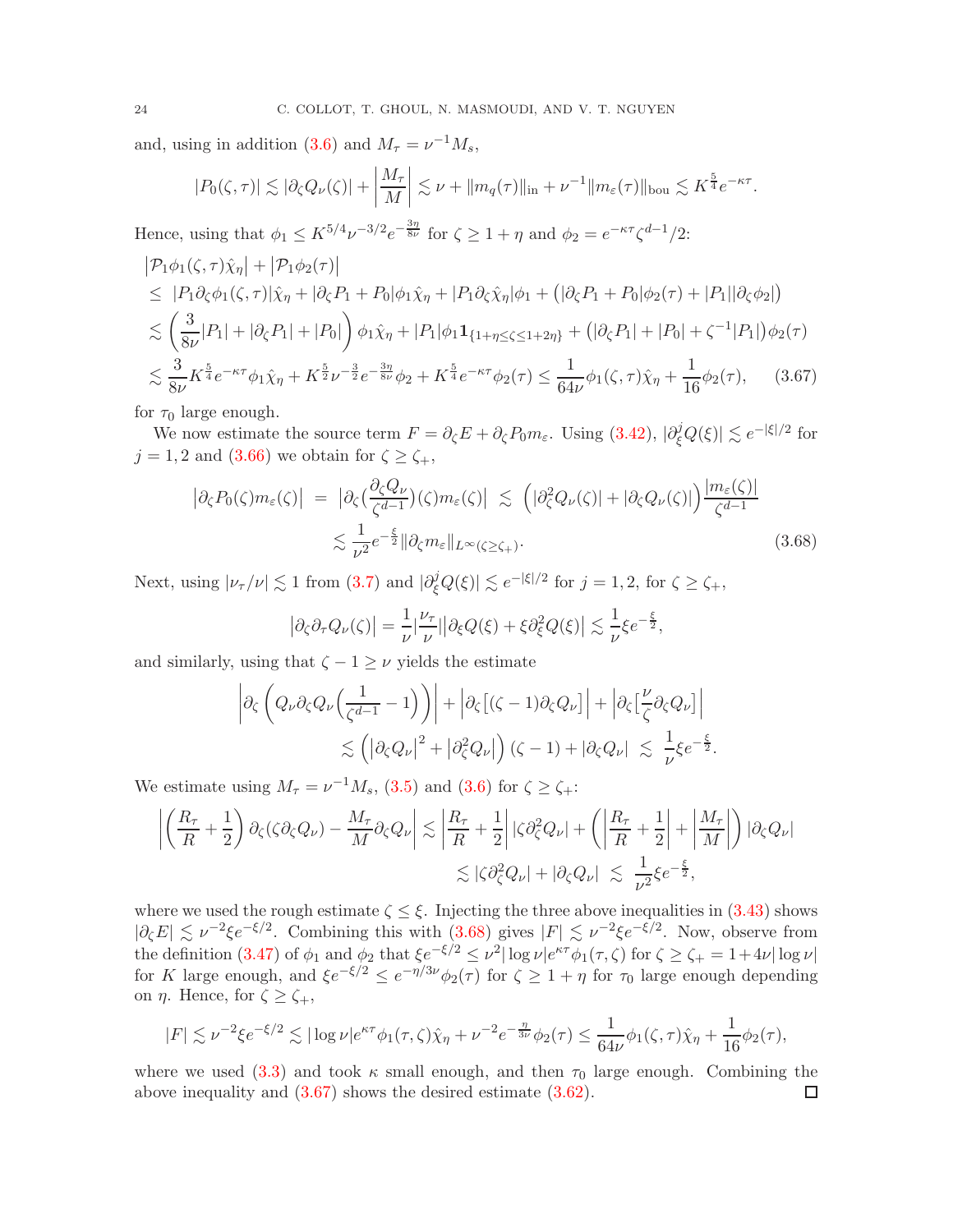We now turn to the control of the solution over the interval  $\zeta \in (0, \zeta)$ . We have by  $(2.5)$ ,

$$
\partial_{\tau} m_{\varepsilon} = \mathscr{A}^{-} m_{\varepsilon} + \mathcal{P}^{-} m_{\varepsilon} + E \qquad \text{for} \quad \zeta \le \zeta_{-}, \tag{3.69}
$$

where

$$
E = \partial_{\tau} \bar{Q}_{\nu} + \left[ \bar{Q}_{\nu} \left( \frac{1}{\zeta^{d-1}} - 1 \right) - \frac{\zeta - 1}{2} - \nu \frac{(d-1)}{\zeta} + \left( \frac{R_{\tau}}{R} + \frac{1}{2} \right) \zeta \right] \partial_{\zeta} \bar{Q}_{\nu} - \frac{M_{\tau}}{M} \bar{Q}_{\nu}.
$$
 (3.70)

$$
\mathscr{A}^- = -\frac{1}{2}\zeta \partial_\zeta + \nu \left(\partial_\zeta^2 - \frac{d-1}{\zeta} \partial_\zeta\right),\tag{3.71}
$$

$$
\mathcal{P}^- = P_1^- \partial_{\zeta} + P_0^-, \quad P_1^- = \frac{\bar{Q}_{\nu}}{\zeta^{d-1}} + \frac{m_{\varepsilon}}{\zeta^{d-1}} + \left(\frac{R_{\tau}}{R} + \frac{1}{2}\right) \zeta, \quad P_0^- = \frac{\partial_{\zeta} \bar{Q}_{\nu}}{\zeta^{d-1}} - \frac{M_{\tau}}{M}.
$$
 (3.72)

The equation for  $m_{\varepsilon,1} = \partial_{\zeta} m_{\varepsilon}$  reads as

$$
\partial_{\tau} m_{\varepsilon,1} = \mathscr{A}_1^- m_{\varepsilon,1} + \mathcal{P}_1^- m_{\varepsilon,1} + F^- \qquad \text{for} \quad \zeta \le \zeta_-, \tag{3.73}
$$

where

$$
\mathscr{A}_1^- = -\frac{1}{2}\zeta \partial_\zeta - \frac{1}{2} + \nu \left(\partial_\zeta^2 - \frac{d-1}{\zeta}\partial_\zeta + \frac{d-1}{\zeta^2}\right),\tag{3.74}
$$

$$
\mathcal{P}_1^- = P_1^- \partial_\zeta + \left(\partial_\zeta P_1^- + P_0^-\right), \qquad F^- = \partial_\zeta E + \partial_\zeta P_0^- m_\varepsilon. \tag{3.75}
$$

We introduce

$$
\phi_1^-(\zeta,\tau) = \frac{1}{2} K^{\frac{5}{4}} e^{-\kappa \tau} e^{-\frac{3}{8} \frac{\zeta}{\nu}}, \qquad \phi_2^-(\zeta,\tau) = \frac{1}{2} \nu \zeta^{d-1} e^{-\kappa \tau}.
$$
 (3.76)

**Lemma 3.8.** There exist  $\eta^*(d) > 0$  and  $\kappa^* > 0$ , such that for any  $0 < \kappa \leq \kappa^*$  and  $0 < \eta \leq \eta^*$ , for any  $K, \bar{M}_0, A > 0$ , for  $\tau_0$  large enough, one has for all  $\tau_0 \leq \tau \leq \tau_1$  and  $\zeta \leq \zeta_-,$ 

<span id="page-24-1"></span>
$$
\left(\partial_{\tau} - \mathscr{A}_{1}^{-}\right)\left(\phi_{1}^{-}\hat{\chi}_{\eta} + \phi_{2}^{-}\right)(\zeta, \tau) \ge \frac{1}{16\nu}\phi_{1}^{-}(\zeta, \tau)\hat{\chi}_{\eta} + \frac{1}{4}\phi_{2}^{-}(\tau). \tag{3.77}
$$

*Proof.* By a direct computation, one obtains for all  $1 - 2\eta \le \zeta \le 1$ ,

$$
\frac{\partial_\tau \phi_1^- - \mathscr{A}_1^- \phi_1^-}{\phi_1^-} = \frac{3}{8\nu} \left( \frac{1}{2} - \frac{3}{8} + \frac{\nu_\tau}{\nu} (1 - 4\nu - \zeta) \right) + \frac{1}{2} + \frac{3}{8\zeta} (d-1) - \kappa - \nu \frac{d-1}{\zeta^2} \ge \frac{1}{16\nu},
$$

where we used the fact that  $0 < \nu \to 0$  uniformly as  $\tau_0 \to \infty$ ,  $\left|\frac{\nu_{\tau}}{\nu}\right| \lesssim 1$  from  $(3.7)$ , and took  $\eta > 0$  small enough. Using the fact that  $\left(\partial_{\zeta}^2 - \frac{d-1}{\zeta}\partial_{\zeta} + \frac{d-1}{\zeta^2}\right)\zeta^{d-1} = 0$ , we obtain

<span id="page-24-2"></span>
$$
\frac{\partial_{\tau}\phi_2^- - \mathscr{A}_1^- \phi_2^-}{\phi_2^-} = \frac{d}{2} - \kappa + \frac{\nu_{\tau}}{\nu} = 1 - \kappa + o(1) \ge \frac{1}{2},\tag{3.78}
$$

where we used that  $\frac{\nu_{\tau}}{\nu} = \frac{d-2}{2} + o(1)$  from [\(3.7\)](#page-14-4). With a computation that is so similar to that establishing [\(3.50\)](#page-20-4) in the proof of Lemma [3.5,](#page-20-6) so that we omit it, we moreover have for  $\zeta \leq \zeta_-,$ 

$$
|[\mathscr{A}_1^-,\hat{\chi}_\eta]\phi_1^-| = o(\phi_2^-),
$$

where  $[\mathscr{A}_1^-, \hat{\chi}_\eta] = \mathscr{A}_1^- \hat{\chi}_\eta - \hat{\chi}_\eta \mathscr{A}_1^-$  and  $o()$  stands for  $\tau_0 \to \infty$  and is uniform in  $\tau, \zeta$ . Combining the three above inequalities yields the desired estimate [\(3.77\)](#page-24-1).

<span id="page-24-0"></span>**Lemma 3.9.** We assume that  $m_q(\tau) \in S_{K,\kappa}(\tau)$  for  $\tau \in [\tau_0, \tau_1]$  and  $\tau_1 > \tau_0 \gg 1$ , there exists  $0 < \eta \ll 1$  and the following holds true for all  $\tau \in [\tau_0, \tau_1]$ :

$$
\left|\partial_{\zeta} m_{\varepsilon}(\zeta,\tau)\right| \leq \phi_1^{-}(\zeta,\tau)\hat{\chi}_{\eta} + \phi_2^{-}(\zeta,\tau) \quad \text{for } 0 < \zeta \leq 1 - 4\nu|\log \nu|,\tag{3.79}
$$

where  $\hat{\chi}_{\eta}$  is introduced in [\(2.40\)](#page-12-5).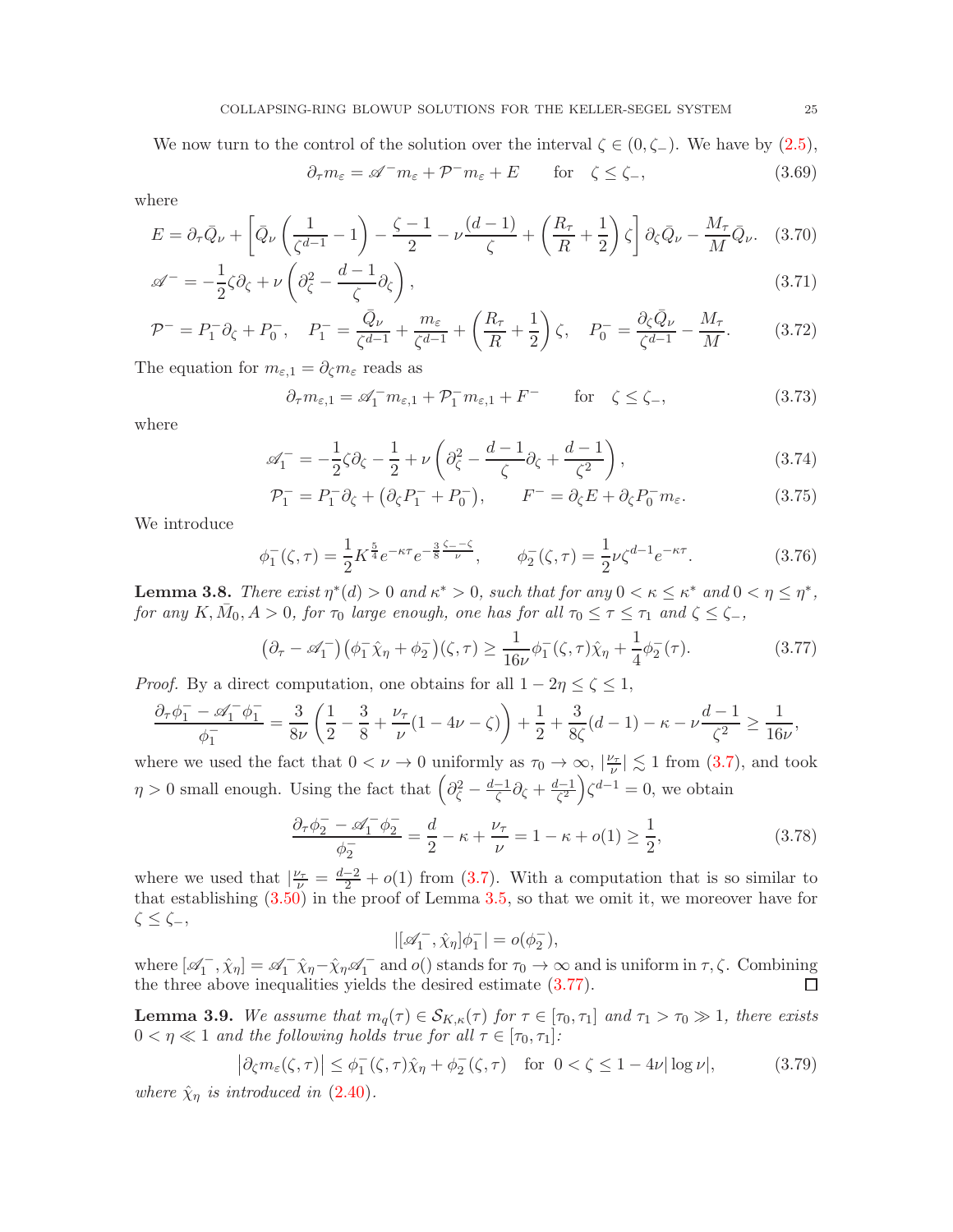*Proof.* The proof is the same as for  $(3.61)$  by using the comparison principle, so we skip redundant details. Due to the localized cut-off function  $\hat{\chi}_{\eta}$ , we note that the estimate [\(3.62\)](#page-22-2) hold true also for  $\zeta \in [1 - 2\eta, \zeta]$ , so that using in addition  $(3.77)$  on this interval we have

<span id="page-25-2"></span>
$$
\left[\partial_{\tau} - \mathscr{A}_{1}^{-} - \mathcal{P}_{1}^{-}\right] \left(\phi_{1}^{-}(\zeta,\tau)\hat{\chi}_{\eta} + \phi_{2}^{-}(\tau)\right) - F^{-}(\zeta,\tau) \ge \frac{1}{32\nu} \phi_{1}(\zeta,\tau)\hat{\chi}_{\eta} + \frac{1}{8} \phi_{2}(\tau). \tag{3.80}
$$

Since  $\hat{\chi}_{\eta} \equiv 0$  for  $\zeta \leq 1-2\eta$  it remains to check that  $\phi_2^-$  satisfies

<span id="page-25-1"></span>
$$
\left[\partial_{\tau} - \mathscr{A}_{1}^{-} - \mathcal{P}_{1}^{-}\right] \phi_{2}^{-}(\zeta, \tau) - F^{-}(\zeta, \tau) > 0, \quad \text{for } \zeta \in (0, 1 - 2\eta). \tag{3.81}
$$

To this end, we first recall from [\(3.78\)](#page-24-2) the estimate  $\partial_{\tau} \phi_2^- - \mathscr{A}_1^- \phi_2^- \ge \frac{1}{2}$  $\frac{1}{2}\phi_2^-$ . We estimate for  $\zeta \in (0, 1-2\eta)$  by using  $(2.43)$  and  $m_{\varepsilon}(0) = 0$ ,

$$
|m_{\varepsilon}(\zeta,\tau)| = \left| \int_0^{\zeta} m_{\varepsilon,1}(\zeta',\tau) d\zeta' \right| \lesssim \nu e^{-\kappa \tau} \zeta^d.
$$

We also have by the definition  $(2.12)$  of  $\overline{Q}_{\nu}$  and  $(3.5)$ ,

$$
\begin{split} |P_1^- \zeta^{-1}|+ |\partial_\zeta P_1^-|+|P_0| &\lesssim \frac{|\partial_\zeta \bar{Q}_\nu|}{\zeta^{d-1}} + \frac{|\bar{Q}_\nu|}{\zeta^d} + \frac{|m_\varepsilon(\zeta,\tau)|}{\zeta^d} + \frac{|m_{\varepsilon,1}|}{\zeta^{d-1}} + \left|\frac{R_\tau}{R} + \frac{1}{2}\right| \\ &\lesssim \frac{1}{\nu \zeta_0^d} e^{-\frac{|\zeta-1|}{2\nu}} + \nu e^{-\kappa \tau} + K^{\frac{5}{4}} e^{-\kappa \tau} \lesssim \frac{\nu}{\zeta_0^d} + K^{\frac{5}{4}} e^{-\kappa \tau} \lesssim K^{\frac{5}{4}} e^{-\kappa \tau}. \end{split}
$$

Hence, for  $\tau_0$  large enough, we have

$$
|\mathcal{P}_1^- \phi_2^-| \le \left( (d-1)|P_1^- \zeta^{-1}| + |\partial_\zeta P_1^-| + |P_0^-| \right) \phi_2^- \le C K^{\frac{5}{4}} e^{-\kappa \tau} \phi_2^- \le \frac{1}{16} \phi_2^-.
$$

For the estimate of  $F^-$ , we have the rough estimate for  $\zeta \in (0, 1 - 2\eta)$ ,

$$
|F(\zeta,\tau)| \lesssim \frac{1}{\nu^2 \zeta^d} e^{-\frac{|\xi|}{2}} \mathbf{1}_{\{\zeta \ge \zeta_0\}} \lesssim \frac{1}{\nu^2 \zeta_0^{2d-1}} e^{-\frac{\eta}{\nu}} e^{\kappa \tau} \phi_2^- \lesssim \nu \phi_2^-
$$

for  $\tau_0$  large enough. Gathering all the above estimates yields the estimate [\(3.81\)](#page-25-1). Combining [\(3.80\)](#page-25-2) and [\(3.81\)](#page-25-1) shows that for all  $0 < \zeta \leq \zeta$ -:

$$
[\partial_{\tau} - \mathscr{A}_{1}^{-} - \mathcal{P}_{1}^{-}] (\phi_{1}^{-}(\zeta, \tau) \hat{\chi}_{\eta} + \phi_{2}^{-}(\tau)) - F^{-}(\zeta, \tau) \geq \frac{1}{32\nu} \phi_{1}(\zeta, \tau) \hat{\chi}_{\eta} + \frac{1}{8} \phi_{2}(\tau).
$$

The end of the proof of Lemma [3.9](#page-24-0) is then exactly as that of Lemma [3.7,](#page-22-0) relying on the above inequality, so we omit it.  $\Box$ 

### <span id="page-25-0"></span>3.5. Proof of Proposition [2.8](#page-12-1) and conclusion of the main theorem

*Proof of Proposition [2.8.](#page-12-1)* We first improve estimates introduced in Definition [2.6](#page-12-0) by a  $\frac{1}{2}$  factor. We claim that for all  $\tau \in [\tau_0, \tau_1]$ :

<span id="page-25-3"></span>
$$
\frac{1}{2}e^{-\frac{\tau}{2}} \le R(\tau) \le 2e^{-\frac{\tau}{2}}, \qquad \frac{M_0}{2} \le M(\tau) \le 2M_0,
$$
\n(3.82)

<span id="page-25-4"></span>
$$
\left|\partial_{\zeta}m_{\varepsilon}(\zeta,\tau)\right| \leq \frac{1}{2}e^{-\kappa\tau}\left(K^{\frac{5}{4}}e^{-\frac{3}{8}\frac{\zeta-\zeta_{+}}{\nu}}\hat{\chi}_{\eta}+1\right), \qquad \text{for } \zeta \geq \zeta_{+},\tag{3.83}
$$

<span id="page-25-5"></span>
$$
\left|\partial_{\zeta}m_{\varepsilon}(\zeta,\tau)\right| \leq \frac{1}{2}e^{-\kappa\tau}\left(K^{\frac{5}{4}}e^{-\frac{3}{8}\frac{\zeta_{-}-\zeta}{\nu}}\hat{\chi}_{\eta}+\nu\zeta^{d-1}\right) \qquad \text{for } 0 < \zeta \leq \zeta_{-},\tag{3.84}
$$

<span id="page-25-6"></span>
$$
||m_q(\tau)||_{\text{in}} \le \frac{K}{2} e^{-\kappa \tau}.
$$
\n(3.85)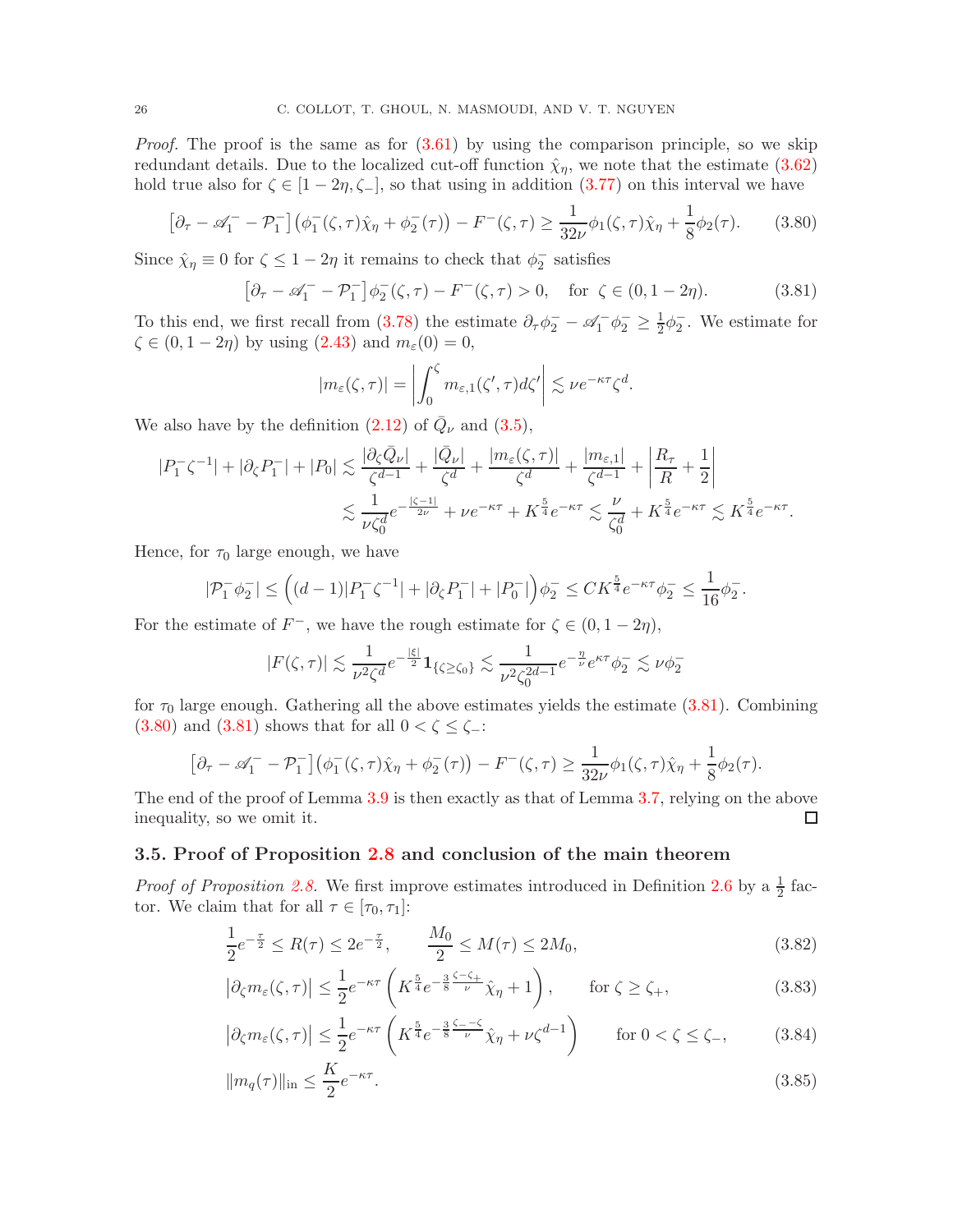The inequality [\(3.82\)](#page-25-3) is proved in Corollary [3.3.](#page-14-3) The inequalities [\(3.83\)](#page-25-4) and [\(3.84\)](#page-25-5) are proved in Lemmas [3.7](#page-22-0) and [3.9](#page-24-0) (using  $(3.47)$ ). Hence it only remains to prove  $(3.85)$ . Let  $f(\tau) = ||m_q(\tau)||_{\text{in}}^2$ , we aim at proving

<span id="page-26-2"></span><span id="page-26-1"></span>
$$
f(\tau) \le \frac{K^2}{4} e^{-2\kappa \tau}, \quad \forall \tau \in [\tau_0, \tau_1].
$$
\n(3.86)

From [\(3.3\)](#page-13-5) we infer that for  $\kappa < \frac{d-2}{4}$ , we have  $\nu^2 \leq e^{-2\kappa \tau}$  for  $\tau_0$  large enough depending on  $\bar{M}_0$ . Lemma [3.4,](#page-17-0) together with this inequality and  $(3.2)$  then implies

<span id="page-26-0"></span>
$$
\frac{d}{ds}(e^{\delta_2 s} f) \le e^{\delta_2 s} (C\nu^{-2} e^{\frac{A}{2}} ||m_\varepsilon(\tau)||_{\text{bou}}^2 + C\nu^2) \le e^{\delta_2 s - 2\kappa \tau} \left( C K^{\frac{5}{2}} e^{-\frac{A}{4}} + C \right). \tag{3.87}
$$

Recall that  $\frac{d\tau}{ds} = \nu$  so that  $\frac{d}{ds}(\delta_2 s - 2\kappa\tau) \ge \frac{\delta_2}{2}$  for  $\tau_0$  large enough. From this, we deduce that  $e^{\delta_2(s_0-s)} \leq e^{2\kappa(\tau_0-\tau)}$  and  $\int_{s_0}^s e^{\delta_2\tilde{s}-2\kappa\tau(\tilde{s})}d\tilde{s} \leq \frac{2}{\delta_2}$  $\frac{2}{\delta_2}e^{\delta_2 s - 2\kappa\tau}$ . Integrating [\(3.87\)](#page-26-0) with time s using these two inequalities yields

$$
f(s) \le e^{\delta_2(s_0 - s)} f(s_0) + e^{-\delta_2 s} \left( C K^{\frac{5}{2}} e^{-\frac{A}{4}} + C \right) \int_{s_0}^s e^{\delta_2 \tilde{s} - 2\kappa \tau(\tilde{s})} d\tilde{s}
$$
  

$$
\le e^{2\kappa(\tau_0 - \tau)} f(s_0) + e^{-2\kappa \tau} \left( C K^{\frac{5}{2}} e^{-\frac{A}{4}} + C \right) \le e^{-2\kappa \tau} \left( C K^{\frac{5}{2}} e^{-\frac{A}{4}} + C \right), \qquad (3.88)
$$

where we used  $(2.44)$  with constant  $K = 1$  at initial time  $s_0$  from  $(2.46)$ . The estimate  $(3.88)$ implies [\(3.86\)](#page-26-2) upon choosing K large enough with  $Ke^{-\frac{A}{2}}$  small enough. Hence [\(3.82\)](#page-25-3), [\(3.83\)](#page-25-4), [\(3.84\)](#page-25-5) and [\(3.85\)](#page-25-6) are valid.

Let now T be the set of times  $\tau_1 \geq \tau_0$  such that the solution is trapped on  $[\tau_0, \tau_1]$ . By continuity, the set  $\mathcal T$  is closed. Now, for any  $\tau_1 \in \mathcal T$ , the inequalities underlying Definition [2.6](#page-12-0) are strict inequalities at time  $s_1$  as they are improved by the factor  $\frac{1}{2}$  using [\(3.82\)](#page-25-3), [\(3.83\)](#page-25-4), [\(3.84\)](#page-25-5) and [\(3.85\)](#page-25-6). Hence by continuity of the flow of [\(2.2\)](#page-6-6), we have  $[\min(\tau_1-\delta,\tau_0),\tau_1+\delta] \subset \mathcal{T}$ for some  $\delta$  small enough, so that  $\mathcal T$  is open in  $[s_0, \infty)$ . By connectedness,  $\mathcal T = [s_0, \infty)$  which concludes the proof of Proposition 2.8. concludes the proof of Proposition [2.8.](#page-12-1)

Proof of Theorem [1.1.](#page-2-0) Theorem [1.1](#page-2-0) is just a direct consequence of Proposition [2.8.](#page-12-1) Recall that  $\frac{d\tau}{dt} = \frac{M(t)}{R^d(t)}$  $\frac{M(t)}{R^d(t)}$ , we use [\(3.10\)](#page-14-7) and [\(3.9\)](#page-14-6) to write

$$
\frac{d\tau}{dt} = \frac{M_{\infty}}{\tilde{R}_{\infty}^d} e^{\frac{d}{2}\tau} \left[ 1 + \mathcal{O}(e^{-\kappa \tau}) \right].
$$

Solving this equation yields the existence of  $T > 0$  such that

$$
\tau = -\frac{2}{d} \log \left( \frac{dM_{\infty}}{2\tilde{R}_{\infty}^{d}} (T - t) \right) \left[ 1 + o_{t \to T}(1) \right]. \tag{3.89}
$$

Hence, the estimate  $(3.9)$  is written in terms of the t variable as

$$
R(t) = \tilde{R}_{\infty} e^{\frac{1}{2} \left[ \frac{2}{d} \log \left( \frac{dM_{\infty}}{2\tilde{R}_{\infty}^d} (T-t) \right) \right]} \left[ 1 + o_{t \to T}(1) \right] = \left[ \frac{d}{2} M_{\infty} (T-t) \right]^{\frac{1}{d}} \left[ 1 + o_{t \to T}(1) \right].
$$

Unwinding the change of variables  $(2.1)$ ,  $(2.4)$ ,  $(2.13)$ , one gets

$$
u(r) = \frac{M}{R^{d-1}\lambda}(\partial_{\xi}Q(\xi) + \tilde{u}(r)), \qquad \tilde{u}(r) = \frac{1}{\zeta^{d-1}}\partial_{\xi}\tilde{Q}(\xi) - \partial_{\xi}Q(\xi) + \frac{1}{\zeta^{d-1}}\partial_{\xi}m_{\varepsilon}(\zeta),
$$

where  $\tilde{Q}(\xi) = \bar{Q}_{\nu}(\zeta)$ . Since the solution is global in time  $\tau$ , the desired estimate [\(1.7\)](#page-2-2) for  $\tilde{u}$  then directly follows from [\(2.10\)](#page-7-3), [\(2.7\)](#page-7-1) and [\(3.11\)](#page-14-8) to estimate the first term, and [\(2.42\)](#page-12-4),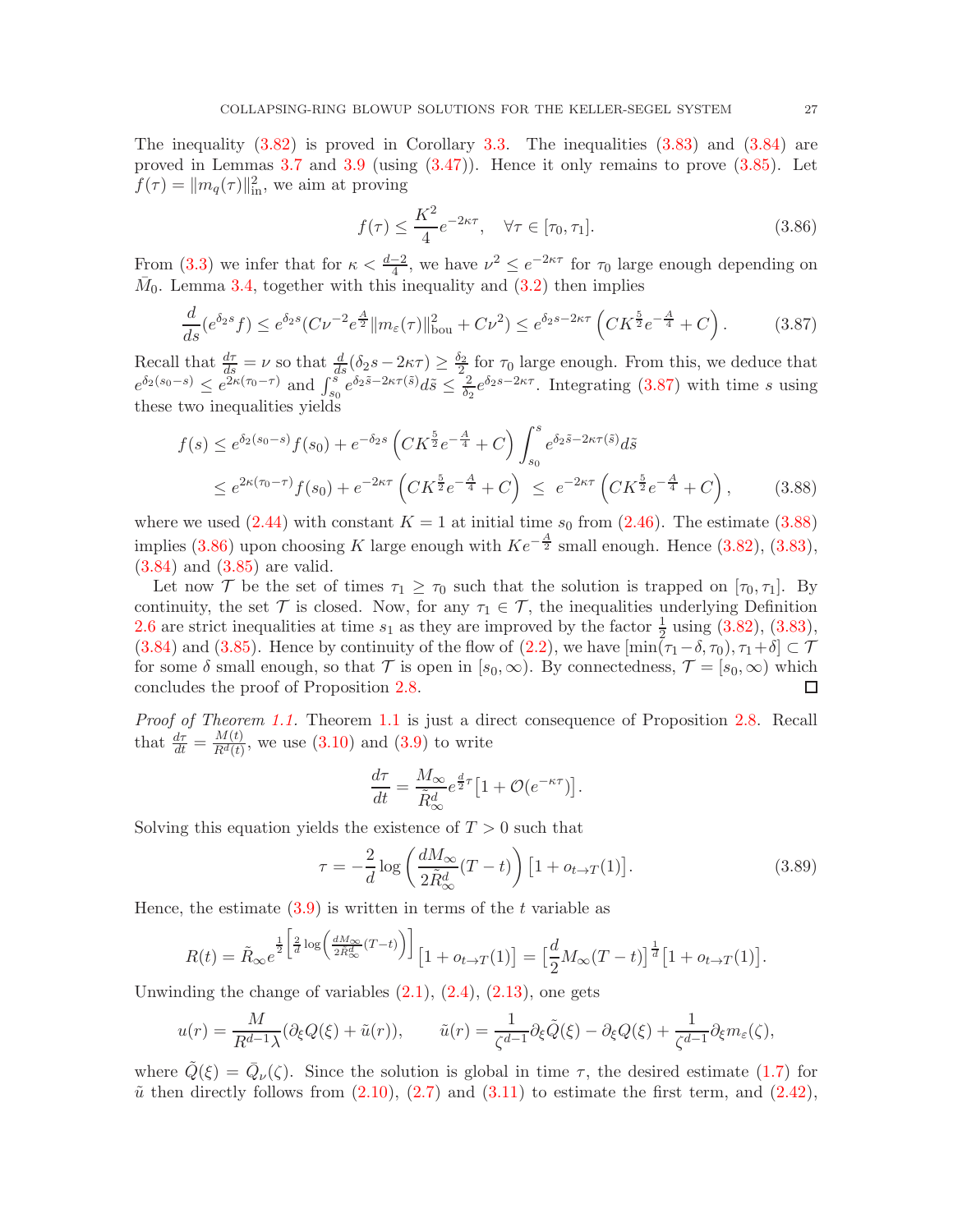[\(2.43\)](#page-12-6) and [\(2.44\)](#page-12-3) to estimate the second one (upon using a parabolic regularity argument for  $\xi_-\leq \xi\leq \xi_+$  similar to Lemma [3.6](#page-21-0) that we omit).

We now turn to the continuity of the blowup dynamics. Fix  $u_0$  satisfy the requirements of Proposition [2.8,](#page-12-1) and let u solve  $(1.1)$  with data  $u_0$ . Then any  $v_0$  close enough to  $u_0$  in  $L^{\infty}$  satisfies the requirements of Proposition [2.8](#page-12-1) with same bootstrap constants  $(A, K, ...)$ , so that the solution v to [\(1.1\)](#page-0-0) with data  $v_0$  blows up at time  $T(v_0)$  and satisfies [\(1.5\)](#page-2-3), [\(1.6\)](#page-2-4) and [\(1.7\)](#page-2-2) as well. We now prove the continuity of T and  $M_{\infty}$ . Let  $\tau_u, M_u, R_u$  and  $\tau_v, M_v, R_v$ denote u and v related parameters respectively. Integrating the relations  $dt/d\tau = R^d/M$ , and using  $(3.9)$  and  $(3.10)$  we obtain:

$$
T(u_0) = \int_{\tau_u(0)}^{\infty} \frac{R_u^d(\tau)}{M_u(\tau)} d\tau, \qquad |M_u(\tau) - M_\infty(u_0)| + \int_{\tau}^{\infty} \left| \frac{R_u^d(\tilde{\tau})}{M_u(\tilde{\tau})} \right| d\tilde{\tau} \leq Ce^{-\kappa \tau} \quad \forall \tau \geq \tau_u(0),\tag{3.90}
$$

<span id="page-27-1"></span>
$$
T(v_0) = \int_{\tau_v(0)}^{\infty} \frac{R_v^d(\tau)}{M_v(\tau)} d\tau, \qquad |M_v(\tau) - M_\infty(v_0)| + \int_{\tau}^{\infty} \left| \frac{R_v^d(\tilde{\tau})}{M_v(\tilde{\tau})} \right| d\tilde{\tau} \leq Ce^{-\kappa \tau} \quad \forall \tau \geq \tau_v(0),\tag{3.91}
$$

with same constant  $C > 0$ . Let now  $\delta > 0$ . There then exists  $t_{\delta} \in [0, T(u_0))$  such that  $Ce^{-\kappa \tau_u(t_\delta)} \leq \delta/4$ . By continuity of the flow of  $(1.1)$  with respect to the initial data in  $L^{\infty}(\mathbb{R}^d)$ (see [\[1](#page-29-0)] and references therein), we have that  $T(v_0) \ge t_\delta$  for  $v_0$  close to  $u_0$ , and that  $\tau_v \to \tau_u$ ,  $R_v \to R_u$  and  $M_v \to M_u$  uniformly on  $[0, t_\delta]$ , as  $v_0 \to u_0$ . Hence for  $v_0$  close enough to  $u_0$ ,  $Ce^{-\kappa \tau_v(t_\delta)} \leq \delta/3$ ,  $|M_v(t_\delta) - M_u(t_\delta)| \leq \delta/3$ , and  $|\int_{\tau_v(0)}^{\tau_v(t_\delta)}$  $R_v^d(\tau)$  $\frac{R_v^d(\tau)}{M_v(\tau)}d\tau-\int_{\tau_u(0)}^{\tau_u(t_d)}$  $R_u^d(\tau)$  $\frac{R_u(\tau)}{M_u(\tau)}d\tau \vert \leq \delta/3.$ Combining these inequalities with [\(3.90\)](#page-27-1) and [\(3.91\)](#page-27-2) one obtains that  $|T(v_0)-T(u_0)| \leq \delta$  and  $|M_{\infty}(v_0) - M_{\infty}(u_0)| \leq \delta$ . This proves the continuity of T and  $M_{\infty}$  and ends the proof of Theorem 1.1. Theorem [1.1.](#page-2-0)

# A. Functional analysis

**Lemma A.1** (Poincaré and Sobolev in  $H_{\omega_0}^1$ .). There exists  $C > 0$  such that the following inequalities hold true for any  $u \in H_{\omega_0}^1$ ,

<span id="page-27-2"></span>
$$
\int_{\mathbb{R}} |u(y)|^2 \omega_0(y) dy \le C \int_{\mathbb{R}} |\partial_y u(y)|^2 \omega_0(y) dy,
$$
\n(A.1)

$$
|u(\xi)| \le Ce^{-\frac{|\xi|}{4}} \left( \int_{\mathbb{R}} |\partial_y u(y)|^2 \omega_0(y) dy \right)^{\frac{1}{2}} \quad \text{for all } \xi \in \mathbb{R}.
$$
 (A.2)

*Proof.* The second inequality  $(A.2)$  is a direct consequence of the fundamental Theorem of Calculus and of Cauchy-Schwarz. Indeed, as  $\omega_0 u^2 \in L^1(\mathbb{R})$ , there exists  $y_n \to -\infty$  such that  $\omega_0(y_n)u^2(y_n) \to 0$  and hence  $u(y_n) \to 0$ . For  $y \leq 0$ , we have  $u(y) = u(y_n) + \int_{y_n}^y \partial_y u$  so that  $u(y) = \int_0^y \partial_y u$  by letting  $n \to \infty$ . We estimate since  $\omega_0 \approx e^{|\xi|/2}$ .

$$
|u(y)| = |\int_{-\infty}^{y} \partial_y u| \le \left(\int_{-\infty}^{y} |\partial_y u|^2 \omega_0\right)^{\frac{1}{2}} \left(\int_{-\infty}^{y} \omega_0^{-1}\right)^{\frac{1}{2}} \lesssim \left(\int_{-\infty}^{y} |\partial_y u|^2 \omega_0\right)^{\frac{1}{2}} e^{\frac{y}{4}}.
$$

For  $y \ge 0$  the proof is the same upon replacing  $-\infty$  by  $\infty$  in the integrals. Hence [\(A.2\)](#page-27-0) is proved. From [\(A.2\)](#page-27-0), we deduce

<span id="page-27-4"></span><span id="page-27-3"></span><span id="page-27-0"></span>
$$
\int_{-2}^{2} u^2 dy \lesssim \int_{\mathbb{R}} |\partial_y u(y)|^2 \omega_0(y) dy.
$$
 (A.3)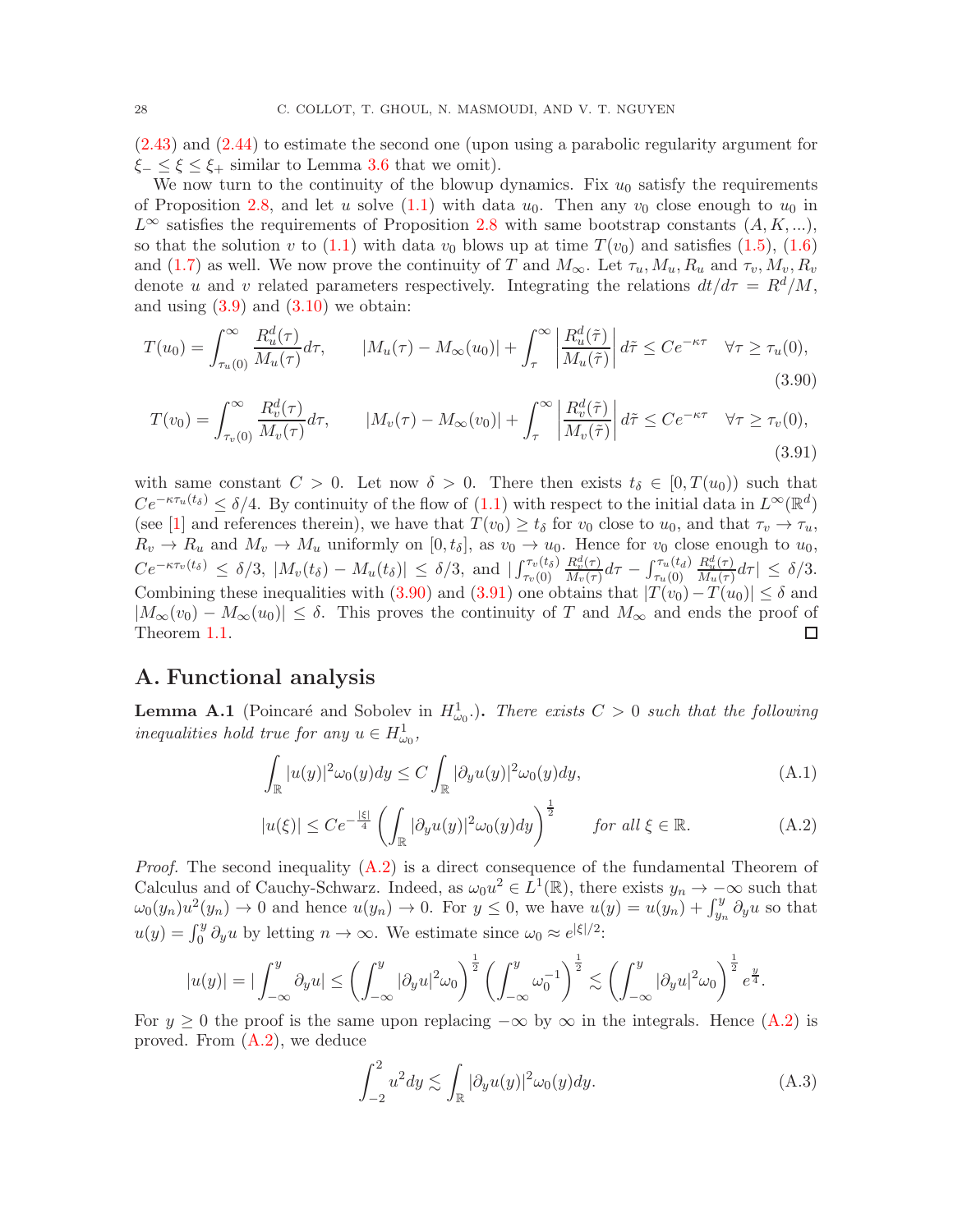Take now  $\chi$  a cut-off function such that  $\chi(y) = 2$  for  $y \ge 1$ ,  $\chi(y) = 0$  for  $y \le 1$ , and write  $u_1(y) = \chi(y)u$  and  $u_2(y) = \chi(-y)u$ . We have for  $i = 1, 2$ , integrating by parts:

$$
\int_{\mathbb{R}} u_i \partial_y u_i \omega_0 dy = -\frac{1}{2} \int_{\mathbb{R}} u_i^2 \partial_y \omega_0 dy.
$$

Since on  $(-\infty, 1]$  and  $[1, \infty)$  we have  $\partial_y \omega_0 \approx \omega_0$  from the formula  $(2.24)$ , we deduce that

$$
\int_{\mathbb{R}} |u_i|^2 \omega_0 \lesssim \left| \int_{\mathbb{R}} u_i \partial_y u_i \omega_0 \right| \qquad \text{for } i = 1, 2.
$$

Applying Cauchy-Schwarz and Young inequalities yields

<span id="page-28-3"></span>
$$
\int_{\mathbb{R}} |u_i|^2 \omega_0 \lesssim \int_{\mathbb{R}} |\partial_y u_i|^2 \omega_0 \lesssim \int_{\mathbb{R}} |\partial_y u|^2 \omega_0,
$$
\n(A.4)

where we used  $(A.2)$  in the last inequality. Combining  $(A.3)$  and  $(A.4)$  shows  $(A.1)$ .  $\Box$ 

<span id="page-28-1"></span>**Lemma A.2** (Coercivity of  $\mathscr{L}_0$ ). There exists  $A^*, \delta_1 > 0$  such that the following holds true for all  $A \geq A^*$ . Assume that  $f \in H_{\omega_0}^2$  satisfies  $\int_{\mathbb{R}} f \partial_{\xi} Q \chi_A \omega_0 d\xi = 0$ . Then:

$$
\delta_1 \|f\|_{H^1_{\omega_0}}^2 \le -\int_{\mathbb{R}} \mathcal{L}_0 f f \omega_0 d\xi,\tag{A.5}
$$

<span id="page-28-2"></span><span id="page-28-0"></span>
$$
\delta_1 \|f\|_{H^2_{\omega_0}}^2 \le \int_{\mathbb{R}} |\mathcal{L}_0 f|^2 \omega_0 d\xi. \tag{A.6}
$$

Proof. We first decompose

<span id="page-28-4"></span>
$$
f = c\partial_{\xi}Q + g, \quad \text{with} \quad \int_{\mathbb{R}} g\partial_{\xi}Q\omega_0 = 0. \tag{A.7}
$$

We compute by integrating [\(A.7\)](#page-28-4) against  $\partial_{\xi}Q\omega_0$  that  $c = ||\partial_{\xi}Q||_{L^2_{\omega_0}}^{-2}$  $\int_{\mathbb{R}} f(1 - \chi_A) \partial_{\xi} Q \omega_0 d\xi.$ Using Cauchy-Schwarz,  $\omega_0(\xi) \approx e^{|\xi|/2}$  and  $|\partial_{\xi}Q(\xi)| \lesssim e^{-|\xi|/2}$  we get  $|c| \lesssim e^{-A/4} ||f||_{L^2_{\omega_0}}$ . Thus:

$$
||f||_{H_{\omega_0}^1} \le 2||g||_{H_{\omega_0}^1} \quad \text{and} \quad \int_{\mathbb{R}} \mathcal{L}_0 f f \omega_0 d\xi = \int_{\mathbb{R}} \mathcal{L}_0 g g \omega_0 d\xi, \tag{A.8}
$$

$$
||f||_{H_{\omega_0}^2} \le 2||g||_{H_{\omega_0}^2} \quad \text{and} \quad ||\mathcal{L}_0 f||_{L_{\omega_0}^2} = ||\mathcal{L}_0 g||_{L_{\omega_0}^2},\tag{A.9}
$$

for A large enough for the inequalities, and using  $\mathcal{L}_0 \partial_{\xi} Q = 0$  for the equalities.

We now apply Lemma [2.5](#page-11-1) to g and get  $\langle -\mathcal{L}_0 g, g \rangle_{L^2_{\omega_0}} \geq \delta ||g||^2_{H^1_{\omega_0}}$ . This inequality and  $(A.8)$  imply the first estimate  $(A.5)$  of the Lemma. Using  $|xy| \leq \delta |x|/2 + |y|/2\delta$  we have  $\langle -\mathcal{L}_0 g, g \rangle_{L^2_{\omega_0}} \leq {\|\mathcal{L}_0 g\|_{L^2_{\omega_0}}^2}/{2\delta} + \delta \|g\|_{L^2_{\omega_0}}^2/2$ . Combining these two inequalities yields

<span id="page-28-8"></span><span id="page-28-6"></span><span id="page-28-5"></span>
$$
||g||_{H_{\omega_0}^1} \le \delta^{-1} ||\mathcal{L}_0 g||_{L_{\omega_0}^2}.
$$
\n(A.10)

Since  $\mathcal{L}_0 g = \partial_\xi^2 g - (1/2 - Q)\partial_\xi g + \partial_\xi Qg$ , we deduce  $|\partial_\xi^2 g| \leq |\mathcal{L}_0 g| + |\partial_\xi g|/2 + |g|/2$ , so that:

<span id="page-28-7"></span>
$$
\|\partial_{\xi}^2 g\|_{L^2_{\omega_0}} \le \|\mathcal{L}_0 g\|_{L^2_{\omega_0}} + \|g\|_{H^1_{\omega_0}}.\tag{A.11}
$$

Combining [\(A.10\)](#page-28-6) and [\(A.11\)](#page-28-7) shows  $||g||_{H_{\omega_0}^2} \leq C(\delta) ||\mathcal{L}_0 g||_{L_{\omega}^2}$ . Combining this inequality and [\(A.9\)](#page-28-8) shows the second inequality of the Lemma [\(A.6\)](#page-28-2). $\Box$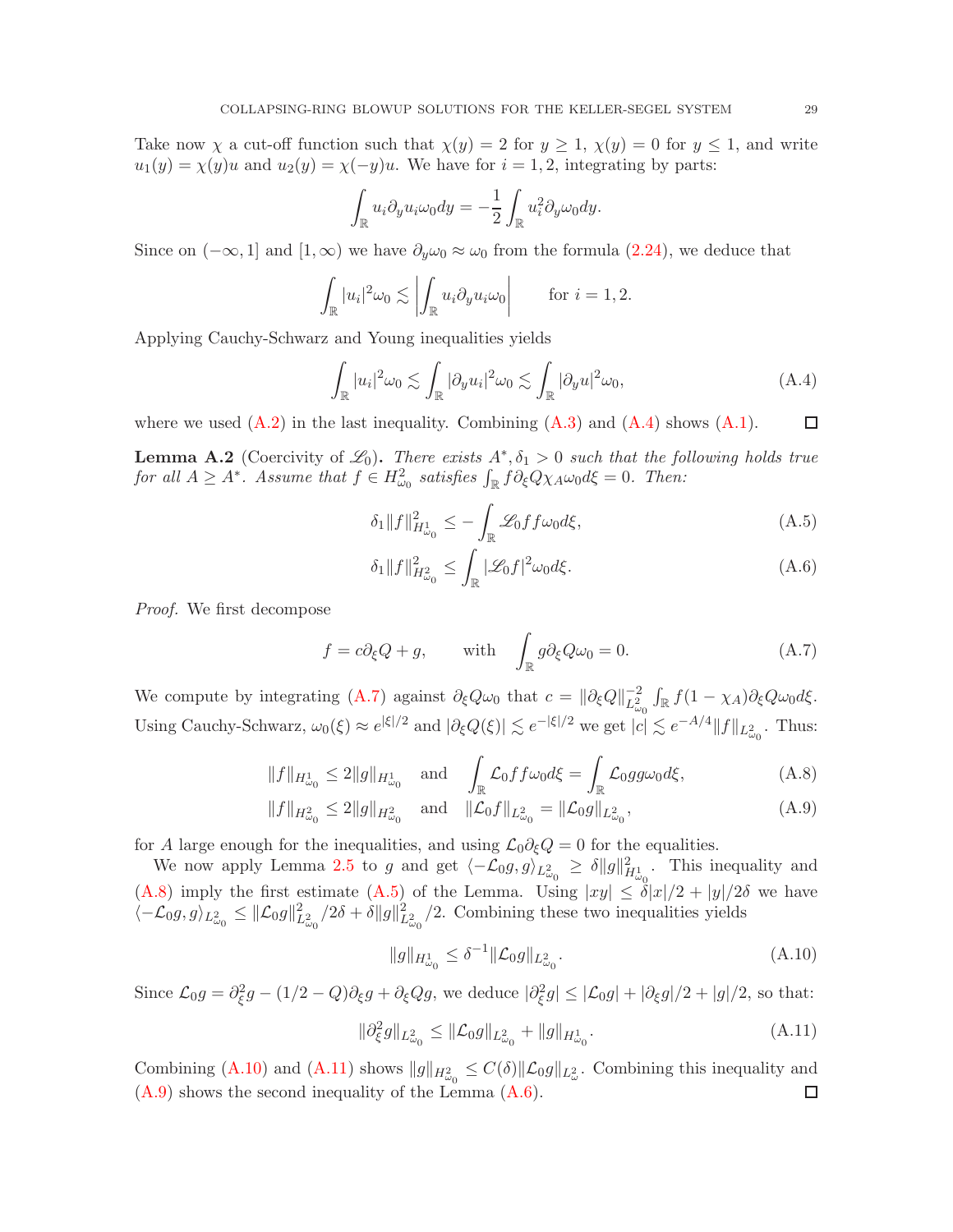- <span id="page-29-0"></span>[1] P. Biler Singularities of solutions to chemotaxis systems De Gruyter, 2018.
- <span id="page-29-11"></span>[2] P. Biler, G. Karch, and J. Zienkiewicz. Optimal criteria for blowup of radial and N-symmetric solutions of chemotaxis systems. Nonlinearity, 28(12): 4369–4387, 2015. ISSN 0951-7715. doi: 10.1088/0951-7715/28/12/4369. URL <https://doi.org/10.1088/0951-7715/28/12/4369>.
- <span id="page-29-1"></span>[3] A. Blanchet, J. Dolbeault, and B. Perthame. Two-dimensional Keller-Segel model: optimal critical mass and qualitative properties of the solutions. Electron. J. Differential Equations, pages No. 44, 32 pp. (electronic), 2006. ISSN 1072-6691.
- <span id="page-29-2"></span>[4] A. Blanchet, J. A. Carrillo, and N. Masmoudi. Infinite time aggregation for the critical Patlak-Keller-Segel model in  $\mathbb{R}^2$ . Comm. Pure Appl. Math., 61(10):1449–1481, 2008. ISSN 0010-3640. doi: 10.1002/cpa.20225. URL <http://dx.doi.org/10.1002/cpa.20225>.
- <span id="page-29-4"></span>[5] A. Blanchet, E. A. Carlen, and J. A. Carrillo. Functional inequalities, thick tails and asymptotics for the critical mass Patlak-Keller-Segel model. J. Funct. Anal., 262(5):2142–2230, 2012. ISSN 0022-1236. doi: 10.1016/j.jfa.2011.12.012. URL <http://dx.doi.org/10.1016/j.jfa.2011.12.012>.
- <span id="page-29-12"></span>[6] M. P. Brenner, P. Constantin, L. P. Kadanoff, A. Schenkel, and S. C. Venkataramani. Diffusion, attraction and collapse. Nonlinearity, 12(4):1071– 1098, 1999. ISSN 0951-7715. doi: 10.1088/0951-7715/12/4/320. URL <http://dx.doi.org/10.1088/0951-7715/12/4/320>.
- <span id="page-29-9"></span>[7] V. Calvez, L. Corrias, and M. A. Ebde. Blow-up, concentration phenomenon and global existence for the Keller-Segel model in high dimension. Comm. Partial Differential Equations, 37(4):561–584, 2012. ISSN 0360-5302. doi: 10.1080/03605302.2012.655824. URL <https://doi.org/10.1080/03605302.2012.655824>.
- <span id="page-29-5"></span>[8] E. A. Carlen and A. Figalli, Stability for a GNS inequality and the log-HLS inequality, with application to the critical mass Keller–Segel equation, *Duke Mathematical Journal*, 162(3) 579–625, 2013.
- <span id="page-29-6"></span>[9] S. Childress and J. K. Percus. Nonlinear aspects of chemotaxis. Math. Biosci., 56 (3-4):217–237, 1981. ISSN 0025-5564. doi: 10.1016/0025-5564(81)90055-9. URL [http://dx.doi.org/10.1016/0025-5564\(81\)90055-9](http://dx.doi.org/10.1016/0025-5564(81)90055-9).
- <span id="page-29-8"></span>[10] C. Collot, T. Ghoul, N. Masmoudi, and V.T. Nguyen. Spectral analysis for singularity formation of the 2D Keller-Segel system. arXiv, 2019. URL <https://arxiv.org/abs/1911.10884>.
- <span id="page-29-7"></span>[11] C. Collot, T. Ghoul, N. Masmoudi, and V.-T. Nguyen. Refined description and stability for singular solutions of the 2d keller-segel system. Communications on Pure and Applied *Mathematics*,  $n/a(n/a)$ , 2021.
- <span id="page-29-10"></span>[12] L. Corrias, B. Perthame, and H. Zaag. Global solutions of some chemotaxis and angiogenesis systems in high space dimensions. Milan J. Math., 72:1–28, 2004. ISSN 1424-9286. doi: 10.1007/s00032-003-0026-x. URL <http://dx.doi.org/10.1007/s00032-003-0026-x>.
- <span id="page-29-13"></span>[13] J. Dávila, M. Del Pino, and J. Wei, Singularity formation for the two-dimensional harmonic map flow into  $\mathbb{S}^2$ , *Inventiones mathematicae*, 219:2 345-466, 2020 Springer
- <span id="page-29-3"></span>[14] J. Davila, M. del Pino, Dolbeault J., M. Musso, and J. Wei. Infinite time blow-up in the patlak-keller-segel system: existence and stability. arXiv:1911.12417, 2020. URL <https://arxiv.org/abs/1911.12417>.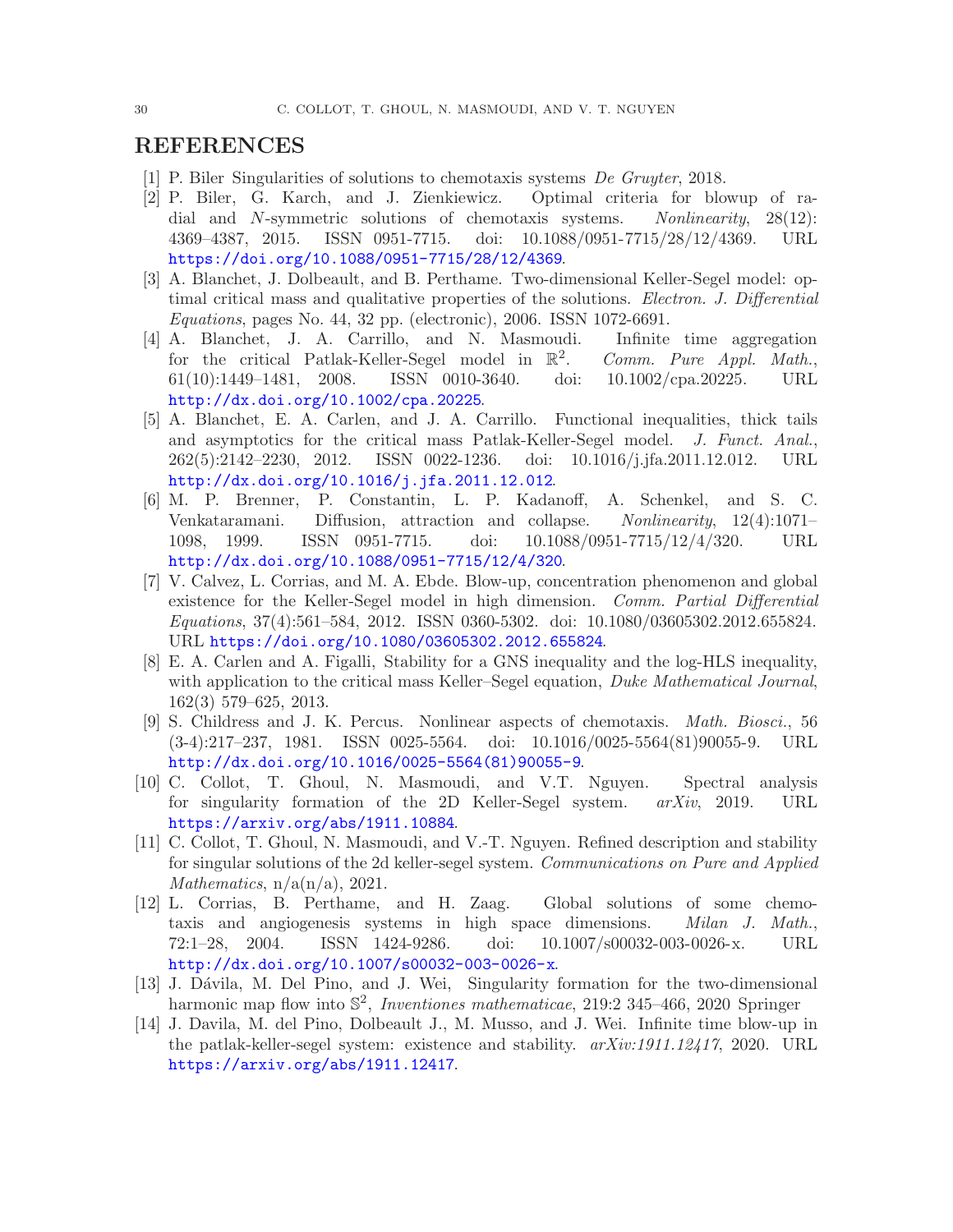- <span id="page-30-5"></span>[15] J. Dolbeault and B. Perthame. Optimal critical mass in the two-dimensional Keller-Segel model in  $\mathbb{R}^2$ . C. R. Math. Acad. Sci. Paris, 339(9):611-616, 2004. ISSN 1631-073X. doi: 10.1016/j.crma.2004.08.011. URL <http://dx.doi.org/10.1016/j.crma.2004.08.011>.
- <span id="page-30-13"></span>[16] A. M. Il'in, and O. A. Oleinik, Asymptotic behavior of solutions of the Cauchy problem for some quasi-linear equations for large values of the time *Matematicheskii Sbornik* 93: 191–216, 1960 Russian Academy of Sciences
- <span id="page-30-12"></span>[17] G. Fibich, N. Gavish, and X.-P. Wang. Singular ring solutions of critical and supercritical nonlinear Schrödinger equations. *Phys. D*,  $231(1):55–86$ ,  $2007$ . ISSN 0167-2789. doi: 10.1016/j.physd.2007.04.007. URL <https://doi.org/10.1016/j.physd.2007.04.007>.
- <span id="page-30-11"></span>[18] Gadi Fibich, Nir Gavish, and Xiao-Ping Wang. New singular solutions of the nonlinear Schrödinger equation. *Phys. D*, 211(3-4):193–220, 2005. ISSN 0167-2789. doi: 10.1016/ j.physd.2005.08.007. URL <https://doi.org/10.1016/j.physd.2005.08.007>.
- <span id="page-30-6"></span>[19] T. Ghoul and N. Masmoudi. Minimal mass blowup solutions for the Patlak-Keller-Segel equation. *Comm. Pure Appl. Math.*, 71(10):1957–2015, 2018. ISSN 0010-3640. doi: 10.1002/cpa.21787. URL <https://doi.org/10.1002/cpa.21787>.
- <span id="page-30-4"></span>[20] Y. Giga, N. Mizoguchi, and T. Senba. Asymptotic behavior of type I blowup solutions to a parabolic-elliptic system of drift-diffusion type. Arch. Ration. Mech. Anal., 201(2):549–573, 2011. ISSN 0003-9527. doi: 10.1007/s00205-010-0394-7. URL <https://doi.org/10.1007/s00205-010-0394-7>.
- <span id="page-30-8"></span>[21] M. A. Herrero and J. J. L. Velázquez. Singularity patterns in a chemotaxis model. Math. Ann., 306(3):583–623, 1996. ISSN 0025-5831. doi: 10.1007/BF01445268. URL <http://dx.doi.org/10.1007/BF01445268>.
- <span id="page-30-10"></span>[22] M. A. Herrero, E. Medina, and J. J. L. Velázquez. Finite-time aggregation into a single point in a reaction-diffusion system. Nonlinearity,  $10(6)$ : 1739–1754, 1997. ISSN 0951-7715. doi: 10.1088/0951-7715/10/6/016. URL <https://doi.org/10.1088/0951-7715/10/6/016>.
- <span id="page-30-9"></span>[23] M. A. Herrero, E. Medina, and J. J. L. Velázquez. Self-similar blowup for a reaction-diffusion system. J. Comput. Appl. Math.,  $97(1-2):99-$ 119, 1998. ISSN 0377-0427. doi: 10.1016/S0377-0427(98)00104-6. URL [https://doi.org/10.1016/S0377-0427\(98\)00104-6](https://doi.org/10.1016/S0377-0427(98)00104-6).
- <span id="page-30-3"></span>[24] D. Horstmann. From 1970 until present: the Keller-Segel model in chemotaxis and its consequences. I. Jahresber. Deutsch. Math.-Verein., 105(3):103–165, 2003. ISSN 0012- 0456.
- <span id="page-30-7"></span>[25] W. Jäger and S. Luckhaus. On explosions of solutions to a system of partial differential equations modelling chemotaxis. Trans. Amer. Math. Soc., 329(2):819–824, 1992. ISSN 0002-9947. doi: 10.2307/2153966. URL <http://dx.doi.org/10.2307/2153966>.
- <span id="page-30-0"></span>[26] E. F. Keller and L. A. Segel. Initiation of slime mold aggregation viewed as an instability. Journal of Theoretical Biology, 26(3):399 – 415, 1970. ISSN 0022-5193. doi: http://dx.doi.org/10.1016/0022-5193(70)90092-5. URL <http://www.sciencedirect.com/science/article/pii/0022519370900925>.
- <span id="page-30-1"></span>[27] E. F. Keller and L. A. Segel. Traveling bands of chemotactic bacteria: A theoretical analysis. Journal of Theoretical Biology,  $30(2):235 - 248$ , 1971. ISSN 0022-5193. doi: http://dx.doi.org/10.1016/0022-5193(71)90051-8. URL <http://www.sciencedirect.com/science/article/pii/0022519371900518>.
- <span id="page-30-2"></span>[28] E. F. Keller and L. A. Segel. Model for chemotaxis. Journal of Theoretical Biology, 30(2): 225 – 234, 1971. ISSN 0022-5193. doi: http://dx.doi.org/10.1016/0022-5193(71)90050-6. URL <http://www.sciencedirect.com/science/article/pii/0022519371900506>.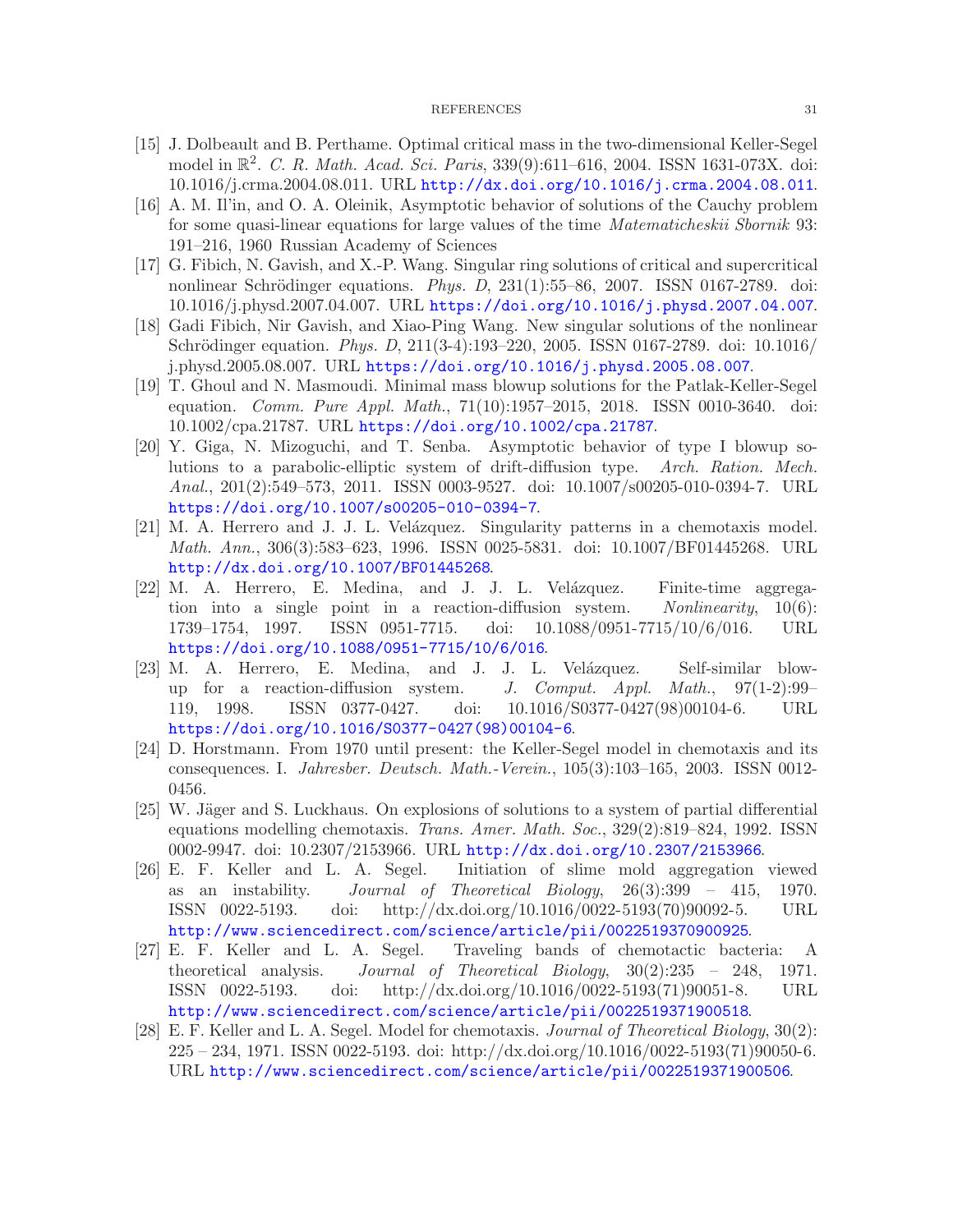- <span id="page-31-16"></span>[29] C. E. Kenig and F. Merle. A Liouville theorem for the viscous Burgers's equation Journal  $d'Analyse Mathématique, 87(1), 281–298, 2002.$
- <span id="page-31-1"></span>[30] H. Kozono and Y. Sugiyama. Strong solutions to the Keller-Segel system with the weak  $Ln/2$  initial data and its application to the blow-up rate, *Mathematische Nachrichten*, 283(5), 732–751, 2010
- <span id="page-31-9"></span>[31] J. Krieger, W. Schlag, and D. Tataru, Renormalization and blow up for charge one equivariant critical wave maps, Inventiones mathematicae, 171:3 543–615, 2008
- <span id="page-31-12"></span>[32] Y. Martel, and F. Merle, Blow up in finite time and dynamics of blow up solutions for the L<sup>2</sup>-critical generalized KdV equation, Journal of the American Mathematical Society, 15:3 617–664, 2002
- <span id="page-31-13"></span>[33] F. Merle, P. Raphaël, and J. Szeftel. On collapsing ring blow-up solutions to the mass supercritical nonlinear Schrödinger equation. Duke Math. J., 163 (2):369–431, 2014. ISSN 0012-7094. doi: 10.1215/00127094-2430477. URL <https://doi.org/10.1215/00127094-2430477>.
- <span id="page-31-7"></span>[34] N. Mizoguchi. Refined asymptotic behavior of blowup solutions to a simplified chemotaxis system. Communications on Pure and Applied Mathematics,  $n/a(n/a)$ , 2020.
- <span id="page-31-2"></span>[35] T. Nagai. Blow-up of radially symmetric solutions to a chemotaxis system. Adv. Math. Sci. Appl., 5(2):581–601, 1995. ISSN 1343-4373.
- <span id="page-31-4"></span>[36] V. Nanjundiah. Chemotaxis, signal relaying and aggregation morphology. Journal of Theoretical Biology, 42(1):63 – 105, 1973. ISSN 0022-5193. doi: http://dx.doi.org/10.1016/0022-5193(73)90149-5. URL <http://www.sciencedirect.com/science/article/pii/0022519373901495>.
- <span id="page-31-15"></span>[37] K. Nishihara. A note on the stability of travelling wave solutions of Burgers' equation. Japan J. Appl. Math., 2(1):27–35, 1985. ISSN 0910-2043. doi: 10.1007/BF03167037. URL <https://doi.org/10.1007/BF03167037>.
- <span id="page-31-10"></span>[38] P. Raphaël and I. Rodnianski. Stable blow up dynamics for the critical co-rotational wave maps and equivariant Yang-Mills problems, *Publications mathématiques de l'IHES*, 115 1–122, 2012
- <span id="page-31-6"></span>[39] P. Raphaël and R. Schweyer. On the stability of critical chemotactic aggregation. *Math.* Ann., 359(1-2):267–377, 2014. ISSN 0025-5831. doi: 10.1007/s00208-013-1002-6. URL <http://dx.doi.org/10.1007/s00208-013-1002-6>.
- <span id="page-31-11"></span>[40] I. Rodnianski and J. Sterbenz. On the formation of singularities in the critical O (3)  $\sigma$ -model Annals of mathematics, 187–242, 2010.
- <span id="page-31-14"></span>[41] D. H. Sattinger. On the stability of waves of nonlinear parabolic systems. Advances in Math., 22(3):312–355, 1976. ISSN 0001-8708. doi: 10.1016/0001-8708(76)90098-0. URL [https://doi.org/10.1016/0001-8708\(76\)90098-0](https://doi.org/10.1016/0001-8708(76)90098-0).
- <span id="page-31-8"></span>[42] T. Senba. Blowup behavior of radial solutions to Jäger-Luckhaus system in high dimensional domains, Funkcialaj Ekvacio, 48(2) 247–271, 2005
- <span id="page-31-3"></span>[43] T. Senba. Type II blowup of solutions to a simplified Keller-Segel system in two dimensional domains. Nonlinear Anal., 66(8):1817–1839, 2007. ISSN 0362-546X. doi: 10.1016/j.na.2006.02.027. URL <https://doi.org/10.1016/j.na.2006.02.027>.
- <span id="page-31-5"></span>[44] J. J. L. Velázquez. Stability of some mechanisms of chemotactic aggregation. SIAM J. Appl. Math., 62(5):1581–1633, 2002. ISSN 0036-1399. doi: 10.1137/S0036139900380049. URL <http://dx.doi.org/10.1137/S0036139900380049>.
- <span id="page-31-0"></span>[45] G. Wolansky. On steady distributions of self-attracting clusters under friction and fluctuations. Arch. Rational Mech. Anal., 119(4):355–391, 1992. ISSN 0003-9527. doi: 10.1007/BF01837114. URL <https://doi.org/10.1007/BF01837114>.